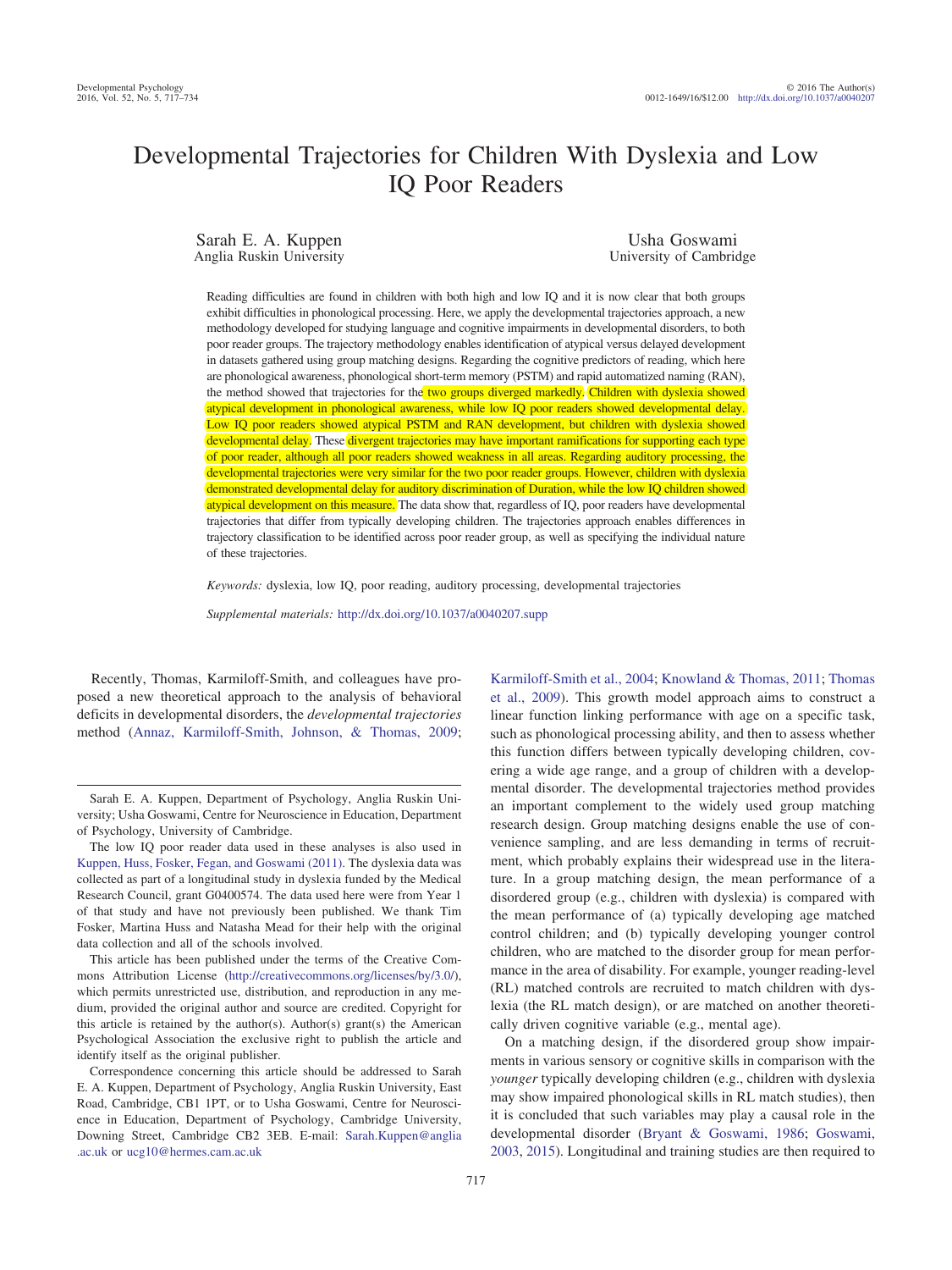assess this possibility. In the arena of dyslexia, for example, RL match studies, longitudinal studies, and training studies all provide support for a causal role for phonological difficulties in developmental dyslexia, across languages (Bradley & Bryant, 1978, 1983; Lundberg, Olofsson, & Wall, 1980). However, Thomas et al. (2009) point out that group matching designs have most utility when *narrow* age ranges are employed. Yet inclusion of a *wide* age range is surprisingly prevalent in group matching research studies in the literature, complicating interpretation of results. Here, we use data from our group matching studies of reading disability and apply the trajectories analysis method, enabling comparison of the trajectories and group matching outcomes.

Two kinds of developmental disorders of reading are familiar in the literature. One is dyslexia, thought to reflect a *specific* difficulty with reading that does not extend to other cognitive nonverbal domains (e.g., Snowling, 2000). The second is low IQ or "garden variety" poor reading (Stanovich, 1988), a *nonspecific* difficulty with reading, which is thought to be one of many cognitive domains affected by low IQ (for a discussion on this topic see Stuebing et al., 2002). Here we take advantage of two longitudinal studies, one of low IQ poor readers (LIQPR; Kuppen, Huss, Fosker, Fegan, & Goswami, 2011) and one of children with dyslexia (Goswami, Fosker, Huss, Mead, & Szűcs, 2011; Goswami, Huss, Mead, Fosker, & Verney, 2013) and use this data to apply the developmental trajectories method. In both studies children were given the same psychoacoustic tests of basic sensory processing in the first year of the study (auditory processing of sound Intensity, Frequency, Duration, and Amplitude rise time), in order to explore the role of basic auditory processing in reading development and reading disability. The children in both studies were also given the same experimental cognitive tests of phonological processing, designed to measure three classic areas of phonological difficulty in dyslexia (phonological awareness, phonological STM and RAN). In order to apply the developmental trajectories approach to both poor reader groups, we here pooled the control children from both studies when calculating typical developmental trajectories on these tasks (as related to advancing chronological and reading age). Overall, this enabled us to include 154 children in the trajectories analyses.

There are a number of reviews and meta-analyses in the wider literature that suggest that phonological awareness deficits and rapid automatized naming (RAN) deficits are reliably found in poor readers, and that phonological STM (PSTM) is usually also impaired (e.g., Fuchs, Fuchs, Mathes, & Lipsey, 2000; Melby-Lervåg, Lyster, & Hulme, 2012; Ziegler & Goswami, 2005). The role of auditory processing impairments in phonological difficulties and poor reading is more controversial. While some meta-analyses suggest that auditory measures are reliably impaired in children with reading difficulties, for example auditory discrimination of sound Frequency, Duration, and Amplitude rise time (e.g., Hämäläinen, Salminen, & Leppänen, 2013), other studies have claimed that auditory processing impairments are not characteristic of the majority of poor readers (e.g., White et al., 2006). It is also possible that auditory impairments may only characterize poor readers in the earliest years of reading acquisition, subsequently disappearing with maturation. One of the many advantages of the trajectories approach is the possibility that it offers for distinguishing between developmental delay and atypical development in a particular measure. As Thomas et al. (2009) point out, if development of a particular aspect of behavior is delayed in children, then eventually the disordered group should reach the same end point as the typical population, as would be the case for a maturation interpretation of auditory processing impairments. As a second example, if low IQ poor readers are simply slower to acquire reading skills, then with sufficient application and practice, they should eventually be able to acquire age appropriate reading skills.

In contrast, if the trajectories analysis suggests that development of a particular aspect of behavior is atypical, then the disordered group may never reach the end point achieved by the typically developing population. However, it is important to note that the trajectories method is neutral with respect to developmental mechanism. Atypical developmental trajectories do not automatically imply qualitatively different developmental mechanisms. Further research is required to reveal whether an atypical trajectory means that the disordered group follow a different developmental path to the typically developing population to reach the same end point, or whether they follow the same path, but less successfully. If the disordered group in fact follow a different developmental path, then they may benefit from different educational approaches to enhancing the sensory/cognitive variable(s) in question. Indeed, such educational approaches may not be required for typically developing children at all. A further advantage of the trajectories approach therefore is that the typically developing trajectory can be used to assess both the *relative rate* of development in the disordered group and the *degree* of any possible delay. For example, a trajectories analysis can indicate whether the same low phonological performance may be due to atypical development of the phonological system in children with dyslexia and delayed development of the same phonological system in low IQ poor readers.

The developmental trajectory approach begins by using regression methods to compute a function linking task performance with chronological age for the typically developing and poor reading groups. On tasks where this relationship is linear, a betweengroups analysis of covariance identifies whether the regression function for the poor reader group is significantly different from that of the typically developing (TD) children. This analysis can inform both in terms of differences in onset (main effect of group) and in terms of the rate of development (interaction between Group  $\times$  Age). Where there is a significant main effect of group, should the poor reader group be performing at a lower level than the comparison group on the task concerned, associated months of delay may be calculated.

To assess delay at onset, Thomas et al. (2009) suggest rescaling the age component so that the intercept is calculated from the earliest measured age in the disordered group. In our statistical comparison of typically developing and poor readers we accordingly rescale to the youngest disorder age to calculate delay in months. As our two samples of disordered readers spanned different ages (the youngest dyslexic child was 81 months old, while the youngest LIQPR child was 72 months old), we did not combine the two disorder groups into a single analysis and compare them to all of the TD controls. Our procedure was to subtract the age of the youngest child with dyslexia or the youngest low IQ poor reader from the chronological age of all children to rescale to the youngest disorder age. A second advantage of the trajectories method is that it enables an evaluation of the relationship between task performance and increasing reading age. Accordingly, a second set of linear functions is calculated here for each group, in terms of reading age. The poor reader and typically developing children are again compared. In a classic case of developmental delay, the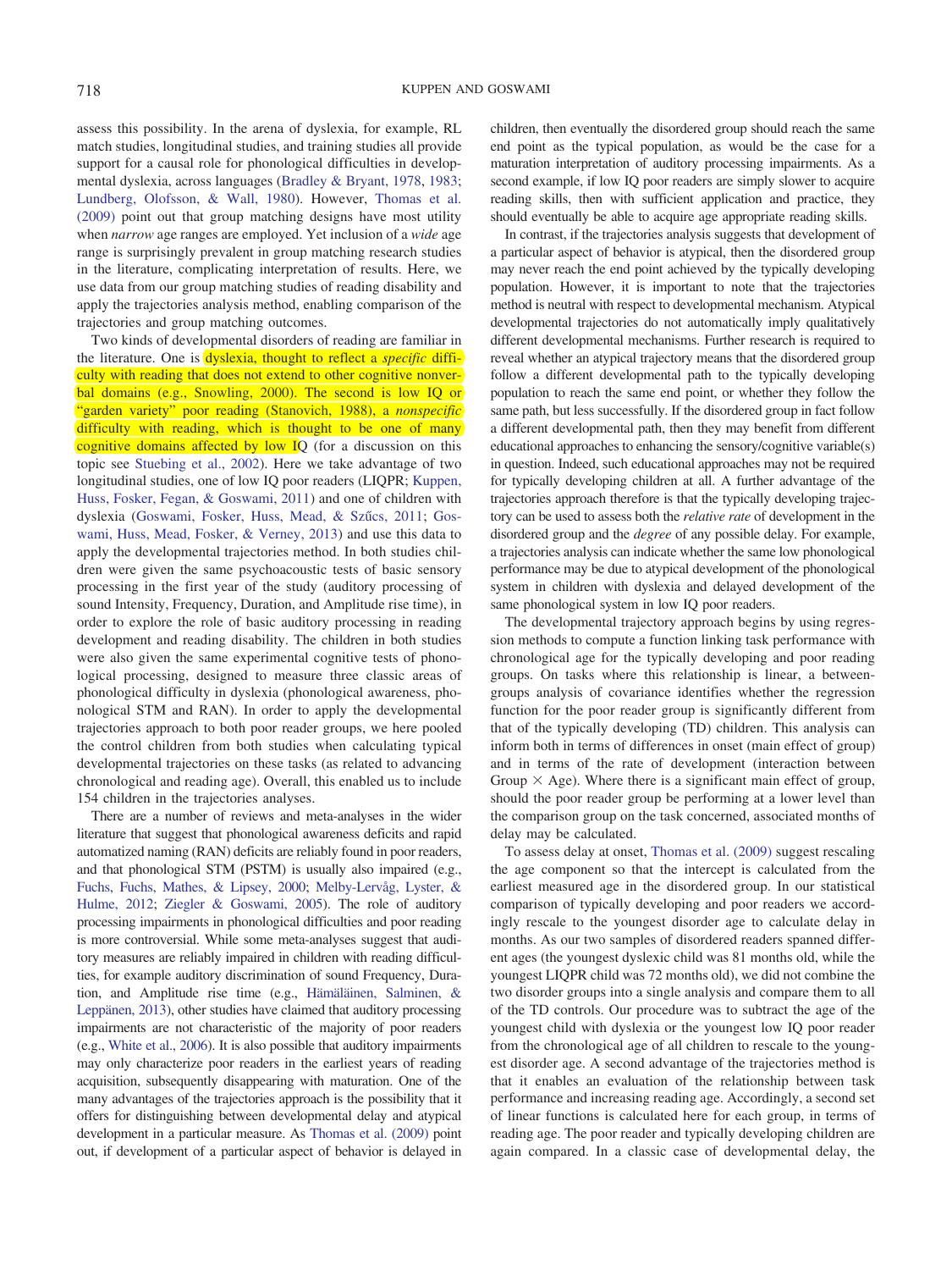reading age trajectory for the poor readers will lie on top of the typically developing trajectory, indicating a similar pattern of development.

One of the great benefits of using the trajectories approach in developmental disorders is the possibility for characterizing small samples. As noted earlier, a surprising number of group matching studies of dyslexia have employed small samples of participants covering a wide, rather than a narrow, age range. Because the trajectories method presents all data points, the investigator may visually assess the pattern of development, even when relationships do not reach statistical significance. This is informative for comparison purposes, particularly when these trajectories do not follow the pattern demonstrated by the TD children. In some cases a linear trend may be apparent which falls short of significance, or alternatively a flat function may be present. These patterns can be particularly informative when testing a priori hypotheses. For example, our studies to date suggest that children with dyslexia (mean ages in our prior studies cover 8–13 years) demonstrate amplitude rise time discrimination thresholds similar to those of younger reading age controls (see Goswami, 2011 for a review). So do low IQ poor readers (Kuppen et al., 2011). Our prior data also suggest that poor readers have impaired perception of slower rise times, and that impaired rise time sensitivity is related to impaired phonological development in both groups of poor reader. Physiologically, this would make sense. Recent studies of the neural encoding of speech (Doelling, Arnal, Ghitza, & Poeppel, 2014; Gross et al., 2013) have shown that amplitude modulations (AMs) in the speech envelope are encoded by oscillatory neural networks on the basis of rise times ("auditory edges"). These cortical networks oscillate rhythmically at similar temporal rates to the AMs in the speech envelope (delta,  $\sim$ 2 Hz, theta,  $\sim$ 5 Hz, and gamma,  $\sim$ 35 Hz, see Gross et al., 2013), and the oscillatory networks use amplitude rise times to reset their phase of firing so that oscillatory peaks and a.m. peaks are aligned (Giraud & Poeppel, 2012, for review). Accordingly, an impaired ability to discriminate amplitude rise time would affect the accuracy of oscillatory entrainment to speech, particularly for slower temporal rates (slower AMs, e.g.,  $\sim$  2 Hz,  $\sim$  5 Hz) and thus perception of prosody and rhythm in speech. A difficulty in discriminating amplitude rise time would thus affect phonological development, impairing the child's ability to parse syllables from the speech stream and negatively impacting on their recognition of stressed syllables (Goswami, 2015, for summary). Consequently, as syllable awareness develops long before reading, development of the phonological mental lexicon at all psycholinguistic grain sizes would be affected, for both children with dyslexia and low IQ poor readers (see also Goswami & Leong, 2013). The trajectories method should reveal whether developmental delay or atypical development of sensitivity to amplitude envelope rise time is characterizing each group.

On the other hand, the different amplitude rise time tasks that we have developed do not always show equivalent deficits in the same groups of children, even though theoretically these tasks were intended to measure the same construct. To measure sensitivity to the rate of onset of amplitude modulation, we have developed tasks based on either a single amplitude envelope (1 rise task), a pair of envelopes (2 rise task), or five successive envelopes (for the original task, see Goswami et al., 2002).

The current study is the first to apply a developmental trajectories approach to reading disorder in this way. The findings for phonological processing in poor reading are less controversial than those presented for the measures of auditory processing. Hence, the trajectories approach might be expected to yield more similarity to group matching designs when discussing phonological processing task as compared with measures of auditory processing.

# **Method**

# **Participants**

Data from 154 children were used for the current analysis. The average age was 97 months (8 years, 1 month) with 76 female and 78 male children. There were 39 children with dyslexia (DYS) with ages ranging from 81–121 months (6 years, 9 months–10 years, 1 month), 30 low IQ poor readers (LIQPR) with ages ranging from 72–118 months (6 years–9 years, 10 months) and 85 typically developing (TD) children with ages ranging from 68–121 months (5 years, 8 months–10 years, 1 month). Children with dyslexia either had a statement of developmental dyslexia from their local education authority or showed severe literacy and phonological deficits as assessed by our own task battery. They also had a full scale IQ at or above 85 (as calculated using a prorated measure based on four subtests from the Wechsler Intelligence Scale for Children III, 1992). Low IQ poor readers demonstrated poor single word decoding, had been identified as struggling readers by their classroom teachers and had a full scale IQ below 85. None of the children had an additional diagnosis of learning difficulties. All were given a short hearing screening using an audiometer, which they needed to pass to remain in the participant pool.

#### **Procedure**

An auditory task battery was presented to all children, composed of measures of Amplitude rise time, Duration, Frequency, and Intensity discrimination (see Appendix C Auditory task descriptions for a description of each task). Two tasks were administered to assess discrimination of the rise times of amplitude envelopes. All auditory tasks were delivered using the Dinosaur program, a threshold estimation interface designed to be attractive to children (originally developed by Dorothy Bishop, Oxford University). Tasks were delivered using an AXB paradigm (where X is the standard and either A or B differ from X in one direction) or a two interval forced choice format. Children were asked to select the target by pointing to the screen or by naming the color of the dinosaur producing the target sound. Auditory and visual response feedback was provided to motivate learning and increase interest, while catch trials (presenting the easiest discrimination) were used to assess attention levels in individual participants. All children were given five practice runs for each task in order to ensure task comprehension before beginning. Further detail regarding the auditory tasks, including schematic depictions of the stimuli, is available in ([Kuppen et al., 2011](https://www.researchgate.net/publication/233192936_Basic_Auditory_Processing_Skills_and_Phonological_Awareness_in_Low-IQ_Readers_and_Typically_Developing_Controls?el=1_x_8&enrichId=rgreq-a40c86c9051bab4ff578799ea7bd80c4-XXX&enrichSource=Y292ZXJQYWdlOzMwMTYzOTEwNDtBUzozNjQ5Njk4MjU3MTgyNzJAMTQ2NDAyNjk5NTUzMQ==)).

In addition to the auditory tasks, experimental measures of phonological processing were administered (please see Task Appendix for full details). A phonological short-term memory task ([Thomson, Richardson, & Goswami, 2005](https://www.researchgate.net/publication/7245418_Phonological_similarity_neighborhoods_and_children)) presented via com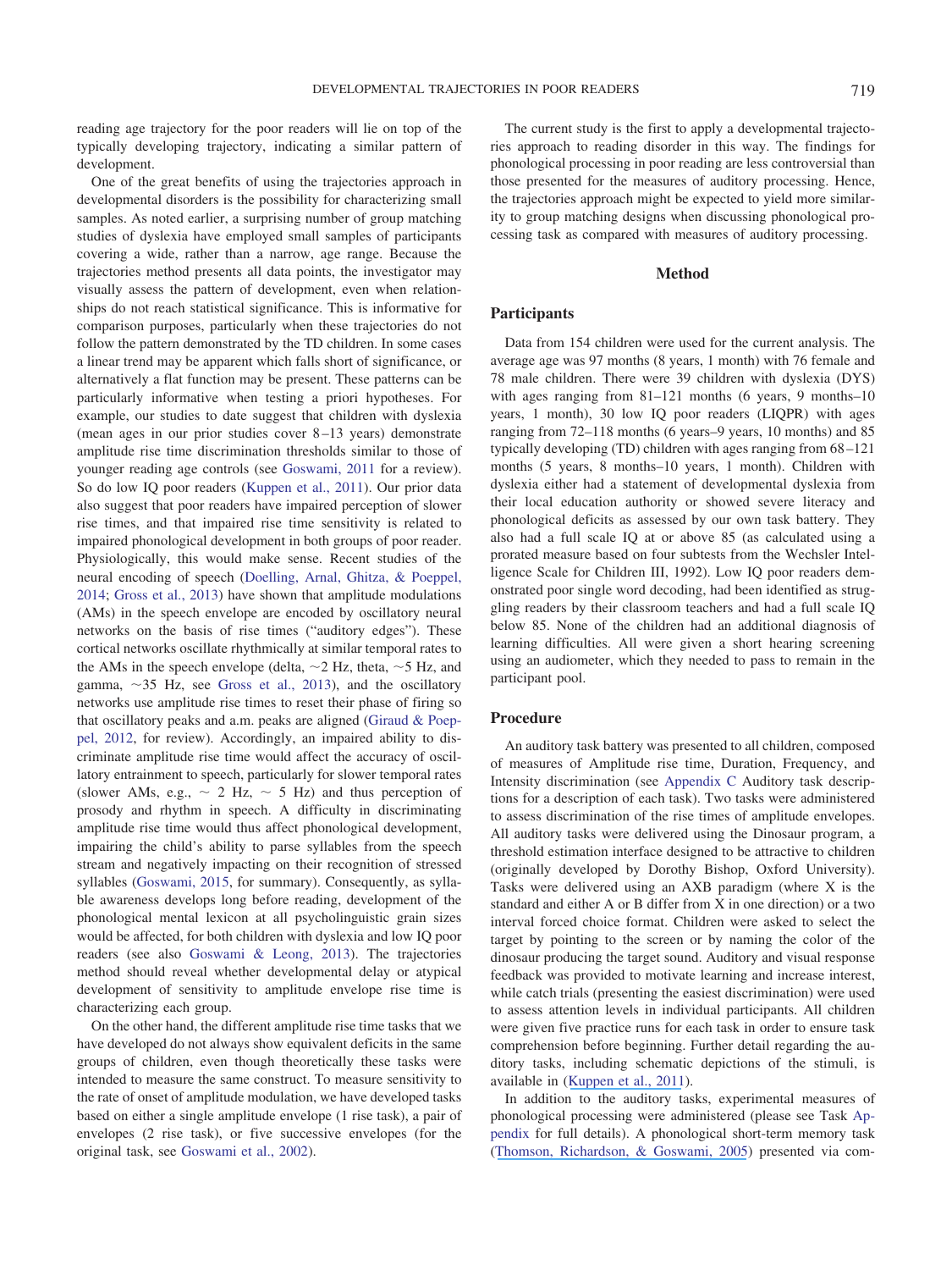puter four monosyllabic consonant-vowel-consonant (CVC) words through headphones (e.g., *type, rib, nook, bud*). Children were required to repeat back the words as spoken. Sixteen trials were presented in total. In addition, an onset oddity task was also administered by computer. Here, children selected the one spoken word from a set of three, which began with a different sound (e.g., *laid, make, mate*). Twenty trials were given overall. Finally, a rapid automatized naming task was given. Children were asked to name line drawings of familiar objects (e.g., fire, cup, bird, leaf). It was first ensured that children were able to name each drawing. They were then shown a page with the pictures repeated 40 times in a random sequence. Children were asked to name the drawings as quickly as possible. Individual performances were timed and errors were counted.

### **Results**

Developmental trajectories were plotted for all tasks. In each case, two linear relationships were calculated for each poor reader group, one assessing the relationship between task and chronological age and the second assessing the relationship between task and reading age. A between-groups analysis of covariance was under-

Table 1 *Summary Table of Trajectory Outcomes*

taken for the comparison of each poor reader trajectory against the typically developing group. Two outcomes were of primary importance in ascertaining the appropriate label; these were the presence of a significant main effect of group (indicating delay) or a significant interaction effect (between group and age, indicating a difference in rate of change). An overview of the trajectory outcomes in each case is provided in Table 1.

To illustrate the power of the developmental trajectories method, Figures 5–9 show the trajectories against chronological age for the three phonological measures and for the three auditory measures that have shown the most consistent results in prior studies (Rise time [1 rise], Duration, and Frequency, see Hämäläinen et al., 2013). Figures for all remaining trajectories are presented in the Supplementary Materials (Supplementary Figures 1–10). In all cases, a best-fit linear trendline has been provided. As indicated in Table 1, in some cases this reflects a significant linear relationship between the key variables, and in others the relationship does not reach statistical significance. Trajectory classifications reflecting the key comparison variables are summarized in Table 2 (CA trajectory analyses) and Table 3 (RA trajectory analyses). For the children with dys-

|                     |             |                                            |                                                                                         |                                                                              | Main effect<br>of group<br>(CA comp) |              | Interaction<br>effect<br>(CA comp) |                | Overall trajectory<br>classification |          |
|---------------------|-------------|--------------------------------------------|-----------------------------------------------------------------------------------------|------------------------------------------------------------------------------|--------------------------------------|--------------|------------------------------------|----------------|--------------------------------------|----------|
| Task                | CA or<br>RA | Poor<br>reader                             | Function for TD                                                                         | Function for poor<br>reader                                                  | <b>DYS</b>                           | <b>LIQPR</b> | <b>DYS</b>                         | <b>LIQPR</b>   | <b>DYS</b>                           | LIQPR    |
| <b>Onset Oddity</b> | <b>CA</b>   | <b>DYS</b><br><b>LIQPR</b>                 | $y = .12M_{VD} + 13.78$<br>$y = .12M_{\text{YL}} + 12.74$                               | Linear regression NS<br>$y = .19M_{\text{YL}} + 6.29$                        | N/A                                  | <b>YES</b>   | N/A                                | N <sub>O</sub> | Atypical                             | Delayed  |
|                     | RA          | <b>DYS</b><br><b>LIQPR</b>                 | $y = .19M_{\rm YD} + 7.05$<br>$y = .18M_{\text{YL}} + 7.04$                             | Linear regression NS<br>$y = .18M_{\text{YL}} + 7.3$                         |                                      |              |                                    |                |                                      |          |
| <b>PSTM</b>         | <b>CA</b>   | <b>DYS</b><br><b>LIQPR</b>                 | $y = .30M_{\rm YD} + 40.22$<br>$y = .3M_{\text{YL}} + 37.52$                            | Linear regression NS<br>Linear regression NS                                 | N/A                                  | N/A          | N/A                                | N/A            | Delayed                              | Atypical |
|                     | RA          | <b>DYS</b>                                 | $y = .45M_{VD} + 25.53$                                                                 | $y = .34M_{VD} + 29.89$                                                      |                                      |              |                                    |                |                                      |          |
| <b>RAN</b>          | <b>CA</b>   | <b>LIQPR</b><br><b>DYS</b><br><b>LIQPR</b> | $y = .45M_{\text{YL}} + 25.53$<br>$y = -.5M_{YD} + 51.72$<br>$y = -.5M_{\rm VI} + 56.2$ | Linear regression NS<br>$y = -.77M_{\rm YD} + 70.14$<br>Linear regression NS | <b>YES</b>                           | N/A          | N <sub>O</sub>                     | N/A            | Delayed                              | Atypical |
|                     | RA          | <b>DYS</b><br><b>LIQPR</b>                 | $y = -.41M_{YD} + 63.56$<br>$y = -.41M_{\text{YL}} + 63.5$                              | $y = -.71M_{YD} + 73.93$<br>Linear regression NS                             |                                      |              |                                    |                |                                      |          |
| 1 Rise              | <b>CA</b>   | <b>DYS</b><br><b>LIQPR</b>                 | $y = -.34M_{\rm YD} + 19.33$<br>$y = -.33M_{\text{YL}} + 22.36$                         | Linear regression NS<br>$y = -.39M_{YL} + 33.74$                             | N/A                                  | <b>YES</b>   | N/A                                | N <sub>O</sub> | Atypical                             | Atypical |
|                     | RA          | <b>DYS</b><br><b>LIQPR</b>                 | $y = -.3M_{\rm YD} + 28.2$<br>$y = -.3M_{\rm VI} + 28.2$                                | Linear regression NS<br>Linear regression NS                                 |                                      |              |                                    |                |                                      |          |
| Duration            | <b>CA</b>   | <b>DYS</b><br><b>LIQPR</b>                 | $y = -.22M_{YD} + 23.6$<br>$y = -.22M_{\text{YL}} + 25.58$                              | $y = -.43M_{YD} + 29.22$<br>$y = -.19M_{\text{YL}} + 30.09$                  | N <sub>O</sub>                       | NO.          | N <sub>O</sub>                     | N <sub>O</sub> | Delayed                              | Atypical |
|                     | RA          | <b>DYS</b><br><b>LIQPR</b>                 | $y = -.21M_{YD} + 31.13$<br>$y = -.21M_{\text{YL}} + 31.13$                             | $y = -.47M_{YD} + 33.45$<br>Linear regression NS                             |                                      |              |                                    |                |                                      |          |
| Frequency           | <b>CA</b>   | <b>DYS</b><br><b>LIQPR</b>                 | $y = -.4M_{YD} + 29.78$<br>$y = -.4M_{\rm VI} + 33.4$                                   | Linear regression NS<br>Linear regression NS                                 | N/A                                  | N/A          | N/A                                | N/A            | Atypical                             | Atypical |
|                     | RA          | <b>DYS</b><br><b>LIQPR</b>                 | $y = -.27M_{\rm YD} + 38.48$<br>$y = -.26M_{YL} + 38.26$                                | Linear regression NS<br>Linear regression NS                                 |                                      |              |                                    |                |                                      |          |
| 2 Rise              | CA          | <b>DYS</b><br><b>LIQPR</b>                 | $y = -.27M_{YD} + 27.22$<br>$y = -.27M_{YL} + 30.28$                                    | Linear regression NS<br>Linear regression NS                                 | N/A                                  | N/A          | N/A                                | N/A            | Atypical                             | Atypical |
|                     | RA          | <b>DYS</b><br><b>LIQPR</b>                 | Linear regression NS<br>Linear regression NS                                            | Linear regression NS<br>Linear regression NS                                 |                                      |              |                                    |                |                                      |          |
| Intensity           | CA          | <b>DYS</b><br><b>LIQPR</b>                 | $y = -.38M_{\text{YD}} + 30.11$<br>$y = -.37M_{YL} + 33.46$                             | Linear regression NS<br>Linear regression NS                                 | N/A                                  | N/A          | N/A                                | N/A            | Atypical                             | Atypical |
|                     | RA          | <b>DYS</b><br><b>LIOPR</b>                 | Linear regression NS<br>Linear regression NS                                            | $y = -.25M_{YL} + 40.16$<br>Linear regression NS                             |                                      |              |                                    |                |                                      |          |

*Note.* CA = chronological age comparisons; RA = reading age comparisons; DYS = children with dyslexia; LIQPR = low IQ poor readers; NS = non-significant;  $N/A$  = not applicable.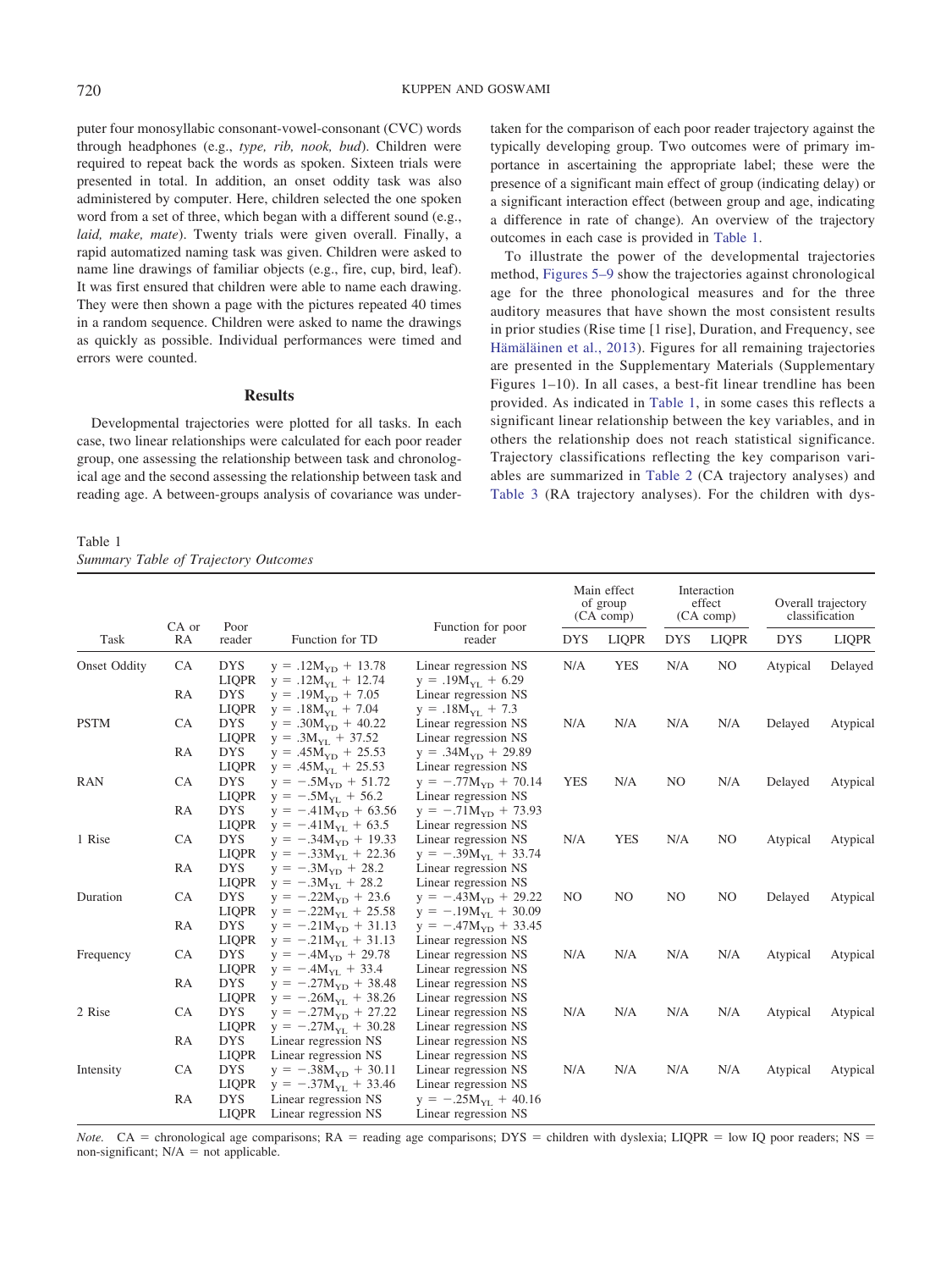| Table 2 |                                                                                 |  |
|---------|---------------------------------------------------------------------------------|--|
|         | Poor Reader Trajectory Classification—Task Performance Across Chronological Age |  |

| Task         | Group        | Overall<br>Classification | Decision 1                                                           | Decision 2                                                                                         | Decision 3                                                         |
|--------------|--------------|---------------------------|----------------------------------------------------------------------|----------------------------------------------------------------------------------------------------|--------------------------------------------------------------------|
| Onset oddity | DYS group    | Atypical                  | Task linear with CA? NO $R^2$ =<br>.02 $F(1, 37) = .9$ , $p = .35$   | Linear with CA in TDs?<br>$YES = Atypical$                                                         |                                                                    |
|              | <b>LIQPR</b> | Delayed                   | Task linear with CA? YES                                             | Main effect of Group?<br>$YES = Delayed (53)$<br>months) $F(1, 110) =$<br>9.16, $p < .01$          |                                                                    |
| <b>PSTM</b>  | DYS group    | Delayed                   | Task linear with CA? NO $R^2$ =<br>.07 $F(1, 37) = 2.9, p = .10$     | Linear with CA in TDs?<br>$YES = Delayed$<br>(approaching linearity in<br>DYS)                     |                                                                    |
|              | <b>LIQPR</b> | Atypical                  | Task linear with CA? NO $R^2$ =<br>.01 $F(1, 28) = .35$ , $p = .56$  | Linear with CA in TDs?<br>$YES = Atypical$                                                         |                                                                    |
| <b>RAN</b>   | DYS group    | Delayed                   | Task linear with CA? YES                                             | Main effect of Group?<br>$YES = Delayed (37)$<br>months) $F(1, 120) =$<br>9.56, $p < .01$          |                                                                    |
|              | <b>LIQPR</b> | Atypical                  | Task linear with CA? NO $R^2$ =<br>.05 $F(1, 28) = 1.43 p = .24$     | Linear with CA in TDs?<br>$YES = Atypical$                                                         |                                                                    |
| 1 rise       | DYS group    | Atypical                  | Task linear with CA? NO $R^2$ =<br>.07 $F(1, 37) = 2.6 p = .12$      | Linear with CA in TDs?<br>$YES = Atypical$                                                         |                                                                    |
|              | <b>LIQPR</b> | Atypical                  | Task linear with CA? YES                                             | Main effect of Group?<br>$YES = Delayed (34)$<br>months) $F(1, 103) =$<br>4.46, $p < .05$ (See RA) |                                                                    |
| Duration     | DYS group    | Delayed                   | Task linear with CA? YES                                             | Main effect of Group? NO<br>(delay observable - 26<br>months) $F(1, 111) =$<br>2.26, $p=.14$       | Interaction? $NO = Delayed$<br>(observable delay & RA<br>outcomes) |
|              | <b>LIQPR</b> | Atypical                  | Task linear with CA? YES                                             | Main effect of Group? NO<br>(delay observable - 21<br>months) $F(1, 102) =$<br>.83, $p = .37$      | Interaction? $NO = Atypical$<br>(RA outcomes)                      |
| Frequency    | DYS group    | Atypical                  | Task linear with CA? NO $R^2$ =<br>$F(1, 36) = 3.85, p = .06$        | Linear with CA in TDs?<br>$YES = Atypical$                                                         |                                                                    |
|              | <b>LIQPR</b> | Atypical                  | Task linear with CA? NO $R^2$ =<br>.02 $F(1, 29) = .60$ , $p = .45$  | Linear with CA in TDs?<br>$YES = Atypical$                                                         |                                                                    |
| 2 rise       | DYS group    | Atypical                  | Task linear with CA? NO $R^2$ =<br>.001 $F(1, 37) = .05$ $p = .83$   | Linear with CA in TDs?<br>$YES = Atypical$                                                         |                                                                    |
|              | <b>LIQPR</b> | Atypical                  | Task linear with CA? NO $R^2$ =<br>.009 $F(1, 28) = .25$ , $p = .63$ | Linear with CA in TDs?<br>$YES = Atypical$                                                         |                                                                    |
| Intensity    | DYS group    | Atypical                  | Task linear with CA? NO $R^2$ =<br>.04 $F(1, 37) = 1.48$ , $p = .23$ | Linear with CA in TDs?<br>$YES = Atypical$                                                         |                                                                    |
|              | <b>LIQPR</b> | Atypical                  | Task linear with CA? NO $R^2$ =<br>.004 $F(1, 24) = .1, p = .75$     | Linear with CA in TDs?<br>$YES = Atypical$                                                         |                                                                    |

*Note.*  $DYS =$  children with dyslexia; LIQPR = low IQ poor readers;  $CA =$  chronological age;  $RA =$  reading age;  $TD =$  typically developing childern.

lexia, the linear function  $y = a M_{YD} + b$  is calculated. Depending on the figure, **y** represents the total number of correct responses, the response time in a phonological task, or a threshold value in an auditory task; **a** represents the age-related rate of change in  $y$ ;  $M_{YD}$  represents age in months relative to the chronological or reading age of the youngest child with dyslexia (CA 81 months, RA 58 months); and **b** is the value at which the respective trajectory begins. For the low IQ poor readers,  $M_{\rm YD}$ in the above equation used for the children with dyslexia is replaced by  $M_{\text{YL}}$  the age in months relative to the youngest low IQ poor reader's chronological or reading age (CA 72 months, RA 58 months). In the figures presented, the plotted trajectories reflect the original data before rescaling to the youngest disorder age. They do not therefore match up directly to the accom-

panying function provided in Table 1. As a note of caution, while our tasks were undertaken repeatedly with the same participant pool, there is nonetheless some inflated risk of a Type I error (i.e., false positive) in our ANCOVA analyses here.

# **Classification Procedure**

Following previous work ([Thomas et al., 2009](https://www.researchgate.net/publication/24146666_Using_Developmental_Trajectories_to_Understand_Developmental_Disorders?el=1_x_8&enrichId=rgreq-a40c86c9051bab4ff578799ea7bd80c4-XXX&enrichSource=Y292ZXJQYWdlOzMwMTYzOTEwNDtBUzozNjQ5Njk4MjU3MTgyNzJAMTQ2NDAyNjk5NTUzMQ==)), we used the chronological age comparisons to identify developmental delay. When a delayed onset is demonstrated (a significant main effect of group), or a slowed rate of development is present (a significant interaction between age and group), or both are demonstrated, poor readers are classified as *delayed* compared to the typically developing group. Poor reader trajectories are classified as *atypical* when task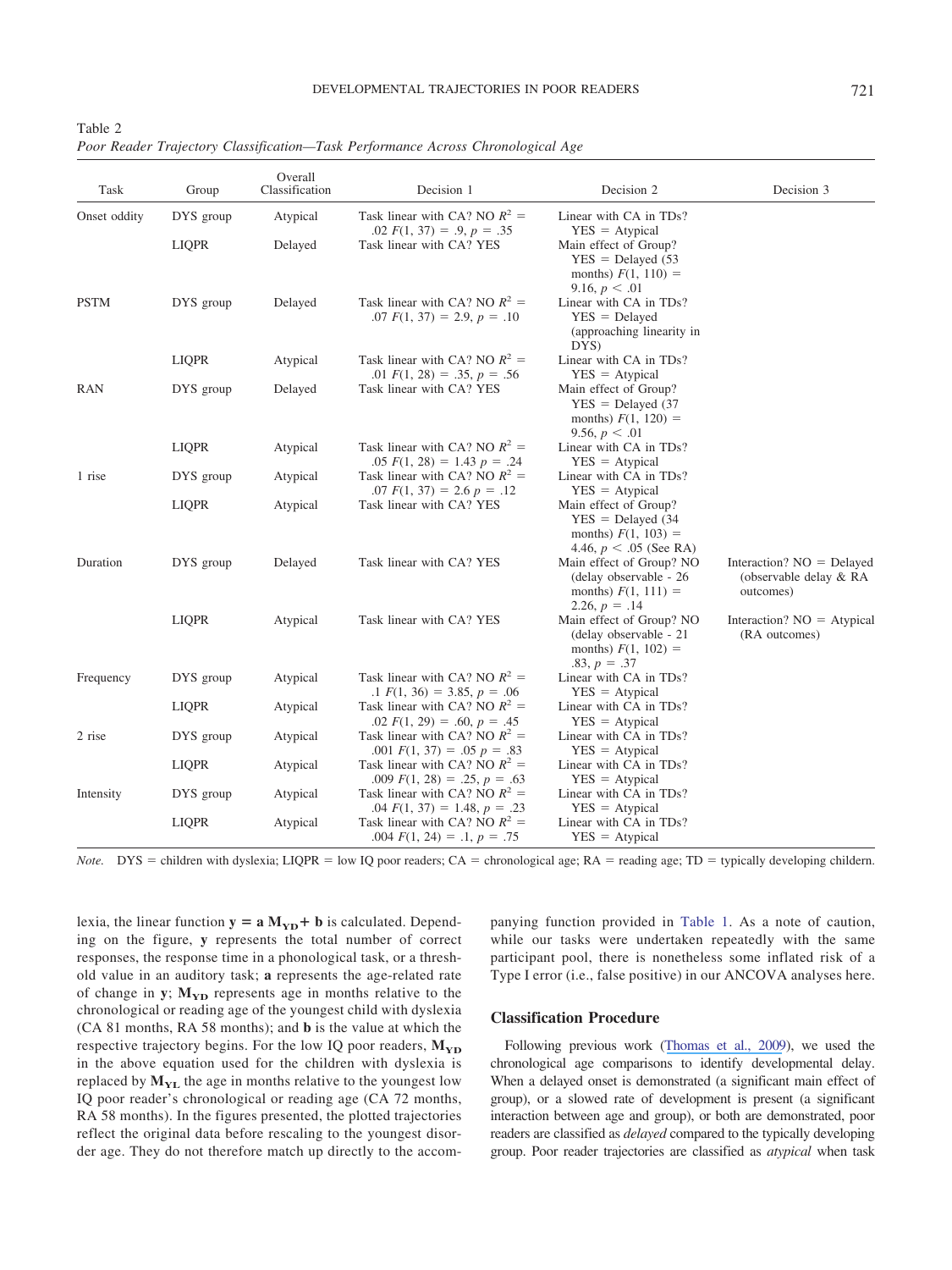| Table 3                                                                   |  |  |
|---------------------------------------------------------------------------|--|--|
| Poor Reader Trajectory Classification—Task Performance Across Reading Age |  |  |

| Task         | Group        | Overall classification | Decision 1                                  | Decision 2                                  |
|--------------|--------------|------------------------|---------------------------------------------|---------------------------------------------|
| Onset oddity | DYS group    | Atypical               | Task linear with RA?                        | Task linear with RA in TDs?                 |
|              |              |                        | NO $R^2$ = .06 $F(1, 37)$ = 2.2, $p = .15$  | $YES = Atypical$                            |
|              | <b>LIQPR</b> | Delayed                | Task linear with RA?                        | Task linear with RA in TDs?                 |
|              |              |                        | <b>YES</b>                                  | $YES = Delayed$                             |
| <b>PSTM</b>  | DYS group    | Delayed                | Task linear with RA?                        | Task linear with RA in TDs?                 |
|              |              |                        | <b>YES</b>                                  | $YES = Delayed$                             |
|              | <b>LIQPR</b> | Atypical               | Task linear with RA?                        | Task linear with RA in TDs?                 |
|              |              |                        | NO $R^2$ = .02 $F(1, 28)$ = .58, $p = .45$  | $YES = Atypical$                            |
| <b>RAN</b>   | DYS group    | Delayed                | Task linear with RA?                        | Task linear with RA in TDs?                 |
|              |              |                        | <b>YES</b>                                  | $YES = Delayed$                             |
|              | <b>LIOPR</b> | Atypical               | Task linear with RA?                        | Task linear with RA in TDs?                 |
|              |              |                        | NO $R^2 = .06 F(1, 28) = 1.78, p = .19$     | $YES = Atypical$                            |
| 1 rise       | DYS group    | Atypical               | Task linear with RA?                        | Task linear with RA in TDs?                 |
|              |              |                        | NO $R^2 = .05 F(1, 37) = 1.75$ , $p = .19$  | $YES = Atypical$                            |
|              | <b>LIQPR</b> | Atypical               | Task linear with RA?                        | Task linear with RA in TDs?                 |
|              |              |                        | NO $R^2 = .09 F(1, 28) = 2.74$ , $p = .11$  | $YES = Atypical$                            |
| Duration     | DYS group    | Delayed                | Task linear with RA?                        | Task linear with RA in TDs?                 |
|              |              |                        | <b>YES</b>                                  | $YES = Delayed$                             |
|              | <b>LIQPR</b> | Atypical               | Task linear with RA?                        | Task linear with RA in TDs?                 |
|              |              |                        | NO $R^2 = .02 F(1, 28) = .65$ , $p = .43$   | $YES = Atypical$                            |
| Frequency    | DYS group    | Atypical               | Task linear with RA?                        | Task linear with RA in TDs?                 |
|              |              |                        | NO $R^2 = .01$ $F(1, 36) = .45$ , $p = .51$ | $YES = Atypical$                            |
|              | <b>LIQPR</b> | Atypical               | Task linear with RA?                        | Task linear with RA in TDs?                 |
|              |              |                        | NO $R^2 = .04 F(1, 29) = 1.28, p = .27$     | $YES = Atypical$                            |
| 2 rise       | DYS group    | Atypical               | Task linear with RA?                        | Task linear with RA in TDs?                 |
|              |              |                        | NO $R^2 = .03 F(1, 28) = .82, p = .37$      | $NO = \text{Typical}$ (overruled due to CA) |
|              | LIQPR group  | Atypical               | Task linear with RA?                        | Task linear with RA in TDs?                 |
|              |              |                        | NO $R^2 = .03 F(1, 28) = .82, p = .31$      | $NO = \text{Typical}$ (overruled due to CA) |
| Intensity    | DYS group    | Atypical               | Task linear with RA?                        | Task linear with RA in TDs?                 |
|              |              |                        | <b>YES</b>                                  | $NO = Atypical$                             |
|              | <b>LIQPR</b> | Atypical               | Task linear with RA?                        | Task linear with RA in TDs?                 |
|              |              |                        | NO $R^2 = .11 F(1, 24) = 2.82, p = .11$     | $NO = \text{Typical}$ (overruled due to CA) |

*Note.* DYS = children with dyslexia; LIQPR = low IQ poor readers; CA = chronological age; RA = reading age; TD = typically developing children.

performance and increasing chronological age are not linearly related for the poor reader group, but are linearly related for the typically developing group. The decision tree for CA trajectory classification is shown in Figure 1 with outcomes in Table 2. We also checked the trajectory classification on the basis of the RA comparisons, as summarized in Table 3. Trajectories are classified as atypical when task performance and increased reading age are not linearly related for the poor reader group, but are linearly related for the typically developing group. The decision tree for RA trajectory classification is shown in Figure 2. When the two classification routes (CA, RA) yield conflicting results, a best fit decision was made and is explained in the text.

# **Trajectory Outcomes by Task**

In all cases, linear functions are presented in Table 1 by task and reader group. These should accompany any reference to the trajectory figures. Supplementary figures are provided in the supplementary materials which accompany this article.

# **British Ability Scales Single Word Reading**

Trajectories for reading performance by reader group across age are presented in Figure 3 (panels A and B). These trajectories are not classified, as there is no RA comparison with which to undertake the classification procedure (as the task itself measures single word reading ability).

# **Phonological Processing**

**Onset oddity.** For the onset oddity measure, task performance for the children with dyslexia did not show a linear relationship with age (Figure 4A) nor with reading age (Supplementary Figure 1A). As this was not the case for the TD children, the children with dyslexia were judged as showing atypical developmental trajectories. The trajectories for the low IQ poor readers were significantly linearly related to CA (Figure 4B) and to RA (Supplementary Figure 1B), and there was a significant effect of Group in the CA analyses. Accordingly, the LIQPR trajectories were classified as delayed (by 53 months according to the statistical assessment, see Table 2 for details of statistical assessments).

**Phonological short-term memory.** In the assessment of phonological short-term memory, the children with dyslexia showed delayed trajectories while the trajectories for the low IQ poor readers were classified as atypical. Figure 5 (panels A and B) shows the CA trajectories for each group; the RA trajectories are shown in Supplementary Figure 2. The developmental trajectory with CA was significantly linear for the TD children. While there was no significantly linear relationship for children with dyslexia, the relationship did approach significance and delay was clearly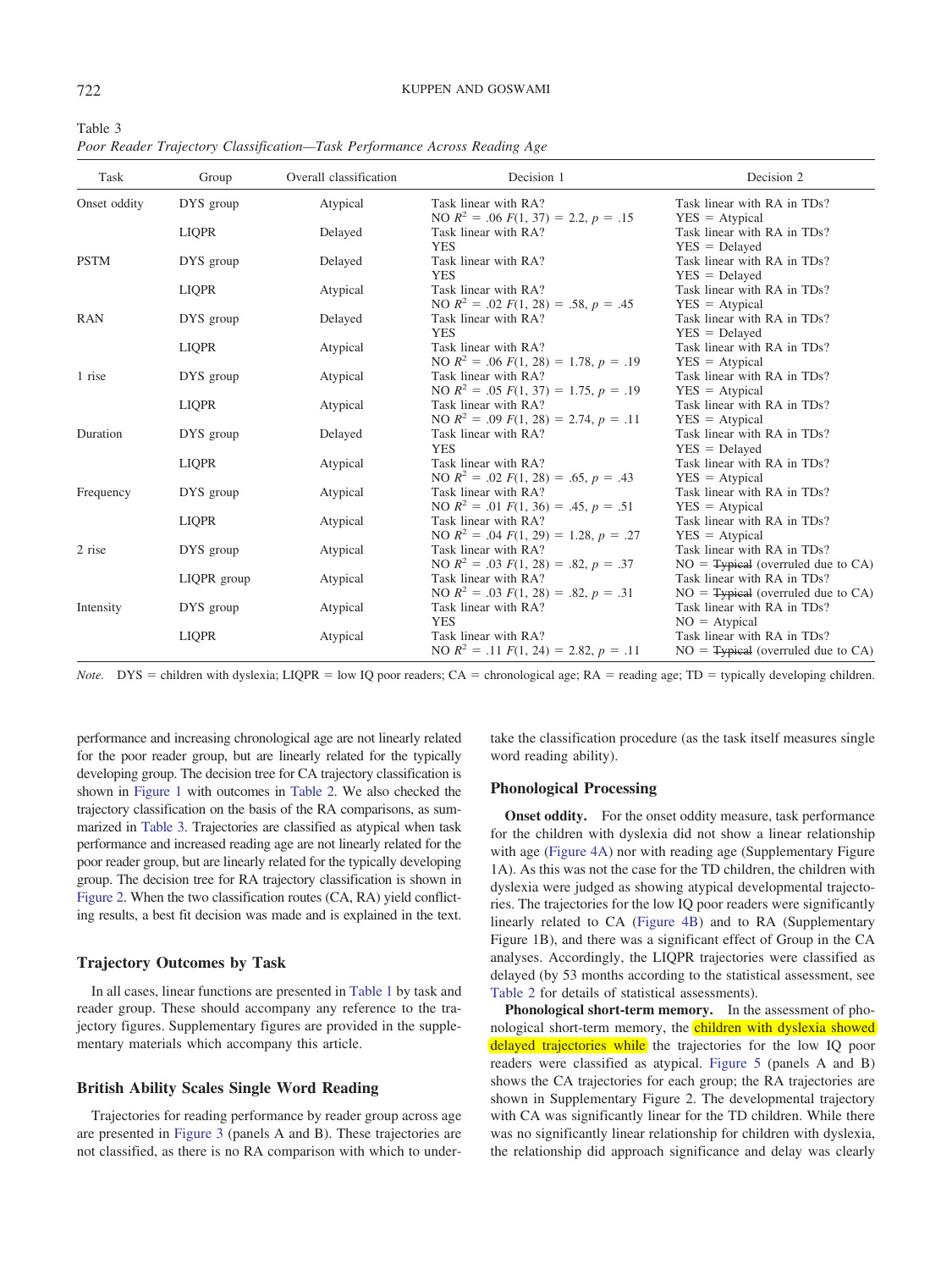

*Figure 1.* Decision tree for trajectory classification using CA comparison.

visible. Inspection of the RA trajectory (Supplementary Figure 2A) confirmed that the dyslexic trajectory was significantly linear on this task. Additionally, the trajectory lay on top of that of the TD children, as would be expected in a case of delay. For these reasons the children with dyslexia were classified as delayed. In the LIQPRs, there was no linear relationship with CA (Figure 5B) nor with RA (Supplementary Figure 2B), resulting in an atypical trajectory classification.

**Rapid automatized naming (RAN).** On the RAN task, the children with dyslexia showed delayed trajectories while the low IQ poor readers showed atypical trajectories. Figure 6 (panels A and B) illustrates the CA trajectories for this task. The children with dyslexia demonstrated the same linear relationship between task and increasing



*Figure 2.* Decision tree for trajectory classification using RA comparison.

age as the TD children, but with a clear delay, which equated to 37 months (see Table 2 for statistics). The low IQ poor readers showed nonlinear functions for both CA (Figure 6 Panel B) and RA (Supplementary Figure 3A). Hence the LIQPR group was judged to show an atypical developmental trajectory for RAN.

# **Auditory Processing**

Although analyses were run for all five auditory processing measures (1 rise, 2 rise, Duration, Frequency, and Intensity), we present the CA trajectories for auditory thresholds for Rise time (1 rise, Figure 7), Duration (see Figure 8), and Frequency (see Figure 9) only. The other trajectories are supplied as Supplementary Figures 4–10. For ease of comparison, Table 4 presents a summary of the auditory processing data from our prior studies of Englishspeaking children, studies that used the same or very similar auditory tasks to those analyzed here. The classification outcomes below should be reviewed in conjunction with Tables 1–3 and Figures 1 and 2.

**1 rise.** On the 1 rise task, both poor reader groups were classified as showing atypical developmental trajectories. Contrary to the TD children, the children with dyslexia did not show a linear relationship between sensitivity to rise time and neither CA (Figure 7A) nor RA (Supplementary Figure 4A). There were thus atypical on this task. The low IQ poor readers did show a linear relationship for CA (Figure 7B) but not for RA (Supp. Figure 4B). The CA analyses showed a significant main effect of group (see Table 2 for statistics), indicative of developmental delay for the LIQPR children (equating to 34 months). However, due to the lack of a linear relationship between rise time sensitivity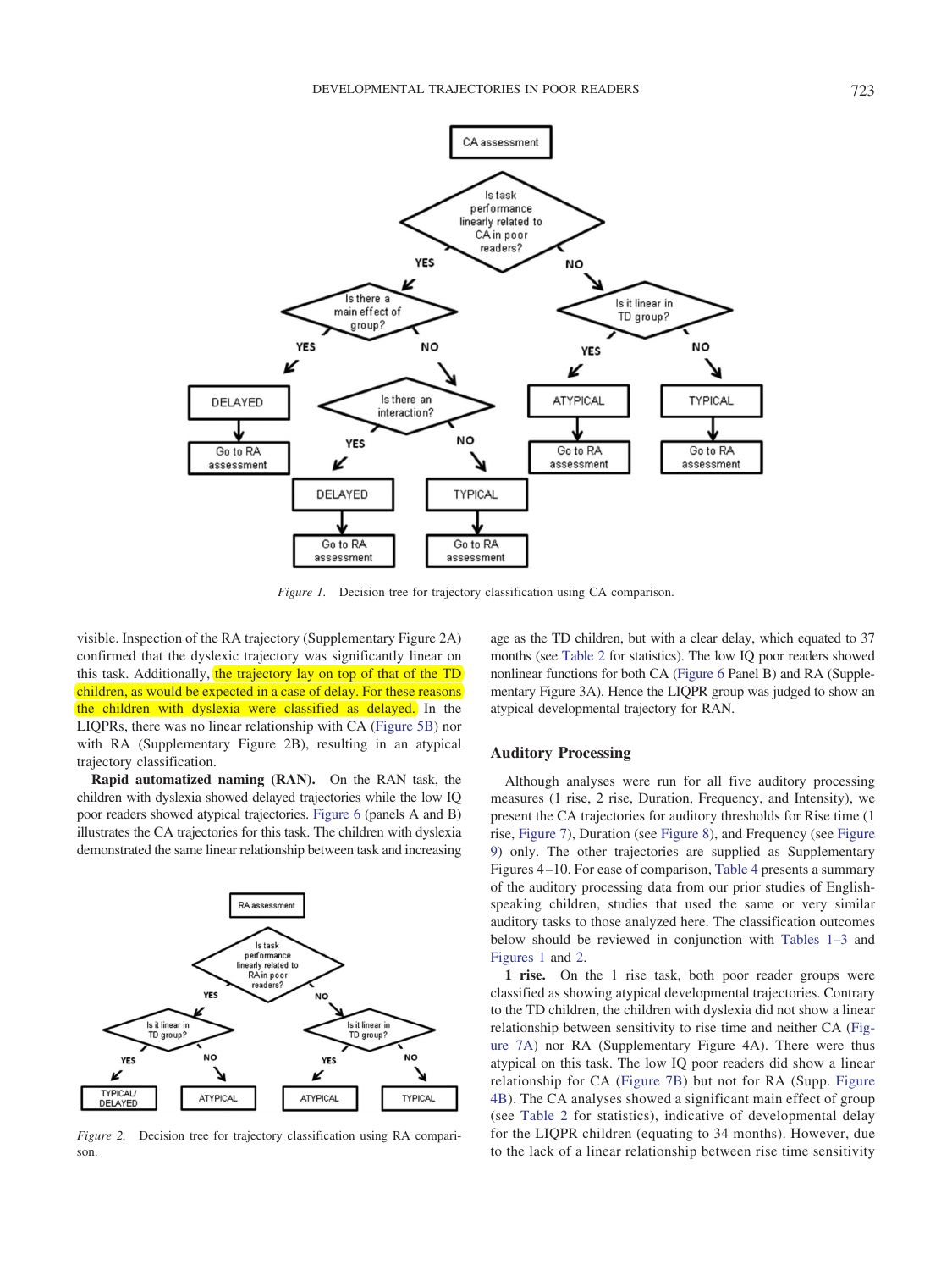

*Figure 3.* Reading Ability Scores (raw value) against CA. **x** and dotted line poor readers; **o** and continuous  $line = TD$  children.

and reading age, this group was also classified as showing an atypical developmental trajectory. It should be noted that the TD children did show a significant relationship between rise time sensitivity and reading age; this is expanded upon further in the Discussion section.

**Duration.** For the Duration task, the children with dyslexia were classified as showing a delayed developmental trajectory (Figure 8A) while the low IQ poor readers were classified as showing an atypical trajectory (Figure 8B). For the children with dyslexia there was no main effect of group in the CA analyses (see Table 2), indicating that their trajectory was not significantly different from the TD children. However, despite this, a developmental delay of 26 months could be calculated. For the low IQ poor readers, a similar pattern was found in the CA analyses with again no significant group difference present. However, again developmental delay was calculated as 21 months. The RA analysis for the children with dyslexia (Supplementary Figure 5A) demonstrated a linear relationship between task performance and



*Figure 4.* Performance on onset oddity task against CA. **x** and dotted line poor readers; **o** and continuous line = TD children. Note: For Figures 4–9, plotted trajectories incorporate all data points while linear equations reflect relationship from youngest disorder age.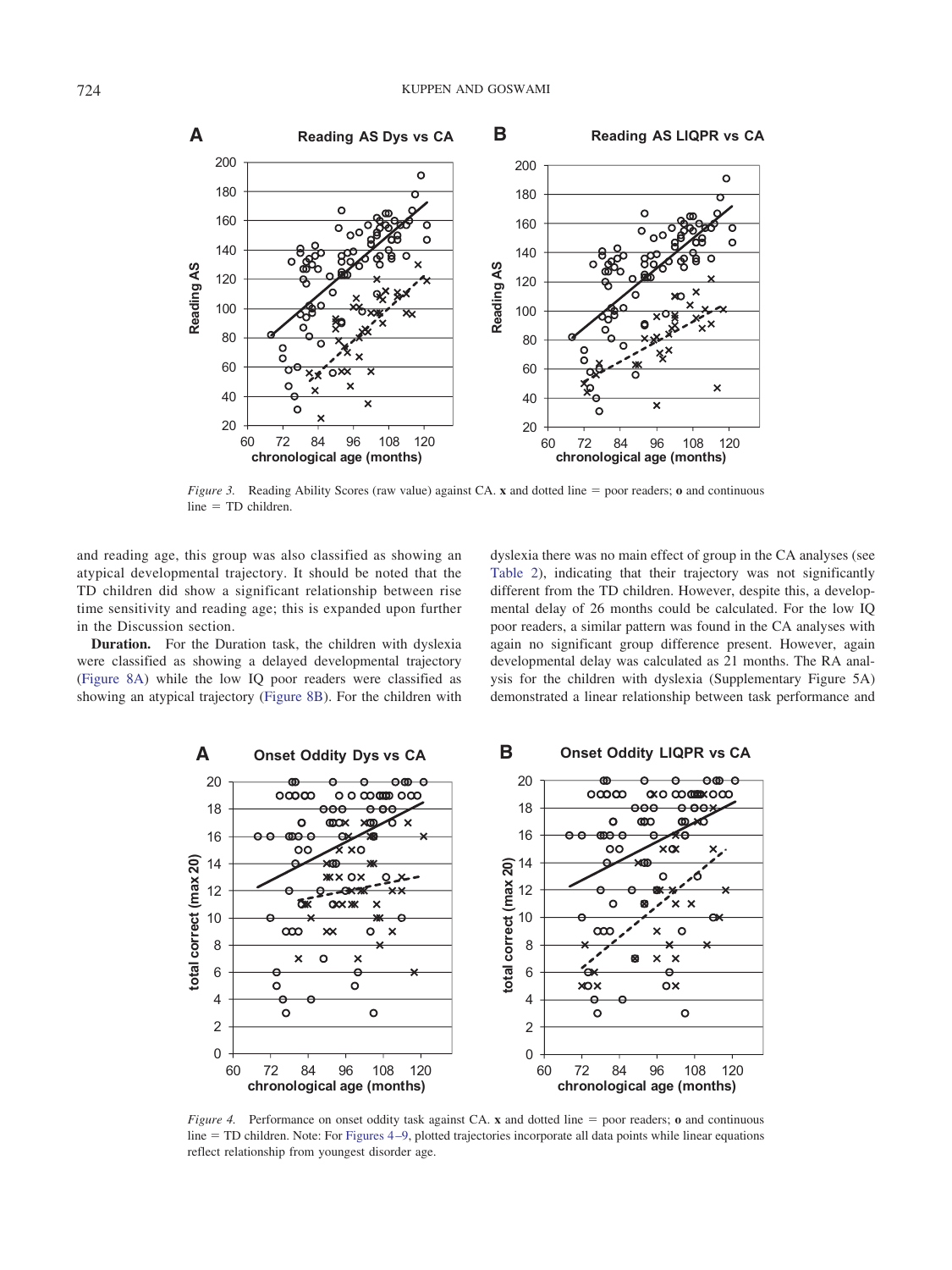

*Figure 5.* Performance on Phonological short term memory task against CA. **x** and dotted lines = poor readers; **o** and continuous line = TD children.

increasing reading age, as was the case for the TD children. However, this was not demonstrated for the LIQPRs (Supplementary Figure 5B), resulting in an atypical trajectory classification for the LIQPR group and a delayed classification for the children with dyslexia.

**Frequency.** Both poor reader groups were classified as showing atypical developmental trajectories for the Frequency task (Figure 9 and Supplementary Figure 6). While the TD children showed a significant linear relationship between auditory threshold and age, neither poor reader group showed such a relationship (although the trajectory for the children with dyslexia approached

significance, see Figure 9A). Further, while Frequency discrimination was significantly related to reading age for the TD children, neither poor reader group showed such a relationship (Supplementary Figure 6). Accordingly, although appearing quite different, the developmental trajectories were classified as atypical in each case.

**2 rise.** Both the children with dyslexia and the low IQ poor readers demonstrated atypical developmental trajectories for the 2 rise task (Supplementary Figures 7 and 8). While the TD children demonstrated a linear relationship between task performance and increasing age, neither poor reader group showed a linear relationship, indicative of an atypical trajectory (Supplementary Figure 7).



*Figure 6.* Performance on Rapid automatized naming tasks against CA. **x** and dotted lines poor readers; **o** and continuous line  $=$  TD children.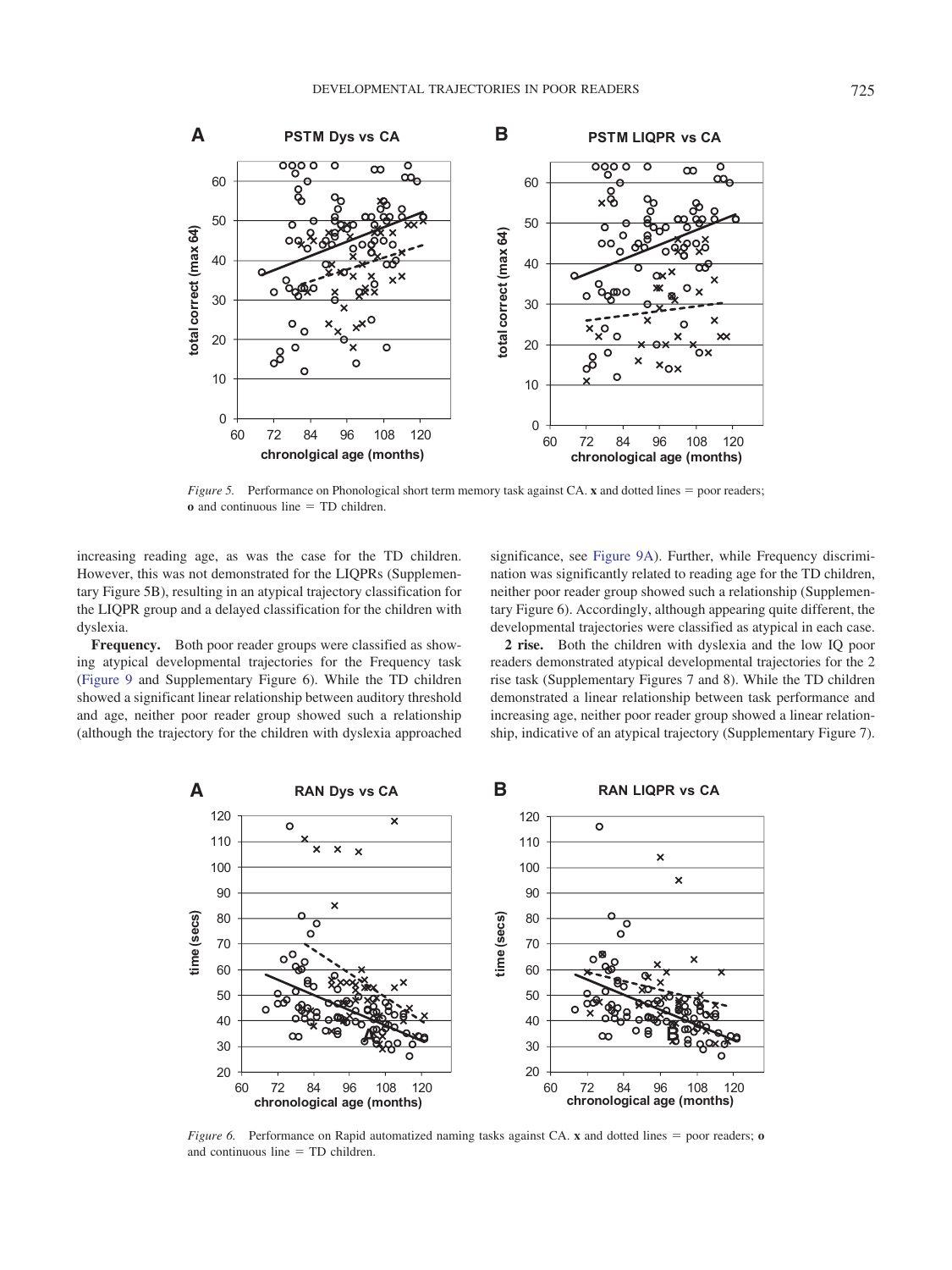

*Figure 7.* Performance on 1 rise task against CA. **x** and dotted lines = poor readers; **o** and continuous line = TD children.

However, no group demonstrated a linear relationship between auditory threshold and reading age for the 2 rise task. The absence of a relationship for the TD children suggests that the 2 rise task is not a robust measure with respect to reading (Supplementary Figure 8). This is discussed further below.

**Intensity.** Atypical trajectories were again present for both the children with dyslexia and the low IQ poor readers (Supplementary Figures 9 and 10). Again, while the TD children demonstrated a linear relationship between task performance and age, a significant linear relationship was not present for either poor reader group (see Table 1). While the children with dyslexia showed a significant linear relationship between Intensity thresholds and reading development (Supplementary Figure 10A), no such relationship was present for the TD children nor for the LIQPRs (Supplementary Figure 10B). Both poor reader groups were hence classified as showing atypical developmental trajectories for Intensity discrimination.

# **Discussion**



Here, we applied the novel developmental trajectories methodology ([Thomas et al., 2009](https://www.researchgate.net/publication/24146666_Using_Developmental_Trajectories_to_Understand_Developmental_Disorders?el=1_x_8&enrichId=rgreq-a40c86c9051bab4ff578799ea7bd80c4-XXX&enrichSource=Y292ZXJQYWdlOzMwMTYzOTEwNDtBUzozNjQ5Njk4MjU3MTgyNzJAMTQ2NDAyNjk5NTUzMQ==)) to auditory processing and phonological

*Figure 8.* Performance on Duration against CA. **x** and dotted lines = poor readers; **o** and continuous line = TD children.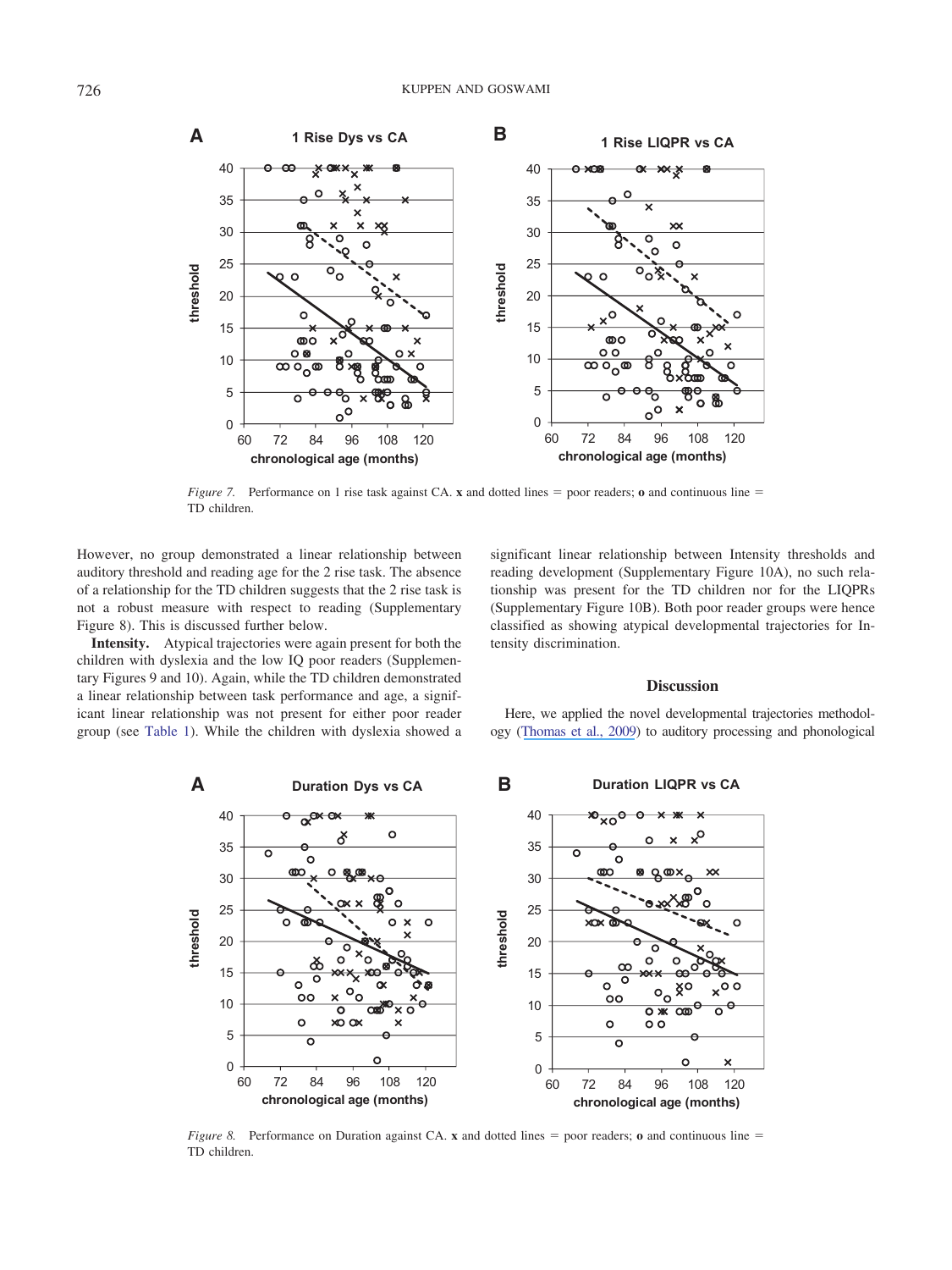

*Figure 9.* Performance on Frequency against CA. **x** and dotted lines = poor readers; **o** and continuous line = TD children.

data gathered from samples of children with dyslexia, children with low IQ and poor reading, and TD controls. Although the trajectories method is neutral with respect to causality (atypical developmental trajectories do not automatically imply qualitatively different developmental mechanisms, and so the method per se cannot address the issue of different causality in dyslexia vs. low IQ poor reading), the trajectories approach yielded some novel outcomes. In general, these complemented the prior theoretical and experimental literature regarding relationships between auditory processing, phonological processing, reading development, and dyslexia. For example, while both groups of poor readers showed atypical trajectories for both auditory and phonological measures, their profiles of weakness differed in some cases. This is discussed in more detail below. As would be expected, the auditory processing measures and the phonological measures generally showed linear relationships in *TD children* with both age and reading age. The exceptions were the 2 rise and Intensity measures, which did not show significant linear relationships with reading age. These issues are also discussed further below.

# **Phonological Processing Tasks**

Concerning the phonological measures, our results do not align perfectly with the Phonological Core Variable Difference Model (PCVD; [Stanovich, 1988](https://www.researchgate.net/publication/20691499_Explaining_the_Differences_Between_the_Dyslexic_and_the_Garden-Variety_Poor_Reader_The_Phonological-Core_Variable-Difference_Model?el=1_x_8&enrichId=rgreq-a40c86c9051bab4ff578799ea7bd80c4-XXX&enrichSource=Y292ZXJQYWdlOzMwMTYzOTEwNDtBUzozNjQ5Njk4MjU3MTgyNzJAMTQ2NDAyNjk5NTUzMQ==)), perhaps the only reading model to cater specifically for low IQ poor readers as well as for children with dyslexia. In the PCVD model, Stanovich suggests that low IQ, or "garden-variety" poor readers, share a phonological *core deficit* with children with dyslexia. The phonological deficit is thought to be the source of their word recognition difficulties. Here, the low IQ poor readers showed a *delayed* trajectory for phonological awareness (Onset oddity), with atypical development shown only in dyslexia. However, both PSTM and RAN showed atypical development in low IQ poor readers. The other phonological measures, PSTM and RAN, were developmentally delayed in dyslexia rather than atypical. These findings are only partially supportive of Stanovich's model. Clearly, both our poor reader groups show deficits in phonological processing. However, where

Table 4

*Previous Group Matching Studies using Similar Auditory Tasks, Data for children with dyslexia versus CA controls*

| Study                                   | 1 Rise task   | 2 Rise task | 5 AE sequence         | Duration              | Frequency             | Intensity       |
|-----------------------------------------|---------------|-------------|-----------------------|-----------------------|-----------------------|-----------------|
| Goswami et al. (2002) 9-year-olds       | N/A           | N/A         | $Sig\ diff^A$         | N/A                   | N/A                   | N/A             |
| Richardson et al. (2004) 8-year-olds    | Sig diff      | Sig diff    | N/A                   | $Sig\ diff^B$         | NS <sup>C</sup>       | <b>NS</b>       |
| Thomson et al. (2006) Adults            | Sig diff      | Sig diff    | N/A                   | Sig diff              | N/A                   | Sig diff        |
| Pasquini et al. (2007) Adults           | NS            | NS.         | Sig diff              | N/A                   | N/A                   | <b>NS</b>       |
| Thomson & Goswami $(2008)$ 10-year-olds | Sig diff      | N/A         | Sig diff <sup>D</sup> | Sig diff              | $Sig\ diffD$          | <b>NS</b>       |
| Goswami et al. (2010) 12-year-olds      | NS            | N/A         | Sig diff <sup>D</sup> | NS.                   | Sig diff <sup>D</sup> | NS <sup>D</sup> |
| Goswami et al. (2013) 11-year-olds      | Sig diff      | Sig diff    | N/A                   | Sig diff              | Sig diff              | Sig diff        |
| Goswami et al. (2013) 11-year-olds      | $Sig\ diff^E$ | N/A         | N/A                   | Sig diff <sup>r</sup> | Sig diff <sup>G</sup> | Sig diff        |

*Note.* N/A = not administered; NS = non-significant. While the 1 Rise task used a 300ms rise standard tone in Richardson et al. (2004), Thomson et al. (2006), Pasquini et al. (2007), Thomson & Goswami (2008) and Goswami et al. (2010), a 15 ms rise time was used as the standard tone in Goswami et al. (2011) and Goswami et al. (2013), consistent with the current report <sup>A</sup> DYS vs RL,  $p = .06$ . <sup>B</sup> Speech version. <sup>C</sup> Tallal RFD task. <sup>D</sup> AAAAA/ABABA task. <sup>E</sup> DYS vs RL,  $p < .05$ . <sup>F</sup> Short duration task. <sup>G</sup> Fre-

quency rise task.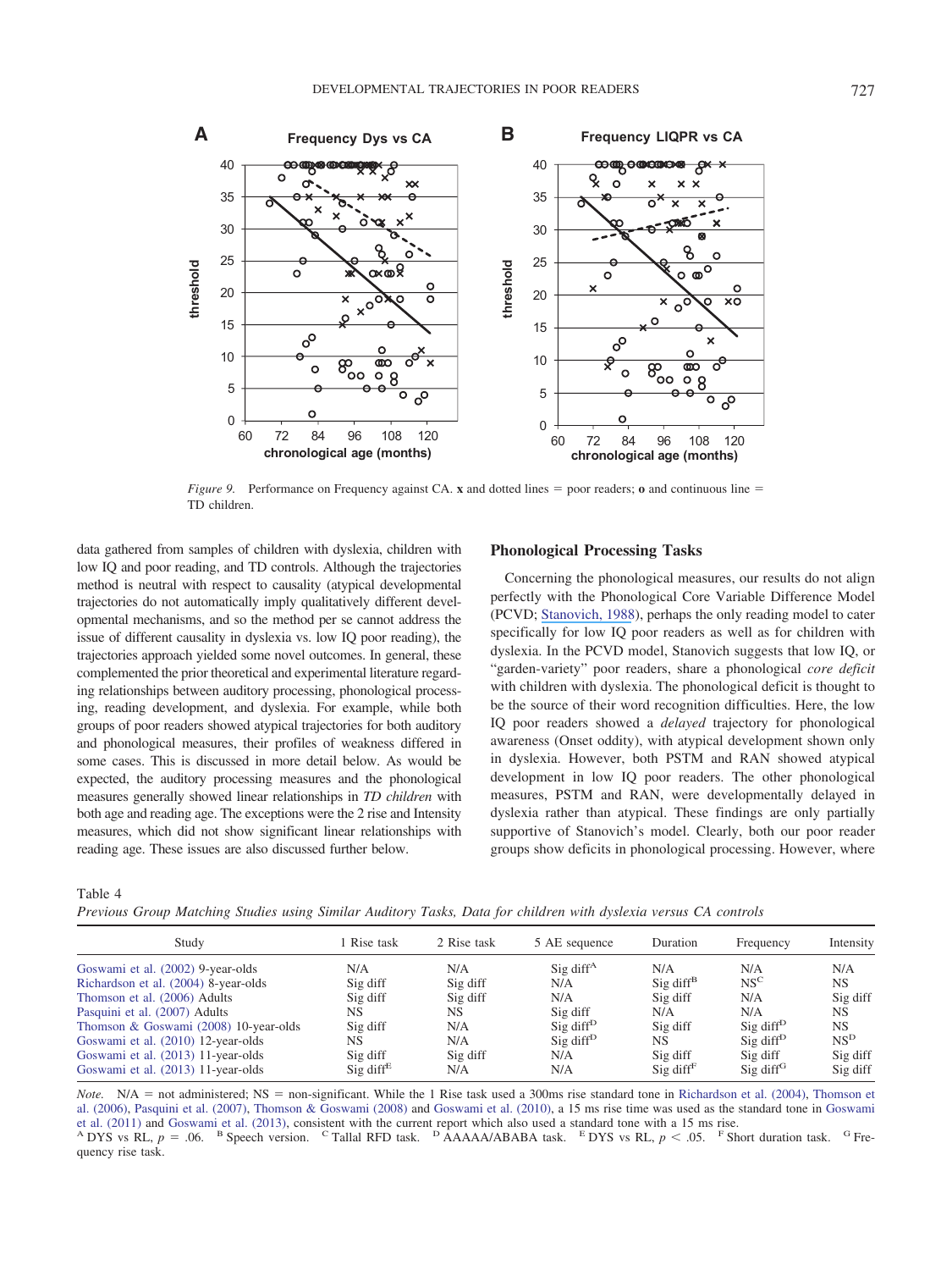trajectories were judged to be atypical in only one poor reader group, awareness of these differences may support the use of different phonological interventions for children with dyslexia and for low IQ poor readers ([Bhide, Power, & Goswami, 2013;](https://www.researchgate.net/publication/264733848_A_Rhythmic_Musical_Intervention_for_Poor_Readers_A_Comparison_of_Efficacy_With_a_Letter-Based_Intervention?el=1_x_8&enrichId=rgreq-a40c86c9051bab4ff578799ea7bd80c4-XXX&enrichSource=Y292ZXJQYWdlOzMwMTYzOTEwNDtBUzozNjQ5Njk4MjU3MTgyNzJAMTQ2NDAyNjk5NTUzMQ==) [Hatcher, Hulme, & Ellis, 1994;](https://www.researchgate.net/publication/227687377_Ameliorating_Early_Reading_Failure_by_Integrating_the_Teaching_of_Reading_and_Phonological_Skills_The_Phonological_Linkage_Hypothesis?el=1_x_8&enrichId=rgreq-a40c86c9051bab4ff578799ea7bd80c4-XXX&enrichSource=Y292ZXJQYWdlOzMwMTYzOTEwNDtBUzozNjQ5Njk4MjU3MTgyNzJAMTQ2NDAyNjk5NTUzMQ==) [Thomson, Leong, & Goswami,](https://www.researchgate.net/publication/235089617_Auditory_processing_interventions_and_developmental_dyslexia_A_comparison_of_phonemic_and_rhythmic_approaches?el=1_x_8&enrichId=rgreq-a40c86c9051bab4ff578799ea7bd80c4-XXX&enrichSource=Y292ZXJQYWdlOzMwMTYzOTEwNDtBUzozNjQ5Njk4MjU3MTgyNzJAMTQ2NDAyNjk5NTUzMQ==) [2013](https://www.researchgate.net/publication/235089617_Auditory_processing_interventions_and_developmental_dyslexia_A_comparison_of_phonemic_and_rhythmic_approaches?el=1_x_8&enrichId=rgreq-a40c86c9051bab4ff578799ea7bd80c4-XXX&enrichSource=Y292ZXJQYWdlOzMwMTYzOTEwNDtBUzozNjQ5Njk4MjU3MTgyNzJAMTQ2NDAyNjk5NTUzMQ==)). For example, our findings support a stronger focus on phonological awareness tasks for children with dyslexia and on verbal memory tasks for low IQ poor readers. Nevertheless, the trajectories method replicates the related literature suggesting that there is little validity in classifying the two poor reader groups differently on the basis of  $IQ<sup>1</sup>$  (Francis, Shaywitz, Stuebing, Shaywitz, & Fletcher, 1996; O'Malley, Francis, Foorman, Fletcher, & [Swank, 2002;](https://www.researchgate.net/publication/227609605_Growth_in_Precursor_and_Reading-Related_Skills_Do_Low-Achieving_and_IQ-Discrepant_Readers_Develop_Differently?el=1_x_8&enrichId=rgreq-a40c86c9051bab4ff578799ea7bd80c4-XXX&enrichSource=Y292ZXJQYWdlOzMwMTYzOTEwNDtBUzozNjQ5Njk4MjU3MTgyNzJAMTQ2NDAyNjk5NTUzMQ==) [Siegel, 1988](https://www.researchgate.net/publication/19988005_Evidence_that_IQ_Scores_are_Irrelevant_to_the_Definition_and_Analysis_of_Reading_Disability?el=1_x_8&enrichId=rgreq-a40c86c9051bab4ff578799ea7bd80c4-XXX&enrichSource=Y292ZXJQYWdlOzMwMTYzOTEwNDtBUzozNjQ5Njk4MjU3MTgyNzJAMTQ2NDAyNjk5NTUzMQ==), [1992](https://www.researchgate.net/publication/21696102_An_Evaluation_of_the_Discrepancy_Definition_of_Dyslexia?el=1_x_8&enrichId=rgreq-a40c86c9051bab4ff578799ea7bd80c4-XXX&enrichSource=Y292ZXJQYWdlOzMwMTYzOTEwNDtBUzozNjQ5Njk4MjU3MTgyNzJAMTQ2NDAyNjk5NTUzMQ==)).

In the children with dyslexia, the atypical trajectory in the onset oddity task suggests that **phonological development in dyslexia is** not simply delayed, but different. Rhyme oddity is the more usual oddity measure in experimental studies ([Melby-Lervåg et al.,](https://www.researchgate.net/publication/221752875_Phonological_skills_and_their_role_in_learning_to_read_A_meta-analytic_review?el=1_x_8&enrichId=rgreq-a40c86c9051bab4ff578799ea7bd80c4-XXX&enrichSource=Y292ZXJQYWdlOzMwMTYzOTEwNDtBUzozNjQ5Njk4MjU3MTgyNzJAMTQ2NDAyNjk5NTUzMQ==) [2012](https://www.researchgate.net/publication/221752875_Phonological_skills_and_their_role_in_learning_to_read_A_meta-analytic_review?el=1_x_8&enrichId=rgreq-a40c86c9051bab4ff578799ea7bd80c4-XXX&enrichSource=Y292ZXJQYWdlOzMwMTYzOTEwNDtBUzozNjQ5Njk4MjU3MTgyNzJAMTQ2NDAyNjk5NTUzMQ==)), as onset oddity is usually considered to reach ceiling levels by a reading age of around 7 years. This was not the case here. The severity and consistency of a deficit in phonological awareness in dyslexia is supported by a recent meta-analysis of 235 studies of phonological skills in children with dyslexia ([Melby-Lervåg et al.,](https://www.researchgate.net/publication/221752875_Phonological_skills_and_their_role_in_learning_to_read_A_meta-analytic_review?el=1_x_8&enrichId=rgreq-a40c86c9051bab4ff578799ea7bd80c4-XXX&enrichSource=Y292ZXJQYWdlOzMwMTYzOTEwNDtBUzozNjQ5Njk4MjU3MTgyNzJAMTQ2NDAyNjk5NTUzMQ==) [2012](https://www.researchgate.net/publication/221752875_Phonological_skills_and_their_role_in_learning_to_read_A_meta-analytic_review?el=1_x_8&enrichId=rgreq-a40c86c9051bab4ff578799ea7bd80c4-XXX&enrichSource=Y292ZXJQYWdlOzMwMTYzOTEwNDtBUzozNjQ5Njk4MjU3MTgyNzJAMTQ2NDAyNjk5NTUzMQ==)), where a strong deficit for phoneme awareness  $(d = -1.37)$ was demonstrated. Although onset awareness is theoretically less demanding than a task like phoneme deletion, which requires manipulation of individual phonemes, our finding deserves further investigation. While there is some evidence that onset awareness may no longer be deficient by adulthood in dyslexia ([Bruck, 1992](https://www.researchgate.net/publication/232482534_Persistence_of_Dyslexics)), this is not the case for phoneme deletion (e.g., what is *cat* without the/k/sound), where the deficit remains ([Wilson & Lesaux, 2001](https://www.researchgate.net/publication/8212824_Persistence_of_Phonological_Processing_Deficits_in_College_Students_with_Dyslexia_Who_Have_Age-Appropriate_Reading_Skills?el=1_x_8&enrichId=rgreq-a40c86c9051bab4ff578799ea7bd80c4-XXX&enrichSource=Y292ZXJQYWdlOzMwMTYzOTEwNDtBUzozNjQ5Njk4MjU3MTgyNzJAMTQ2NDAyNjk5NTUzMQ==)). Low IQ poor readers also show well-documented difficulties in phonemic tasks (e.g., phoneme deletion, [Fletcher et al., 1994](https://www.researchgate.net/publication/232487442_Cognitive_Profiles_of_Reading_Disability_Comparisons_of_Discrepancy_and_Low_Achievement_Definitions?el=1_x_8&enrichId=rgreq-a40c86c9051bab4ff578799ea7bd80c4-XXX&enrichSource=Y292ZXJQYWdlOzMwMTYzOTEwNDtBUzozNjQ5Njk4MjU3MTgyNzJAMTQ2NDAyNjk5NTUzMQ==)). However, the trajectories analysis used here identifies delayed rather than atypical development for the low IQ group, with the linear function for reading age lying directly on top of the TD function (Figure 4, Panel B). Therefore, rather than lying at the core of poor reading in low IQ children, phonological awareness may be reading-level appropriate for this group.

In contrast, the developmental trajectory for phonological shortterm memory (PSTM) was identified as atypical in the low IQ poor readers. Difficulties in phonological short term memory tasks are classically demonstrated for both low IQ poor readers (Badian, 1994; [Fletcher et al., 1994](https://www.researchgate.net/publication/232487442_Cognitive_Profiles_of_Reading_Disability_Comparisons_of_Discrepancy_and_Low_Achievement_Definitions?el=1_x_8&enrichId=rgreq-a40c86c9051bab4ff578799ea7bd80c4-XXX&enrichSource=Y292ZXJQYWdlOzMwMTYzOTEwNDtBUzozNjQ5Njk4MjU3MTgyNzJAMTQ2NDAyNjk5NTUzMQ==)) and children with dyslexia  $(d = -.71;$  Melby-Lervåg et al., 2012). Our low IQ children were very poor on the PSTM task used here. In comparison, the children with dyslexia showed a parallel developmental course to TD children over chronological age (Figure 5A), but a function with reading age that merged over time with the TD function (Supplementary) Figure 2A).

When comparing studies of the two poor reader groups in the wider literature, low IQ poor readers often perform more poorly than children with dyslexia on short-term and working memory tasks, involving both memory for words and numbers ([Ellis &](https://www.researchgate.net/publication/19332595_The_Development_of_Reading_As_You_Seek_So_Shall_You_Find?el=1_x_8&enrichId=rgreq-a40c86c9051bab4ff578799ea7bd80c4-XXX&enrichSource=Y292ZXJQYWdlOzMwMTYzOTEwNDtBUzozNjQ5Njk4MjU3MTgyNzJAMTQ2NDAyNjk5NTUzMQ==) [Large, 1987;](https://www.researchgate.net/publication/19332595_The_Development_of_Reading_As_You_Seek_So_Shall_You_Find?el=1_x_8&enrichId=rgreq-a40c86c9051bab4ff578799ea7bd80c4-XXX&enrichSource=Y292ZXJQYWdlOzMwMTYzOTEwNDtBUzozNjQ5Njk4MjU3MTgyNzJAMTQ2NDAyNjk5NTUzMQ==) [Fletcher et al., 1994;](https://www.researchgate.net/publication/232487442_Cognitive_Profiles_of_Reading_Disability_Comparisons_of_Discrepancy_and_Low_Achievement_Definitions?el=1_x_8&enrichId=rgreq-a40c86c9051bab4ff578799ea7bd80c4-XXX&enrichSource=Y292ZXJQYWdlOzMwMTYzOTEwNDtBUzozNjQ5Njk4MjU3MTgyNzJAMTQ2NDAyNjk5NTUzMQ==) [Siegel, 1992](https://www.researchgate.net/publication/21696102_An_Evaluation_of_the_Discrepancy_Definition_of_Dyslexia?el=1_x_8&enrichId=rgreq-a40c86c9051bab4ff578799ea7bd80c4-XXX&enrichSource=Y292ZXJQYWdlOzMwMTYzOTEwNDtBUzozNjQ5Njk4MjU3MTgyNzJAMTQ2NDAyNjk5NTUzMQ==)). The poorer performance demonstrated for cognitively low achieving children may be related to the role of PSTM in tests of IQ. However, this problem may be limited to tests of verbal IQ, as representative studies show no correlation between performance IQ and phonological short-term memory (Gathercole, Alloway, Willis, & Adams, 2006). Although there are no studies of adult low IQ poor readers, studies of adults diagnosed with childhood dyslexia can show persisting difficulties in phonological memory for numbers despite remediated reading ability ([Wilson & Lesaux, 2001](https://www.researchgate.net/publication/8212824_Persistence_of_Phonological_Processing_Deficits_in_College_Students_with_Dyslexia_Who_Have_Age-Appropriate_Reading_Skills?el=1_x_8&enrichId=rgreq-a40c86c9051bab4ff578799ea7bd80c4-XXX&enrichSource=Y292ZXJQYWdlOzMwMTYzOTEwNDtBUzozNjQ5Njk4MjU3MTgyNzJAMTQ2NDAyNjk5NTUzMQ==)).

A third finding deserving of comment is that while **RAN** is identified as delayed in children with dyslexia by the trajectories method, it is atypical for low IQ poor readers. Rapid naming was traditionally assumed to be a measure of phonological processing ([Wagner & Torgesen, 1987](https://www.researchgate.net/publication/279986719_The_Nature_of_Phonological_Processing_and_Its_Causal_Role_in_the_Acquisition_of_Reading_Skills?el=1_x_8&enrichId=rgreq-a40c86c9051bab4ff578799ea7bd80c4-XXX&enrichSource=Y292ZXJQYWdlOzMwMTYzOTEwNDtBUzozNjQ5Njk4MjU3MTgyNzJAMTQ2NDAyNjk5NTUzMQ==)). However, there is now evidence that rapid naming may be dependent upon the nonphonological processes associated with the integration of visual and phonological representations, or access efficiency (e.g., Petersson & Reis, 2011). The impact of nonphonological factors may explain why our trajectory plots identify some low IQ poor readers as typical on this task, while others can be found who take almost twice as long to complete the task as TD children (see Figure 6). As also suggested by the trajectory analyses, rapid naming deficits appear to be independent of IQ ([Bowers, Steffy, & Tate, 1988](https://www.researchgate.net/publication/235954350_Comparison_of_the_Effects_of_IQ_Control_Methods_on_Memory_and_Naming_Speed_Predictors_of_Reading_Disability?el=1_x_8&enrichId=rgreq-a40c86c9051bab4ff578799ea7bd80c4-XXX&enrichSource=Y292ZXJQYWdlOzMwMTYzOTEwNDtBUzozNjQ5Njk4MjU3MTgyNzJAMTQ2NDAyNjk5NTUzMQ==)).

# **Auditory Processing Measures**

Regarding auditory processing in low IQ poor readers and children with dyslexia, the trajectories method suggested atypical sensory processing in both groups for almost all the measures used. The discrepant measure was sound Duration, where low IQ poor readers showed an atypical trajectory and children with dyslexia showed developmental delay. A recent meta-analysis of nonspeech auditory processing in dyslexia reported by Hämäläinen, Salminen, and Leppänen (2013) identified amplitude rise time, Duration and Frequency as those auditory measures most impaired in individuals with dyslexia. In the current study, all three measures showed linear relationships to reading for TD children, but in the children with dyslexia, only the Duration measure showed a linear relationship to reading. Both the rise time discrimination and Intensity trajectories were atypical for both the children with dyslexia and the low IQ poor readers, and both poor reader groups also showed atypical processing of Frequency. Overall, the patterns in the data suggest that both simple amplitude (Intensity) discrimination and discrimination of changes in Intensity (amplitude rise time, measured by the 1 rise task) may be related to the atypical phonological trajectories shown by the two groups of poor readers, along with Frequency discrimination. These tasks consistently showed atypical trajectories across the two populations. The finding that auditory processing of Duration was judged as delayed for children with dyslexia is interesting given the severe deficits in processing Duration typically found in children with speech and language impairments (Corriveau, Pasquini, & Goswami, 2007; [Cumming, Wilson, & Goswami, 2015](https://www.researchgate.net/publication/280305181_Basic_auditory_processing_and_sensitivity_to_prosodic_structure_in_children_with_specific_language_impairments_A_new_look_at_a_perceptual_hypothesis?el=1_x_8&enrichId=rgreq-a40c86c9051bab4ff578799ea7bd80c4-XXX&enrichSource=Y292ZXJQYWdlOzMwMTYzOTEwNDtBUzozNjQ5Njk4MjU3MTgyNzJAMTQ2NDAyNjk5NTUzMQ==)). There is some controversy over whether specific language impairment and dyslexia represent distinct neurodevelopmental disorders ([Bishop & Snowling, 2004](https://www.researchgate.net/publication/215626859_Developmental_Dyslexia_and_Specific_Language_Impairment_Same_or_Different?el=1_x_8&enrichId=rgreq-a40c86c9051bab4ff578799ea7bd80c4-XXX&enrichSource=Y292ZXJQYWdlOzMwMTYzOTEwNDtBUzozNjQ5Njk4MjU3MTgyNzJAMTQ2NDAyNjk5NTUzMQ==)). The data suggest that studies of sensitivity to sound Duration could be useful in this regard. Indeed, further longitudinal studies are required to ascertain whether the auditory processing of amplitude, amplitude rise times, and Frequency are causally implicated in the phonological processing difficulties that characterize poor readers.

<sup>&</sup>lt;sup>1</sup> While we identify low achieving poor readers according to an IQ cut-off, many authors use IQ–reading discrepancy levels as their classification criteria. We take studies of nondiscrepant poor readers to be broadly equated to the low IQ poor readers in our sample.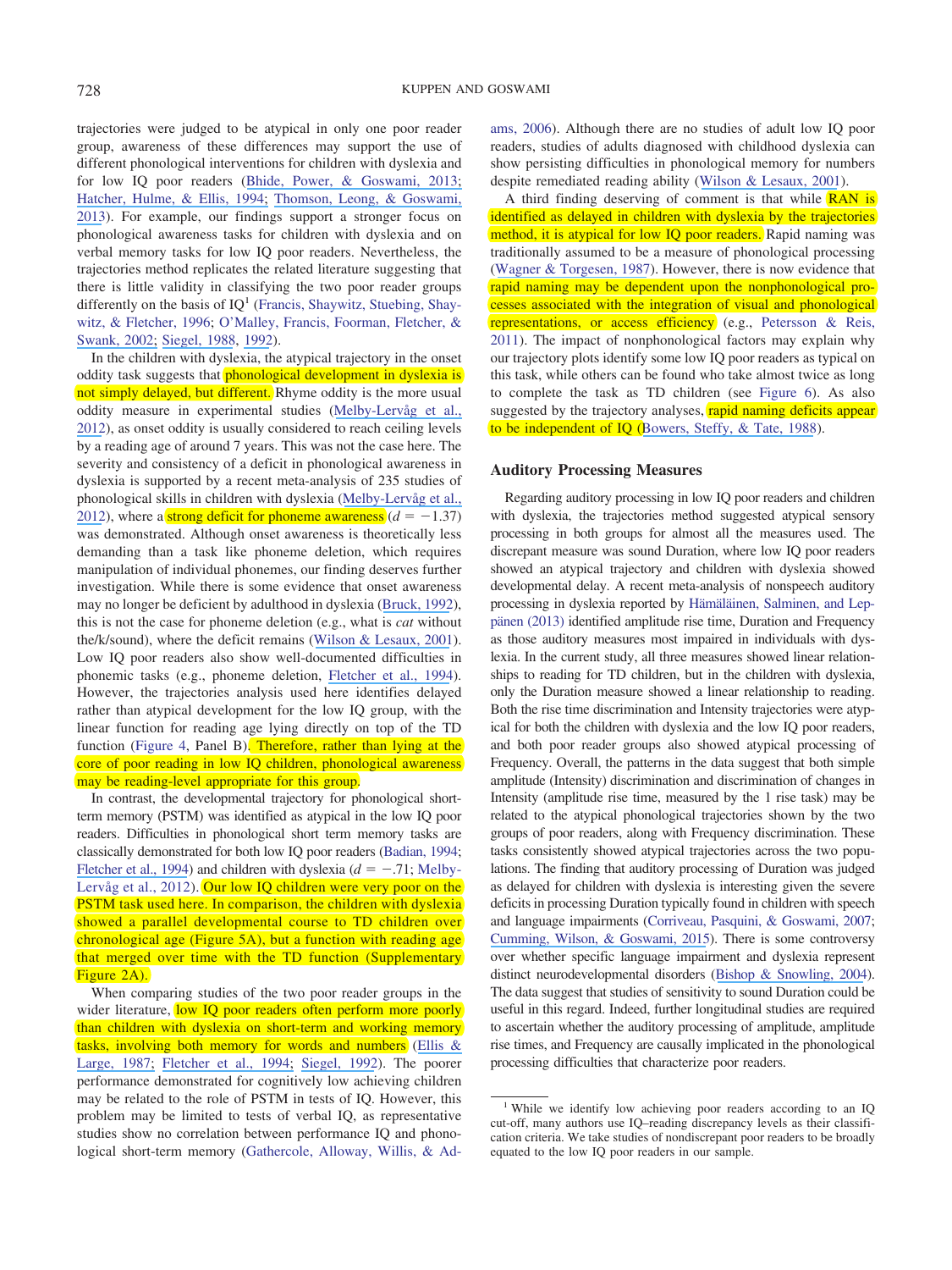Turning specifically to the 1 rise measure, the trajectory analyses showed that the low IQ poor readers were almost 3 years behind the TD children in their ability to discriminate amplitude rise times. The children with dyslexia did not show a significantly linear CA trajectory on this task making statistical analysis inappropriate, however a similar amount of delay was evident in the trajectory analysis. The 1 rise task has been the most consistent auditory measure differentiating children with dyslexia and controls in our studies of dyslexia in other languages (Finnish, Hämäläinen et al., 2009; Spanish, Goswami et al., 2011; Chinese, Wang, Huss, Hämäläinen, & Goswami, 2012). A similar 1 rise task based on complex noise rather than a sine wave was also a successful discriminator in a study of dyslexia in Dutch by [Poelmans et al., \(2011\)](https://www.researchgate.net/publication/51196167_Reduced_sensitivity_to_slow-rate_dynamic_auditory_information_in_children_with_dyslexia?el=1_x_8&enrichId=rgreq-a40c86c9051bab4ff578799ea7bd80c4-XXX&enrichSource=Y292ZXJQYWdlOzMwMTYzOTEwNDtBUzozNjQ5Njk4MjU3MTgyNzJAMTQ2NDAyNjk5NTUzMQ==). Goswami, Huss, Mead, Fosker, and Verney (2013) reported on the current sample of children with dyslexia when they were aged on average 12 years. By that time point (3 years after the assessment reported here), the children with dyslexia were significantly less sensitive in the 1 rise task compared with younger RL controls. Hence, rise time discrimination does appear to be a fundamental problem in dyslexia.

The trajectories approach, however, suggests rise time and reading age were only linearly related in the TD children (see Table 1). This may imply a threshold function in relation to reading impairments, as discussed by Kuppen, Huss, Fosker, Fegan, and Goswami (2011). In other words, as for physiological variables such as blood pressure, once a certain threshold is reached (here, of inefficient auditory processing), then it will be detrimental to health (or as here, to reading and phonology). A similar conclusion concerning fundamental difficulties with rise time can tentatively be made for the low IQ poor readers. For these children, a 3-year follow-up study showed that the poor readers were still significantly less sensitive compared with CA controls on the 1 rise task ([Kuppen, Huss, & Goswami, 2013](https://www.researchgate.net/publication/259286874_A_longitudinal_study_of_basic_auditory_processing_and_phonological_skills_in_children_with_low_IQ?el=1_x_8&enrichId=rgreq-a40c86c9051bab4ff578799ea7bd80c4-XXX&enrichSource=Y292ZXJQYWdlOzMwMTYzOTEwNDtBUzozNjQ5Njk4MjU3MTgyNzJAMTQ2NDAyNjk5NTUzMQ==)). Theoretically, a difficulty in discriminating amplitude rise times should affect the accuracy of speech encoding by cortical oscillatory networks and thereby the efficiency of phonological processing (see [Giraud & Poeppel, 2012;](https://www.researchgate.net/publication/221714690_Cortical_oscillations_and_speech_processing_Emerging_computational_principles_and_operations?el=1_x_8&enrichId=rgreq-a40c86c9051bab4ff578799ea7bd80c4-XXX&enrichSource=Y292ZXJQYWdlOzMwMTYzOTEwNDtBUzozNjQ5Njk4MjU3MTgyNzJAMTQ2NDAyNjk5NTUzMQ==) [Goswami, 2011](https://www.researchgate.net/publication/49624594_Temporal_sampling_framework_for_developmental_dyslexia?el=1_x_8&enrichId=rgreq-a40c86c9051bab4ff578799ea7bd80c4-XXX&enrichSource=Y292ZXJQYWdlOzMwMTYzOTEwNDtBUzozNjQ5Njk4MjU3MTgyNzJAMTQ2NDAyNjk5NTUzMQ==), [2015](https://www.researchgate.net/publication/267933289_Sensory_theories_of_developmental_dyslexia_Three_challenges_for_research?el=1_x_8&enrichId=rgreq-a40c86c9051bab4ff578799ea7bd80c4-XXX&enrichSource=Y292ZXJQYWdlOzMwMTYzOTEwNDtBUzozNjQ5Njk4MjU3MTgyNzJAMTQ2NDAyNjk5NTUzMQ==)). The children with dyslexia in the current sample indeed showed impaired oscillatory entrainment to rhythmic speech when they were older ([Power, Mead,](https://www.researchgate.net/publication/230571030_Neural_Entrainment_to_Rhythmically_Presented_Auditory_Visual_and_Audio-Visual_Speech_in_Children?el=1_x_8&enrichId=rgreq-a40c86c9051bab4ff578799ea7bd80c4-XXX&enrichSource=Y292ZXJQYWdlOzMwMTYzOTEwNDtBUzozNjQ5Njk4MjU3MTgyNzJAMTQ2NDAyNjk5NTUzMQ==) [Barnes, & Goswami, 2012](https://www.researchgate.net/publication/230571030_Neural_Entrainment_to_Rhythmically_Presented_Auditory_Visual_and_Audio-Visual_Speech_in_Children?el=1_x_8&enrichId=rgreq-a40c86c9051bab4ff578799ea7bd80c4-XXX&enrichSource=Y292ZXJQYWdlOzMwMTYzOTEwNDtBUzozNjQ5Njk4MjU3MTgyNzJAMTQ2NDAyNjk5NTUzMQ==)), and individual differences in neural entrainment were related to phonological awareness. Therefore, an atypical developmental trajectory for amplitude rise time discrimination may be a useful biomarker of developmental dyslexia ([Goswami,](https://www.researchgate.net/publication/227629492_Mind_Brain_and_Literacy_Biomarkers_as_Usable_Knowledge_for_Education?el=1_x_8&enrichId=rgreq-a40c86c9051bab4ff578799ea7bd80c4-XXX&enrichSource=Y292ZXJQYWdlOzMwMTYzOTEwNDtBUzozNjQ5Njk4MjU3MTgyNzJAMTQ2NDAyNjk5NTUzMQ==) [2009](https://www.researchgate.net/publication/227629492_Mind_Brain_and_Literacy_Biomarkers_as_Usable_Knowledge_for_Education?el=1_x_8&enrichId=rgreq-a40c86c9051bab4ff578799ea7bd80c4-XXX&enrichSource=Y292ZXJQYWdlOzMwMTYzOTEwNDtBUzozNjQ5Njk4MjU3MTgyNzJAMTQ2NDAyNjk5NTUzMQ==)).

By contrast, the 2 rise measure failed to show a linear relationship with reading for the TD children in the trajectory analyses. Both poor reader groups showed little if any improvement in auditory threshold with increasing age. Theoretically, it had been assumed that the 2 rise measure provided an alternative (and equivalent) test of sensitivity to amplitude rise time to the 1 rise measure. Indeed, both tasks were created by shortening an original stimulus created by [Goswami et al.](https://www.researchgate.net/publication/11240524_Amplitude_envelope_onsets_and_developmental_dyslexia_A_new_hypothesis?el=1_x_8&enrichId=rgreq-a40c86c9051bab4ff578799ea7bd80c4-XXX&enrichSource=Y292ZXJQYWdlOzMwMTYzOTEwNDtBUzozNjQ5Njk4MjU3MTgyNzJAMTQ2NDAyNjk5NTUzMQ==) [\(2002\)](https://www.researchgate.net/publication/11240524_Amplitude_envelope_onsets_and_developmental_dyslexia_A_new_hypothesis?el=1_x_8&enrichId=rgreq-a40c86c9051bab4ff578799ea7bd80c4-XXX&enrichSource=Y292ZXJQYWdlOzMwMTYzOTEwNDtBUzozNjQ5Njk4MjU3MTgyNzJAMTQ2NDAyNjk5NTUzMQ==) based on five amplitude envelopes (Richardson, Thomson, Scott, & Goswami, 2004). However, the 2 rise measure has not shown group differences (English children with dyslexia vs. CA) as consistently as the 1 rise measure (see Table 4), and in two Greek dyslexia studies the task failed to show differences compared to either CA or RL controls ([Georgiou, Protopapas, Papadopoulos, Skaloumbakas, &](https://www.researchgate.net/publication/45460908_Auditory_temporal_processing_and_dyslexia_in_an_orthographically_consistent_language?el=1_x_8&enrichId=rgreq-a40c86c9051bab4ff578799ea7bd80c4-XXX&enrichSource=Y292ZXJQYWdlOzMwMTYzOTEwNDtBUzozNjQ5Njk4MjU3MTgyNzJAMTQ2NDAyNjk5NTUzMQ==) [Parrila, 2010;](https://www.researchgate.net/publication/45460908_Auditory_temporal_processing_and_dyslexia_in_an_orthographically_consistent_language?el=1_x_8&enrichId=rgreq-a40c86c9051bab4ff578799ea7bd80c4-XXX&enrichSource=Y292ZXJQYWdlOzMwMTYzOTEwNDtBUzozNjQ5Njk4MjU3MTgyNzJAMTQ2NDAyNjk5NTUzMQ==) [Papadopoulos, Georgiou, & Parrila, 2012](https://www.researchgate.net/publication/225306516_Low-level_deficits_in_beat_perception_Neither_necessary_nor_sufficient_for_explaining_developmental_dyslexia_in_a_consistent_orthography?el=1_x_8&enrichId=rgreq-a40c86c9051bab4ff578799ea7bd80c4-XXX&enrichSource=Y292ZXJQYWdlOzMwMTYzOTEwNDtBUzozNjQ5Njk4MjU3MTgyNzJAMTQ2NDAyNjk5NTUzMQ==)). Whereas the 1 rise measure assesses sensitivity using a single amplitude envelope, so that rise time onsets from silence, the 2 rise measure uses a pair of

amplitude envelopes, so that rise time increases from an ongoing pedestal (schematic depictions of these stimuli are available in Goswami et al., 2013). Perceptually, this difference appears to be important. For example, from a neural oscillatory perspective, a rise time that onsets from silence would be a more salient "auditory edge" and hence would be more effective in phase resetting endogenous oscillations to the amplitude modulation patterns in speech. As well as in the two Greek studies ([Georgiou et al., 2010;](https://www.researchgate.net/publication/45460908_Auditory_temporal_processing_and_dyslexia_in_an_orthographically_consistent_language?el=1_x_8&enrichId=rgreq-a40c86c9051bab4ff578799ea7bd80c4-XXX&enrichSource=Y292ZXJQYWdlOzMwMTYzOTEwNDtBUzozNjQ5Njk4MjU3MTgyNzJAMTQ2NDAyNjk5NTUzMQ==) [Papadopoulos et al.,](https://www.researchgate.net/publication/225306516_Low-level_deficits_in_beat_perception_Neither_necessary_nor_sufficient_for_explaining_developmental_dyslexia_in_a_consistent_orthography?el=1_x_8&enrichId=rgreq-a40c86c9051bab4ff578799ea7bd80c4-XXX&enrichSource=Y292ZXJQYWdlOzMwMTYzOTEwNDtBUzozNjQ5Njk4MjU3MTgyNzJAMTQ2NDAyNjk5NTUzMQ==) [2012](https://www.researchgate.net/publication/225306516_Low-level_deficits_in_beat_perception_Neither_necessary_nor_sufficient_for_explaining_developmental_dyslexia_in_a_consistent_orthography?el=1_x_8&enrichId=rgreq-a40c86c9051bab4ff578799ea7bd80c4-XXX&enrichSource=Y292ZXJQYWdlOzMwMTYzOTEwNDtBUzozNjQ5Njk4MjU3MTgyNzJAMTQ2NDAyNjk5NTUzMQ==)), the 2 rise task also failed to show a significant group difference in dyslexia studies in Spanish and Chinese (Goswami et al., 2011), although not in Hungarian ([Surányi et al., 2009](https://www.researchgate.net/publication/225734983_Sensitivity_to_rhythmic_parameters_in_dyslexic_children_A_comparison_of_Hungarian_and_English?el=1_x_8&enrichId=rgreq-a40c86c9051bab4ff578799ea7bd80c4-XXX&enrichSource=Y292ZXJQYWdlOzMwMTYzOTEwNDtBUzozNjQ5Njk4MjU3MTgyNzJAMTQ2NDAyNjk5NTUzMQ==)). Overall, the data reported here from the trajectories method suggests that the 1 rise task is a better choice for assessing amplitude rise time discrimination by children.

The trajectory analyses for Frequency discrimination also showed atypical developmental patterns for the children with dyslexia and for the low IQ poor readers. The children with dyslexia showed an almost flat function as reading age increased from 62 to 110 months (Supplementary Figure 6A). The low IQ poor readers showed an even more atypical profile. Inspection of Figure 9B shows that sensitivity to Frequency in the low IQ group appeared to worsen with age, and also worsens more sharply as reading age increased (Supplementary Figure 6B). Prior studies of the relationship between Frequency discrimination and reading development have shown similarly mixed results. One suggestion has been that thresholds in Frequency discrimination tasks are strongly related to IQ (see [Banai & Ahissar, 2004;](https://www.researchgate.net/publication/8248939_Poor_Frequency_Discrimination_Probes_Dyslexics_with_Particularly_Impaired_Working_Memory?el=1_x_8&enrichId=rgreq-a40c86c9051bab4ff578799ea7bd80c4-XXX&enrichSource=Y292ZXJQYWdlOzMwMTYzOTEwNDtBUzozNjQ5Njk4MjU3MTgyNzJAMTQ2NDAyNjk5NTUzMQ==) [Halliday &](https://www.researchgate.net/publication/227625921_Auditory_frequency_discrimination_in_children_with_dyslexia?el=1_x_8&enrichId=rgreq-a40c86c9051bab4ff578799ea7bd80c4-XXX&enrichSource=Y292ZXJQYWdlOzMwMTYzOTEwNDtBUzozNjQ5Njk4MjU3MTgyNzJAMTQ2NDAyNjk5NTUzMQ==) [Bishop, 2006;](https://www.researchgate.net/publication/227625921_Auditory_frequency_discrimination_in_children_with_dyslexia?el=1_x_8&enrichId=rgreq-a40c86c9051bab4ff578799ea7bd80c4-XXX&enrichSource=Y292ZXJQYWdlOzMwMTYzOTEwNDtBUzozNjQ5Njk4MjU3MTgyNzJAMTQ2NDAyNjk5NTUzMQ==) [Kuppen et al., 2011;](https://www.researchgate.net/publication/233192936_Basic_Auditory_Processing_Skills_and_Phonological_Awareness_in_Low-IQ_Readers_and_Typically_Developing_Controls?el=1_x_8&enrichId=rgreq-a40c86c9051bab4ff578799ea7bd80c4-XXX&enrichSource=Y292ZXJQYWdlOzMwMTYzOTEwNDtBUzozNjQ5Njk4MjU3MTgyNzJAMTQ2NDAyNjk5NTUzMQ==) Moore, Ferguson, Edmondson-Jones, Ratib, & Riley, 2010). This suggestion is consistent with the developmental patterns found here.

As noted, the Duration discrimination task showed a delayed pattern of development for the children with dyslexia and an atypical pattern for the low IQ poor readers. Although only for guide purposes as the TD and poor reader trajectories were not significantly different from one another, the delay was estimated at 26 months for the children with dyslexia and 21 months for the low IQ poor readers. The figures suggest that the children with dyslexia develop Duration skills at a faster rate than TD children over the age span involved here. Nevertheless, in group matching analyses reported elsewhere, when aged 12 years, the children with dyslexia in the current study were still significantly poorer in discriminating Duration as a group than their CA controls (Goswami et al., 2013). This was also the case for the low IQ poor readers ([Kuppen et al.,](https://www.researchgate.net/publication/259286874_A_longitudinal_study_of_basic_auditory_processing_and_phonological_skills_in_children_with_low_IQ?el=1_x_8&enrichId=rgreq-a40c86c9051bab4ff578799ea7bd80c4-XXX&enrichSource=Y292ZXJQYWdlOzMwMTYzOTEwNDtBUzozNjQ5Njk4MjU3MTgyNzJAMTQ2NDAyNjk5NTUzMQ==) [2013](https://www.researchgate.net/publication/259286874_A_longitudinal_study_of_basic_auditory_processing_and_phonological_skills_in_children_with_low_IQ?el=1_x_8&enrichId=rgreq-a40c86c9051bab4ff578799ea7bd80c4-XXX&enrichSource=Y292ZXJQYWdlOzMwMTYzOTEwNDtBUzozNjQ5Njk4MjU3MTgyNzJAMTQ2NDAyNjk5NTUzMQ==)). Further, in the meta-analysis conducted by Hämäläinen et al. (2013), Duration showed the largest effect size of any auditory variable ( $d = 0.9$ ; for Rise time,  $d = 0.8$ , for Frequency  $d = 0.7$ ). This suggests that individuals with dyslexia do not "catch up" with typically developing individuals, even as adults. Longitudinal studies running from prereader to adulthood are required to be certain of the developmental trajectories for these auditory measures, following the *same* individuals over time.

Finally, regarding Intensity discrimination, the trajectory analyses also showed atypical development in both groups. Simple loudness discrimination improved with age for TD children only, and was related to increased reading age for children with dyslexia only. This atypical pattern requires further investigation in longitudinal studies. It diverges from the meta-analysis by Hämäläinen et al. (2013) who reported a linear relationship between Intensity discrimination and reading development.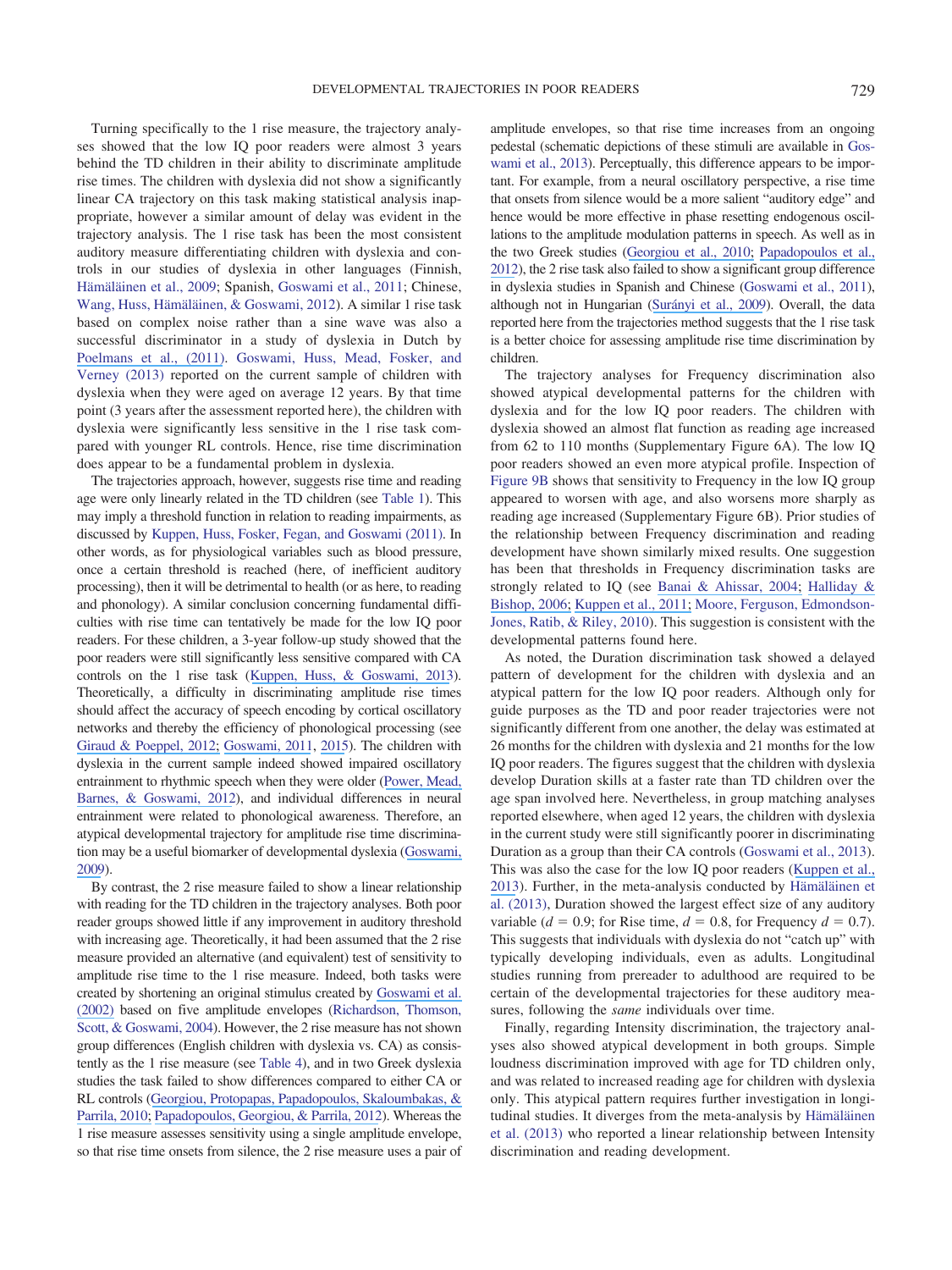In summary, the developmental trajectories method ([Thomas et al.,](https://www.researchgate.net/publication/24146666_Using_Developmental_Trajectories_to_Understand_Developmental_Disorders?el=1_x_8&enrichId=rgreq-a40c86c9051bab4ff578799ea7bd80c4-XXX&enrichSource=Y292ZXJQYWdlOzMwMTYzOTEwNDtBUzozNjQ5Njk4MjU3MTgyNzJAMTQ2NDAyNjk5NTUzMQ==) [2009](https://www.researchgate.net/publication/24146666_Using_Developmental_Trajectories_to_Understand_Developmental_Disorders?el=1_x_8&enrichId=rgreq-a40c86c9051bab4ff578799ea7bd80c4-XXX&enrichSource=Y292ZXJQYWdlOzMwMTYzOTEwNDtBUzozNjQ5Njk4MjU3MTgyNzJAMTQ2NDAyNjk5NTUzMQ==)) appears to offer an important complement to the more widely utilized group matching design for understanding the developmental effects of cognitive and sensory factors in developmental disorders of language. Here, the trajectories method confirmed the classic view that phonological awareness shows atypical development in dyslexia, but revealed developmental delay in this poor reading group for PSTM and RAN. The method also revealed atypical development of the discrimination of amplitude rise time in dyslexia as well as of amplitude (Intensity) per se, in line with the meta-analysis reported by Hämäläinen et al. (2013). The discrimination of Duration in dyslexia did not show atypical development, while Frequency discrimination was deemed atypical, the latter also supporting Hämäläinen et al.'s findings.

For the low IQ poor readers, the trajectories method suggested atypical development for all but one of the tasks administered (onset oddity). The low IQ poor readers showed atypical trajectories for PSTM and RAN, but a delayed trajectory for phonological awareness, an unexpected result. This finding could have important implications for supporting low IQ poor readers, as it suggests that these poor readers may catch up to peers over time regarding phonological awareness. Accordingly, phonological training for this group may be better focused on verbal memory and rapid naming skills. For auditory processing, the developmental trajectories of low IQ poor readers were atypical for all measures.

As a final point, it is interesting to question how our outcomes might appear if we combined the poor readers into one group and controlled for IQ. In this case, we suggest a group difference between poor readers and TD children for the onset oddity task, as in our previous publications ([Kuppen et al., 2011](https://www.researchgate.net/publication/233192936_Basic_Auditory_Processing_Skills_and_Phonological_Awareness_in_Low-IQ_Readers_and_Typically_Developing_Controls?el=1_x_8&enrichId=rgreq-a40c86c9051bab4ff578799ea7bd80c4-XXX&enrichSource=Y292ZXJQYWdlOzMwMTYzOTEwNDtBUzozNjQ5Njk4MjU3MTgyNzJAMTQ2NDAyNjk5NTUzMQ==), [2013](https://www.researchgate.net/publication/259286874_A_longitudinal_study_of_basic_auditory_processing_and_phonological_skills_in_children_with_low_IQ?el=1_x_8&enrichId=rgreq-a40c86c9051bab4ff578799ea7bd80c4-XXX&enrichSource=Y292ZXJQYWdlOzMwMTYzOTEwNDtBUzozNjQ5Njk4MjU3MTgyNzJAMTQ2NDAyNjk5NTUzMQ==)) performance on this task was not tied to IQ. As the trajectories method alone cannot reveal whether dyslexia and low IQ poor reading are causally different, more work is needed to reveal the mechanisms that may underpin our findings. Detailed longitudinal work may be able to determine whether an atypical trajectory means that the disordered group follow a different developmental path, or whether they follow the same developmental path, but less successfully, and whether they can ever achieve the same end point as the TD population.

#### **References**

- [Annaz, D., Karmiloff-Smith, A., Johnson, M. H., & Thomas, M. S. C.](https://www.researchgate.net/publication/23979867_A_cross-syndrome_study_of_the_development_of_holistic_face_recognition_in_children_with_autism_Down_syndrome_and_Williams_syndrome?el=1_x_8&enrichId=rgreq-a40c86c9051bab4ff578799ea7bd80c4-XXX&enrichSource=Y292ZXJQYWdlOzMwMTYzOTEwNDtBUzozNjQ5Njk4MjU3MTgyNzJAMTQ2NDAyNjk5NTUzMQ==) [\(2009\). A cross-syndrome study of the development of holistic face](https://www.researchgate.net/publication/23979867_A_cross-syndrome_study_of_the_development_of_holistic_face_recognition_in_children_with_autism_Down_syndrome_and_Williams_syndrome?el=1_x_8&enrichId=rgreq-a40c86c9051bab4ff578799ea7bd80c4-XXX&enrichSource=Y292ZXJQYWdlOzMwMTYzOTEwNDtBUzozNjQ5Njk4MjU3MTgyNzJAMTQ2NDAyNjk5NTUzMQ==) [recognition in children with autism, Down syndrome, and Williams](https://www.researchgate.net/publication/23979867_A_cross-syndrome_study_of_the_development_of_holistic_face_recognition_in_children_with_autism_Down_syndrome_and_Williams_syndrome?el=1_x_8&enrichId=rgreq-a40c86c9051bab4ff578799ea7bd80c4-XXX&enrichSource=Y292ZXJQYWdlOzMwMTYzOTEwNDtBUzozNjQ5Njk4MjU3MTgyNzJAMTQ2NDAyNjk5NTUzMQ==) syndrome. *[Journal of Experimental Child Psychology, 102,](https://www.researchgate.net/publication/23979867_A_cross-syndrome_study_of_the_development_of_holistic_face_recognition_in_children_with_autism_Down_syndrome_and_Williams_syndrome?el=1_x_8&enrichId=rgreq-a40c86c9051bab4ff578799ea7bd80c4-XXX&enrichSource=Y292ZXJQYWdlOzMwMTYzOTEwNDtBUzozNjQ5Njk4MjU3MTgyNzJAMTQ2NDAyNjk5NTUzMQ==)* 456–486. <http://dx.doi.org/10.1016/j.jecp.2008.11.005>
- Badian, N. (1994). Do dyslexic and other poor readers differ in readingrelated cognitive skills? *Reading and Writing: An Interdisciplinary Journal, 6,* 45–63. <http://dx.doi.org/10.1007/BF01027277>
- [Banai, K., & Ahissar, M. \(2004\). Poor frequency discrimination probes](https://www.researchgate.net/publication/8248939_Poor_Frequency_Discrimination_Probes_Dyslexics_with_Particularly_Impaired_Working_Memory?el=1_x_8&enrichId=rgreq-a40c86c9051bab4ff578799ea7bd80c4-XXX&enrichSource=Y292ZXJQYWdlOzMwMTYzOTEwNDtBUzozNjQ5Njk4MjU3MTgyNzJAMTQ2NDAyNjk5NTUzMQ==) [dyslexics with particularly impaired working memory.](https://www.researchgate.net/publication/8248939_Poor_Frequency_Discrimination_Probes_Dyslexics_with_Particularly_Impaired_Working_Memory?el=1_x_8&enrichId=rgreq-a40c86c9051bab4ff578799ea7bd80c4-XXX&enrichSource=Y292ZXJQYWdlOzMwMTYzOTEwNDtBUzozNjQ5Njk4MjU3MTgyNzJAMTQ2NDAyNjk5NTUzMQ==) *Audiology & Neurotology, 9,* 328–340. <http://dx.doi.org/10.1159/000081282>
- [Bhide, A., Power, A., & Goswami, U. \(2013\). A rhythmic musical inter](https://www.researchgate.net/publication/264733848_A_Rhythmic_Musical_Intervention_for_Poor_Readers_A_Comparison_of_Efficacy_With_a_Letter-Based_Intervention?el=1_x_8&enrichId=rgreq-a40c86c9051bab4ff578799ea7bd80c4-XXX&enrichSource=Y292ZXJQYWdlOzMwMTYzOTEwNDtBUzozNjQ5Njk4MjU3MTgyNzJAMTQ2NDAyNjk5NTUzMQ==)[vention for poor readers: A Comparison of efficacy with a letter-based](https://www.researchgate.net/publication/264733848_A_Rhythmic_Musical_Intervention_for_Poor_Readers_A_Comparison_of_Efficacy_With_a_Letter-Based_Intervention?el=1_x_8&enrichId=rgreq-a40c86c9051bab4ff578799ea7bd80c4-XXX&enrichSource=Y292ZXJQYWdlOzMwMTYzOTEwNDtBUzozNjQ5Njk4MjU3MTgyNzJAMTQ2NDAyNjk5NTUzMQ==) intervention. *[Mind, Brain, and Education, 7,](https://www.researchgate.net/publication/264733848_A_Rhythmic_Musical_Intervention_for_Poor_Readers_A_Comparison_of_Efficacy_With_a_Letter-Based_Intervention?el=1_x_8&enrichId=rgreq-a40c86c9051bab4ff578799ea7bd80c4-XXX&enrichSource=Y292ZXJQYWdlOzMwMTYzOTEwNDtBUzozNjQ5Njk4MjU3MTgyNzJAMTQ2NDAyNjk5NTUzMQ==)* 113–123. [http://dx.doi.org/](http://dx.doi.org/10.1111/mbe.12016) [10.1111/mbe.12016](http://dx.doi.org/10.1111/mbe.12016)
- [Bishop, D. V. M., & Snowling, M. J. \(2004\). Developmental dyslexia and](https://www.researchgate.net/publication/215626859_Developmental_Dyslexia_and_Specific_Language_Impairment_Same_or_Different?el=1_x_8&enrichId=rgreq-a40c86c9051bab4ff578799ea7bd80c4-XXX&enrichSource=Y292ZXJQYWdlOzMwMTYzOTEwNDtBUzozNjQ5Njk4MjU3MTgyNzJAMTQ2NDAyNjk5NTUzMQ==) [specific language impairment: Same or different?](https://www.researchgate.net/publication/215626859_Developmental_Dyslexia_and_Specific_Language_Impairment_Same_or_Different?el=1_x_8&enrichId=rgreq-a40c86c9051bab4ff578799ea7bd80c4-XXX&enrichSource=Y292ZXJQYWdlOzMwMTYzOTEwNDtBUzozNjQ5Njk4MjU3MTgyNzJAMTQ2NDAyNjk5NTUzMQ==) *Psychological Bulletin, 130,* 858–886. <http://dx.doi.org/10.1037/0033-2909.130.6.858>
- [Bowers, P. G., Steffy, R., & Tate, E. \(1988\). Comparison of the effects of](https://www.researchgate.net/publication/235954350_Comparison_of_the_Effects_of_IQ_Control_Methods_on_Memory_and_Naming_Speed_Predictors_of_Reading_Disability?el=1_x_8&enrichId=rgreq-a40c86c9051bab4ff578799ea7bd80c4-XXX&enrichSource=Y292ZXJQYWdlOzMwMTYzOTEwNDtBUzozNjQ5Njk4MjU3MTgyNzJAMTQ2NDAyNjk5NTUzMQ==) [IQ control methods on memory and naming speed predictors of reading](https://www.researchgate.net/publication/235954350_Comparison_of_the_Effects_of_IQ_Control_Methods_on_Memory_and_Naming_Speed_Predictors_of_Reading_Disability?el=1_x_8&enrichId=rgreq-a40c86c9051bab4ff578799ea7bd80c4-XXX&enrichSource=Y292ZXJQYWdlOzMwMTYzOTEwNDtBUzozNjQ5Njk4MjU3MTgyNzJAMTQ2NDAyNjk5NTUzMQ==)

disability. *[Reading Research Quarterly, 23,](https://www.researchgate.net/publication/235954350_Comparison_of_the_Effects_of_IQ_Control_Methods_on_Memory_and_Naming_Speed_Predictors_of_Reading_Disability?el=1_x_8&enrichId=rgreq-a40c86c9051bab4ff578799ea7bd80c4-XXX&enrichSource=Y292ZXJQYWdlOzMwMTYzOTEwNDtBUzozNjQ5Njk4MjU3MTgyNzJAMTQ2NDAyNjk5NTUzMQ==)* 304–319. [http://dx.doi.org/](http://dx.doi.org/10.2307/748044) [10.2307/748044](http://dx.doi.org/10.2307/748044)

- [Bradley, L., & Bryant, P. E. \(1978\). Difficulties in auditory organisation as](https://www.researchgate.net/publication/22517648_Difficulties_in_Auditory_Organisation_as_a_Possible_Cause_of_Reading_Backwardness?el=1_x_8&enrichId=rgreq-a40c86c9051bab4ff578799ea7bd80c4-XXX&enrichSource=Y292ZXJQYWdlOzMwMTYzOTEwNDtBUzozNjQ5Njk4MjU3MTgyNzJAMTQ2NDAyNjk5NTUzMQ==) [a possible cause of reading backwardness.](https://www.researchgate.net/publication/22517648_Difficulties_in_Auditory_Organisation_as_a_Possible_Cause_of_Reading_Backwardness?el=1_x_8&enrichId=rgreq-a40c86c9051bab4ff578799ea7bd80c4-XXX&enrichSource=Y292ZXJQYWdlOzMwMTYzOTEwNDtBUzozNjQ5Njk4MjU3MTgyNzJAMTQ2NDAyNjk5NTUzMQ==) *Nature, 271,* 746–747. [http://](http://dx.doi.org/10.1038/271746a0) [dx.doi.org/10.1038/271746a0](http://dx.doi.org/10.1038/271746a0)
- [Bradley, L., & Bryant, P. \(1983\). Categorizing sounds and learning to](https://www.researchgate.net/publication/232463183_Categorizing_sounds_and_learning_to_read_A_causal_connection?el=1_x_8&enrichId=rgreq-a40c86c9051bab4ff578799ea7bd80c4-XXX&enrichSource=Y292ZXJQYWdlOzMwMTYzOTEwNDtBUzozNjQ5Njk4MjU3MTgyNzJAMTQ2NDAyNjk5NTUzMQ==) [read—A causal connection.](https://www.researchgate.net/publication/232463183_Categorizing_sounds_and_learning_to_read_A_causal_connection?el=1_x_8&enrichId=rgreq-a40c86c9051bab4ff578799ea7bd80c4-XXX&enrichSource=Y292ZXJQYWdlOzMwMTYzOTEwNDtBUzozNjQ5Njk4MjU3MTgyNzJAMTQ2NDAyNjk5NTUzMQ==) *Nature, 301,* 419–421. [http://dx.doi.org/10](http://dx.doi.org/10.1038/301419a0) [.1038/301419a0](http://dx.doi.org/10.1038/301419a0)
- [Bruck, M. \(1992\). Persistence of dyslexics' phonological awareness defi](https://www.researchgate.net/publication/232482534_Persistence_of_Dyslexics)cits. *[Developmental Psychology, 28,](https://www.researchgate.net/publication/232482534_Persistence_of_Dyslexics)* 874–886. [http://dx.doi.org/10](http://dx.doi.org/10.1037/0012-1649.28.5.874) [.1037/0012-1649.28.5.874](http://dx.doi.org/10.1037/0012-1649.28.5.874)
- [Bryant, P., & Goswami, U. \(1986\). Strengths and weaknesses of the](https://www.researchgate.net/publication/232497529_Strengths_and_Weaknesses_of_the_Reading_Level_Design_A_Comment_on_Backman_Mamen_and_Ferguson?el=1_x_8&enrichId=rgreq-a40c86c9051bab4ff578799ea7bd80c4-XXX&enrichSource=Y292ZXJQYWdlOzMwMTYzOTEwNDtBUzozNjQ5Njk4MjU3MTgyNzJAMTQ2NDAyNjk5NTUzMQ==) [reading level design: A comment on Backman, Mamen, and Ferguson.](https://www.researchgate.net/publication/232497529_Strengths_and_Weaknesses_of_the_Reading_Level_Design_A_Comment_on_Backman_Mamen_and_Ferguson?el=1_x_8&enrichId=rgreq-a40c86c9051bab4ff578799ea7bd80c4-XXX&enrichSource=Y292ZXJQYWdlOzMwMTYzOTEwNDtBUzozNjQ5Njk4MjU3MTgyNzJAMTQ2NDAyNjk5NTUzMQ==) *Psychological Bulletin, 100,* 101–103. [http://dx.doi.org/10.1037/0033-](http://dx.doi.org/10.1037/0033-2909.100.1.101) [2909.100.1.101](http://dx.doi.org/10.1037/0033-2909.100.1.101)
- [Corriveau, K., Pasquini, E., & Goswami, U. \(2007\). Basic auditory pro](https://www.researchgate.net/publication/6298320_Basic_Auditory_Processing_Skills_and_Specific_Language_Impairment_A_New_Look_at_an_Old_Hypothesis?el=1_x_8&enrichId=rgreq-a40c86c9051bab4ff578799ea7bd80c4-XXX&enrichSource=Y292ZXJQYWdlOzMwMTYzOTEwNDtBUzozNjQ5Njk4MjU3MTgyNzJAMTQ2NDAyNjk5NTUzMQ==)[cessing skills and specific language impairment: A new look at an old](https://www.researchgate.net/publication/6298320_Basic_Auditory_Processing_Skills_and_Specific_Language_Impairment_A_New_Look_at_an_Old_Hypothesis?el=1_x_8&enrichId=rgreq-a40c86c9051bab4ff578799ea7bd80c4-XXX&enrichSource=Y292ZXJQYWdlOzMwMTYzOTEwNDtBUzozNjQ5Njk4MjU3MTgyNzJAMTQ2NDAyNjk5NTUzMQ==) hypothesis. *[Journal of Speech, Language, and Hearing Research, 50,](https://www.researchgate.net/publication/6298320_Basic_Auditory_Processing_Skills_and_Specific_Language_Impairment_A_New_Look_at_an_Old_Hypothesis?el=1_x_8&enrichId=rgreq-a40c86c9051bab4ff578799ea7bd80c4-XXX&enrichSource=Y292ZXJQYWdlOzMwMTYzOTEwNDtBUzozNjQ5Njk4MjU3MTgyNzJAMTQ2NDAyNjk5NTUzMQ==)* 647–666. [http://dx.doi.org/10.1044/1092-4388\(2007/046\)](http://dx.doi.org/10.1044/1092-4388%282007/046%29)
- [Cumming, R., Wilson, A., & Goswami, U. \(2015\). Basic auditory process](https://www.researchgate.net/publication/280305181_Basic_auditory_processing_and_sensitivity_to_prosodic_structure_in_children_with_specific_language_impairments_A_new_look_at_a_perceptual_hypothesis?el=1_x_8&enrichId=rgreq-a40c86c9051bab4ff578799ea7bd80c4-XXX&enrichSource=Y292ZXJQYWdlOzMwMTYzOTEwNDtBUzozNjQ5Njk4MjU3MTgyNzJAMTQ2NDAyNjk5NTUzMQ==)[ing and sensitivity to prosodic structure in children with specific lan](https://www.researchgate.net/publication/280305181_Basic_auditory_processing_and_sensitivity_to_prosodic_structure_in_children_with_specific_language_impairments_A_new_look_at_a_perceptual_hypothesis?el=1_x_8&enrichId=rgreq-a40c86c9051bab4ff578799ea7bd80c4-XXX&enrichSource=Y292ZXJQYWdlOzMwMTYzOTEwNDtBUzozNjQ5Njk4MjU3MTgyNzJAMTQ2NDAyNjk5NTUzMQ==)[guage impairments: A new look at a perceptual hypothesis.](https://www.researchgate.net/publication/280305181_Basic_auditory_processing_and_sensitivity_to_prosodic_structure_in_children_with_specific_language_impairments_A_new_look_at_a_perceptual_hypothesis?el=1_x_8&enrichId=rgreq-a40c86c9051bab4ff578799ea7bd80c4-XXX&enrichSource=Y292ZXJQYWdlOzMwMTYzOTEwNDtBUzozNjQ5Njk4MjU3MTgyNzJAMTQ2NDAyNjk5NTUzMQ==) *Frontiers in [Psychology, 6,](https://www.researchgate.net/publication/280305181_Basic_auditory_processing_and_sensitivity_to_prosodic_structure_in_children_with_specific_language_impairments_A_new_look_at_a_perceptual_hypothesis?el=1_x_8&enrichId=rgreq-a40c86c9051bab4ff578799ea7bd80c4-XXX&enrichSource=Y292ZXJQYWdlOzMwMTYzOTEwNDtBUzozNjQ5Njk4MjU3MTgyNzJAMTQ2NDAyNjk5NTUzMQ==)* 972.
- [Doelling, K. B., Arnal, L. H., Ghitza, O., & Poeppel, D. \(2014\). Acoustic](https://www.researchgate.net/publication/241692138_Acoustic_landmarks_drive_delta-theta_oscillations_to_enable_speech_comprehension_by_facilitating_perceptual_parsing?el=1_x_8&enrichId=rgreq-a40c86c9051bab4ff578799ea7bd80c4-XXX&enrichSource=Y292ZXJQYWdlOzMwMTYzOTEwNDtBUzozNjQ5Njk4MjU3MTgyNzJAMTQ2NDAyNjk5NTUzMQ==) [landmarks drive delta-theta oscillations to enable speech comprehension](https://www.researchgate.net/publication/241692138_Acoustic_landmarks_drive_delta-theta_oscillations_to_enable_speech_comprehension_by_facilitating_perceptual_parsing?el=1_x_8&enrichId=rgreq-a40c86c9051bab4ff578799ea7bd80c4-XXX&enrichSource=Y292ZXJQYWdlOzMwMTYzOTEwNDtBUzozNjQ5Njk4MjU3MTgyNzJAMTQ2NDAyNjk5NTUzMQ==) [by facilitating perceptual parsing.](https://www.researchgate.net/publication/241692138_Acoustic_landmarks_drive_delta-theta_oscillations_to_enable_speech_comprehension_by_facilitating_perceptual_parsing?el=1_x_8&enrichId=rgreq-a40c86c9051bab4ff578799ea7bd80c4-XXX&enrichSource=Y292ZXJQYWdlOzMwMTYzOTEwNDtBUzozNjQ5Njk4MjU3MTgyNzJAMTQ2NDAyNjk5NTUzMQ==) *NeuroImage, 85,* 761–768. [http://dx](http://dx.doi.org/10.1016/j.neuroimage.2013.06.035) [.doi.org/10.1016/j.neuroimage.2013.06.035](http://dx.doi.org/10.1016/j.neuroimage.2013.06.035)
- [Ellis, N., & Large, B. \(1987\). The development of reading: As you seek so](https://www.researchgate.net/publication/19332595_The_Development_of_Reading_As_You_Seek_So_Shall_You_Find?el=1_x_8&enrichId=rgreq-a40c86c9051bab4ff578799ea7bd80c4-XXX&enrichSource=Y292ZXJQYWdlOzMwMTYzOTEwNDtBUzozNjQ5Njk4MjU3MTgyNzJAMTQ2NDAyNjk5NTUzMQ==) shall you find. *[British Journal of Psychology, 78,](https://www.researchgate.net/publication/19332595_The_Development_of_Reading_As_You_Seek_So_Shall_You_Find?el=1_x_8&enrichId=rgreq-a40c86c9051bab4ff578799ea7bd80c4-XXX&enrichSource=Y292ZXJQYWdlOzMwMTYzOTEwNDtBUzozNjQ5Njk4MjU3MTgyNzJAMTQ2NDAyNjk5NTUzMQ==)* 1–28. [http://dx.doi](http://dx.doi.org/10.1111/j.2044-8295.1987.tb02222.x) [.org/10.1111/j.2044-8295.1987.tb02222.x](http://dx.doi.org/10.1111/j.2044-8295.1987.tb02222.x)
- [Fletcher, J. M., Shaywitz, S. E., Shankweiler, D. P., Katz, L., Liberman,](https://www.researchgate.net/publication/232487442_Cognitive_Profiles_of_Reading_Disability_Comparisons_of_Discrepancy_and_Low_Achievement_Definitions?el=1_x_8&enrichId=rgreq-a40c86c9051bab4ff578799ea7bd80c4-XXX&enrichSource=Y292ZXJQYWdlOzMwMTYzOTEwNDtBUzozNjQ5Njk4MjU3MTgyNzJAMTQ2NDAyNjk5NTUzMQ==) I. Y., Stuebing, K. K.,... [Shaywitz, B. A. \(1994\). Cognitive profiles of](https://www.researchgate.net/publication/232487442_Cognitive_Profiles_of_Reading_Disability_Comparisons_of_Discrepancy_and_Low_Achievement_Definitions?el=1_x_8&enrichId=rgreq-a40c86c9051bab4ff578799ea7bd80c4-XXX&enrichSource=Y292ZXJQYWdlOzMwMTYzOTEwNDtBUzozNjQ5Njk4MjU3MTgyNzJAMTQ2NDAyNjk5NTUzMQ==) [reading disability: Comparisons of discrepancy and low achievement](https://www.researchgate.net/publication/232487442_Cognitive_Profiles_of_Reading_Disability_Comparisons_of_Discrepancy_and_Low_Achievement_Definitions?el=1_x_8&enrichId=rgreq-a40c86c9051bab4ff578799ea7bd80c4-XXX&enrichSource=Y292ZXJQYWdlOzMwMTYzOTEwNDtBUzozNjQ5Njk4MjU3MTgyNzJAMTQ2NDAyNjk5NTUzMQ==) definitions. *[Journal of Educational Psychology, 86,](https://www.researchgate.net/publication/232487442_Cognitive_Profiles_of_Reading_Disability_Comparisons_of_Discrepancy_and_Low_Achievement_Definitions?el=1_x_8&enrichId=rgreq-a40c86c9051bab4ff578799ea7bd80c4-XXX&enrichSource=Y292ZXJQYWdlOzMwMTYzOTEwNDtBUzozNjQ5Njk4MjU3MTgyNzJAMTQ2NDAyNjk5NTUzMQ==)* 6–23. [http://dx.doi](http://dx.doi.org/10.1037/0022-0663.86.1.6) [.org/10.1037/0022-0663.86.1.6](http://dx.doi.org/10.1037/0022-0663.86.1.6)
- [Francis, D. J., Shaywitz, S. E., Stuebing, K. K., Shaywitz, B., & Fletcher,](https://www.researchgate.net/publication/232465873_Developmental_Lag_Versus_Deficit_Models_of_Reading_Disability_A_Longitudinal_Individual_Growth_Curves_Analysis?el=1_x_8&enrichId=rgreq-a40c86c9051bab4ff578799ea7bd80c4-XXX&enrichSource=Y292ZXJQYWdlOzMwMTYzOTEwNDtBUzozNjQ5Njk4MjU3MTgyNzJAMTQ2NDAyNjk5NTUzMQ==) [J. M. \(1996\). Developmental lag versus deficit models of reading dis](https://www.researchgate.net/publication/232465873_Developmental_Lag_Versus_Deficit_Models_of_Reading_Disability_A_Longitudinal_Individual_Growth_Curves_Analysis?el=1_x_8&enrichId=rgreq-a40c86c9051bab4ff578799ea7bd80c4-XXX&enrichSource=Y292ZXJQYWdlOzMwMTYzOTEwNDtBUzozNjQ5Njk4MjU3MTgyNzJAMTQ2NDAyNjk5NTUzMQ==)[ability: A longitudinal, individual growth curves analysis.](https://www.researchgate.net/publication/232465873_Developmental_Lag_Versus_Deficit_Models_of_Reading_Disability_A_Longitudinal_Individual_Growth_Curves_Analysis?el=1_x_8&enrichId=rgreq-a40c86c9051bab4ff578799ea7bd80c4-XXX&enrichSource=Y292ZXJQYWdlOzMwMTYzOTEwNDtBUzozNjQ5Njk4MjU3MTgyNzJAMTQ2NDAyNjk5NTUzMQ==) *Journal of Educational Psychology, 88,* 3–17. [http://dx.doi.org/10.1037/0022-0663](http://dx.doi.org/10.1037/0022-0663.88.1.3) [.88.1.3](http://dx.doi.org/10.1037/0022-0663.88.1.3)
- Fuchs, D., Fuchs, L., Mathes, P., & Lipsey, M. (2000). Reading differences between low-achieving students with and without learning disabilities: A meta-analysis. In R. Gersten, E. Schiller, & S. Vaughn (Eds.), *Contemporary special education research: Syntheses of the knowledge base on critical instructional issues* (pp. 81–105). Mahwah, NJ: Erlbaum.
- [Gathercole, S. E., Alloway, T. P., Willis, C., & Adams, A.-M. \(2006\).](https://www.researchgate.net/publication/7475840_Working_memory_in_children_with_reading_disabilities?el=1_x_8&enrichId=rgreq-a40c86c9051bab4ff578799ea7bd80c4-XXX&enrichSource=Y292ZXJQYWdlOzMwMTYzOTEwNDtBUzozNjQ5Njk4MjU3MTgyNzJAMTQ2NDAyNjk5NTUzMQ==) [Working memory in children with reading disabilities.](https://www.researchgate.net/publication/7475840_Working_memory_in_children_with_reading_disabilities?el=1_x_8&enrichId=rgreq-a40c86c9051bab4ff578799ea7bd80c4-XXX&enrichSource=Y292ZXJQYWdlOzMwMTYzOTEwNDtBUzozNjQ5Njk4MjU3MTgyNzJAMTQ2NDAyNjk5NTUzMQ==) *Journal of Ex[perimental Child Psychology, 93,](https://www.researchgate.net/publication/7475840_Working_memory_in_children_with_reading_disabilities?el=1_x_8&enrichId=rgreq-a40c86c9051bab4ff578799ea7bd80c4-XXX&enrichSource=Y292ZXJQYWdlOzMwMTYzOTEwNDtBUzozNjQ5Njk4MjU3MTgyNzJAMTQ2NDAyNjk5NTUzMQ==)* 265–281. [http://dx.doi.org/10.1016/j](http://dx.doi.org/10.1016/j.jecp.2005.08.003) [.jecp.2005.08.003](http://dx.doi.org/10.1016/j.jecp.2005.08.003)
- [Georgiou, G. K., Protopapas, A., Papadopoulos, T. C., Skaloumbakas, C.,](https://www.researchgate.net/publication/45460908_Auditory_temporal_processing_and_dyslexia_in_an_orthographically_consistent_language?el=1_x_8&enrichId=rgreq-a40c86c9051bab4ff578799ea7bd80c4-XXX&enrichSource=Y292ZXJQYWdlOzMwMTYzOTEwNDtBUzozNjQ5Njk4MjU3MTgyNzJAMTQ2NDAyNjk5NTUzMQ==) [& Parrila, R. \(2010\). Auditory temporal processing and dyslexia in an](https://www.researchgate.net/publication/45460908_Auditory_temporal_processing_and_dyslexia_in_an_orthographically_consistent_language?el=1_x_8&enrichId=rgreq-a40c86c9051bab4ff578799ea7bd80c4-XXX&enrichSource=Y292ZXJQYWdlOzMwMTYzOTEwNDtBUzozNjQ5Njk4MjU3MTgyNzJAMTQ2NDAyNjk5NTUzMQ==) [orthographically consistent language.](https://www.researchgate.net/publication/45460908_Auditory_temporal_processing_and_dyslexia_in_an_orthographically_consistent_language?el=1_x_8&enrichId=rgreq-a40c86c9051bab4ff578799ea7bd80c4-XXX&enrichSource=Y292ZXJQYWdlOzMwMTYzOTEwNDtBUzozNjQ5Njk4MjU3MTgyNzJAMTQ2NDAyNjk5NTUzMQ==) *Cortex: A Journal devoted to the [Study of the Nervous System and Behavior, 46,](https://www.researchgate.net/publication/45460908_Auditory_temporal_processing_and_dyslexia_in_an_orthographically_consistent_language?el=1_x_8&enrichId=rgreq-a40c86c9051bab4ff578799ea7bd80c4-XXX&enrichSource=Y292ZXJQYWdlOzMwMTYzOTEwNDtBUzozNjQ5Njk4MjU3MTgyNzJAMTQ2NDAyNjk5NTUzMQ==)* 1330–1344. [http://dx](http://dx.doi.org/10.1016/j.cortex.2010.06.006) [.doi.org/10.1016/j.cortex.2010.06.006](http://dx.doi.org/10.1016/j.cortex.2010.06.006)
- [Giraud, A.-L., & Poeppel, D. \(2012\). Cortical oscillations and speech](https://www.researchgate.net/publication/221714690_Cortical_oscillations_and_speech_processing_Emerging_computational_principles_and_operations?el=1_x_8&enrichId=rgreq-a40c86c9051bab4ff578799ea7bd80c4-XXX&enrichSource=Y292ZXJQYWdlOzMwMTYzOTEwNDtBUzozNjQ5Njk4MjU3MTgyNzJAMTQ2NDAyNjk5NTUzMQ==) [processing: Emerging computational principles and operations.](https://www.researchgate.net/publication/221714690_Cortical_oscillations_and_speech_processing_Emerging_computational_principles_and_operations?el=1_x_8&enrichId=rgreq-a40c86c9051bab4ff578799ea7bd80c4-XXX&enrichSource=Y292ZXJQYWdlOzMwMTYzOTEwNDtBUzozNjQ5Njk4MjU3MTgyNzJAMTQ2NDAyNjk5NTUzMQ==) *Nature Neuroscience, 15,* 511–517. <http://dx.doi.org/10.1038/nn.3063>
- [Goswami, U. \(2003\). Why theories about developmental dyslexia require](https://www.researchgate.net/publication/8987542_Why_theories_about_developmental_dyslexia_require_developmental_design?el=1_x_8&enrichId=rgreq-a40c86c9051bab4ff578799ea7bd80c4-XXX&enrichSource=Y292ZXJQYWdlOzMwMTYzOTEwNDtBUzozNjQ5Njk4MjU3MTgyNzJAMTQ2NDAyNjk5NTUzMQ==) developmental designs. *[Trends in Cognitive Sciences, 7,](https://www.researchgate.net/publication/8987542_Why_theories_about_developmental_dyslexia_require_developmental_design?el=1_x_8&enrichId=rgreq-a40c86c9051bab4ff578799ea7bd80c4-XXX&enrichSource=Y292ZXJQYWdlOzMwMTYzOTEwNDtBUzozNjQ5Njk4MjU3MTgyNzJAMTQ2NDAyNjk5NTUzMQ==)* 534–540. <http://dx.doi.org/10.1016/j.tics.2003.10.003>
- [Goswami, U. \(2009\). Mind, brain, and literacy: Biomarkers as usable](https://www.researchgate.net/publication/227629492_Mind_Brain_and_Literacy_Biomarkers_as_Usable_Knowledge_for_Education?el=1_x_8&enrichId=rgreq-a40c86c9051bab4ff578799ea7bd80c4-XXX&enrichSource=Y292ZXJQYWdlOzMwMTYzOTEwNDtBUzozNjQ5Njk4MjU3MTgyNzJAMTQ2NDAyNjk5NTUzMQ==) knowledge for education. *[Mind, Brain, and Education, 3,](https://www.researchgate.net/publication/227629492_Mind_Brain_and_Literacy_Biomarkers_as_Usable_Knowledge_for_Education?el=1_x_8&enrichId=rgreq-a40c86c9051bab4ff578799ea7bd80c4-XXX&enrichSource=Y292ZXJQYWdlOzMwMTYzOTEwNDtBUzozNjQ5Njk4MjU3MTgyNzJAMTQ2NDAyNjk5NTUzMQ==)* 176–184. <http://dx.doi.org/10.1111/j.1751-228X.2009.01068.x>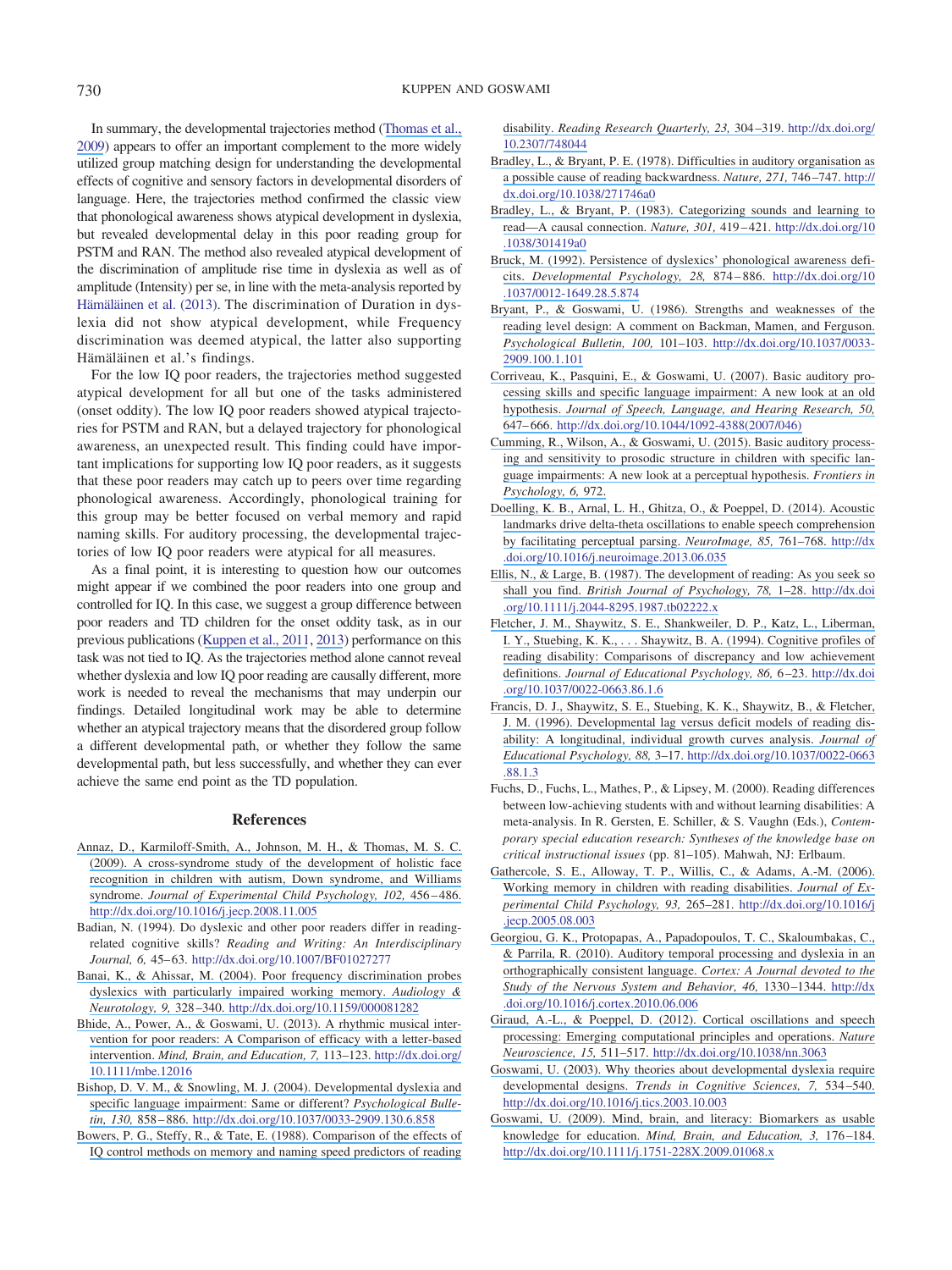- [Goswami, U. \(2011\). A temporal sampling framework for developmental](https://www.researchgate.net/publication/49624594_Temporal_sampling_framework_for_developmental_dyslexia?el=1_x_8&enrichId=rgreq-a40c86c9051bab4ff578799ea7bd80c4-XXX&enrichSource=Y292ZXJQYWdlOzMwMTYzOTEwNDtBUzozNjQ5Njk4MjU3MTgyNzJAMTQ2NDAyNjk5NTUzMQ==) dyslexia. *[Trends in Cognitive Sciences, 15,](https://www.researchgate.net/publication/49624594_Temporal_sampling_framework_for_developmental_dyslexia?el=1_x_8&enrichId=rgreq-a40c86c9051bab4ff578799ea7bd80c4-XXX&enrichSource=Y292ZXJQYWdlOzMwMTYzOTEwNDtBUzozNjQ5Njk4MjU3MTgyNzJAMTQ2NDAyNjk5NTUzMQ==)* 3–10. [http://dx.doi.org/10](http://dx.doi.org/10.1016/j.tics.2010.10.001) [.1016/j.tics.2010.10.001](http://dx.doi.org/10.1016/j.tics.2010.10.001)
- [Goswami, U. \(2015\). Sensory theories of developmental dyslexia: Three](https://www.researchgate.net/publication/267933289_Sensory_theories_of_developmental_dyslexia_Three_challenges_for_research?el=1_x_8&enrichId=rgreq-a40c86c9051bab4ff578799ea7bd80c4-XXX&enrichSource=Y292ZXJQYWdlOzMwMTYzOTEwNDtBUzozNjQ5Njk4MjU3MTgyNzJAMTQ2NDAyNjk5NTUzMQ==) challenges for research. *[Nature Reviews Neuroscience, 16,](https://www.researchgate.net/publication/267933289_Sensory_theories_of_developmental_dyslexia_Three_challenges_for_research?el=1_x_8&enrichId=rgreq-a40c86c9051bab4ff578799ea7bd80c4-XXX&enrichSource=Y292ZXJQYWdlOzMwMTYzOTEwNDtBUzozNjQ5Njk4MjU3MTgyNzJAMTQ2NDAyNjk5NTUzMQ==)* 43–54. [http://](http://dx.doi.org/10.1038/nrn3836) [dx.doi.org/10.1038/nrn3836](http://dx.doi.org/10.1038/nrn3836)
- Goswami, U., Fosker, T., Huss, M., Mead, N., & Szűcs, D. (2011). Rise time and formant transition duration in the discrimination of speech sounds: The Ba-Wa distinction in developmental dyslexia. *Developmental Science, 14,* 34–43. [http://dx.doi.org/10.1111/j.1467-7687.2010](http://dx.doi.org/10.1111/j.1467-7687.2010.00955.x) [.00955.x](http://dx.doi.org/10.1111/j.1467-7687.2010.00955.x)
- [Goswami, U., Gerson, D., & Astruc, L. \(2010\). Amplitude envelope](https://www.researchgate.net/publication/225775880_Amplitude_envelope_perception_phonology_and_prosodic_sensitivity_in_children_with_developmental_dyslexia?el=1_x_8&enrichId=rgreq-a40c86c9051bab4ff578799ea7bd80c4-XXX&enrichSource=Y292ZXJQYWdlOzMwMTYzOTEwNDtBUzozNjQ5Njk4MjU3MTgyNzJAMTQ2NDAyNjk5NTUzMQ==) [perception, phonology and prosodic sensitivity in children with devel](https://www.researchgate.net/publication/225775880_Amplitude_envelope_perception_phonology_and_prosodic_sensitivity_in_children_with_developmental_dyslexia?el=1_x_8&enrichId=rgreq-a40c86c9051bab4ff578799ea7bd80c4-XXX&enrichSource=Y292ZXJQYWdlOzMwMTYzOTEwNDtBUzozNjQ5Njk4MjU3MTgyNzJAMTQ2NDAyNjk5NTUzMQ==)opmental dyslexia. *[Reading and Writing, 23,](https://www.researchgate.net/publication/225775880_Amplitude_envelope_perception_phonology_and_prosodic_sensitivity_in_children_with_developmental_dyslexia?el=1_x_8&enrichId=rgreq-a40c86c9051bab4ff578799ea7bd80c4-XXX&enrichSource=Y292ZXJQYWdlOzMwMTYzOTEwNDtBUzozNjQ5Njk4MjU3MTgyNzJAMTQ2NDAyNjk5NTUzMQ==)* 995–1019. [http://dx.doi](http://dx.doi.org/10.1007/s11145-009-9186-6) [.org/10.1007/s11145-009-9186-6](http://dx.doi.org/10.1007/s11145-009-9186-6)
- [Goswami, U., Huss, M., Mead, N., Fosker, T., & Verney, J. P. \(2013\).](https://www.researchgate.net/publication/228060711_Perception_of_patterns_of_musical_beat_distribution_in_phonological_developmental_dyslexia_Significant_longitudinal_relations_with_word_reading_and_reading_comprehension?el=1_x_8&enrichId=rgreq-a40c86c9051bab4ff578799ea7bd80c4-XXX&enrichSource=Y292ZXJQYWdlOzMwMTYzOTEwNDtBUzozNjQ5Njk4MjU3MTgyNzJAMTQ2NDAyNjk5NTUzMQ==) [Perception of patterns of musical beat distribution in phonological](https://www.researchgate.net/publication/228060711_Perception_of_patterns_of_musical_beat_distribution_in_phonological_developmental_dyslexia_Significant_longitudinal_relations_with_word_reading_and_reading_comprehension?el=1_x_8&enrichId=rgreq-a40c86c9051bab4ff578799ea7bd80c4-XXX&enrichSource=Y292ZXJQYWdlOzMwMTYzOTEwNDtBUzozNjQ5Njk4MjU3MTgyNzJAMTQ2NDAyNjk5NTUzMQ==) [developmental dyslexia: Significant longitudinal relations with word](https://www.researchgate.net/publication/228060711_Perception_of_patterns_of_musical_beat_distribution_in_phonological_developmental_dyslexia_Significant_longitudinal_relations_with_word_reading_and_reading_comprehension?el=1_x_8&enrichId=rgreq-a40c86c9051bab4ff578799ea7bd80c4-XXX&enrichSource=Y292ZXJQYWdlOzMwMTYzOTEwNDtBUzozNjQ5Njk4MjU3MTgyNzJAMTQ2NDAyNjk5NTUzMQ==) [reading and reading comprehension.](https://www.researchgate.net/publication/228060711_Perception_of_patterns_of_musical_beat_distribution_in_phonological_developmental_dyslexia_Significant_longitudinal_relations_with_word_reading_and_reading_comprehension?el=1_x_8&enrichId=rgreq-a40c86c9051bab4ff578799ea7bd80c4-XXX&enrichSource=Y292ZXJQYWdlOzMwMTYzOTEwNDtBUzozNjQ5Njk4MjU3MTgyNzJAMTQ2NDAyNjk5NTUzMQ==) *Cortex: A Journal Devoted to the [Study of the Nervous System and Behavior, 49,](https://www.researchgate.net/publication/228060711_Perception_of_patterns_of_musical_beat_distribution_in_phonological_developmental_dyslexia_Significant_longitudinal_relations_with_word_reading_and_reading_comprehension?el=1_x_8&enrichId=rgreq-a40c86c9051bab4ff578799ea7bd80c4-XXX&enrichSource=Y292ZXJQYWdlOzMwMTYzOTEwNDtBUzozNjQ5Njk4MjU3MTgyNzJAMTQ2NDAyNjk5NTUzMQ==)* 1363–1376. [http://dx.doi](http://dx.doi.org/10.1016/j.cortex.2012.05.005) [.org/10.1016/j.cortex.2012.05.005](http://dx.doi.org/10.1016/j.cortex.2012.05.005)
- [Goswami, U., & Leong, V. \(2013\). Speech rhythm and temporal structure:](https://www.researchgate.net/publication/254862759_Speech_rhythm_and_temporal_structure_Converging_perspectives?el=1_x_8&enrichId=rgreq-a40c86c9051bab4ff578799ea7bd80c4-XXX&enrichSource=Y292ZXJQYWdlOzMwMTYzOTEwNDtBUzozNjQ5Njk4MjU3MTgyNzJAMTQ2NDAyNjk5NTUzMQ==) Converging perspectives? *[Laboratory Phonology, 4,](https://www.researchgate.net/publication/254862759_Speech_rhythm_and_temporal_structure_Converging_perspectives?el=1_x_8&enrichId=rgreq-a40c86c9051bab4ff578799ea7bd80c4-XXX&enrichSource=Y292ZXJQYWdlOzMwMTYzOTEwNDtBUzozNjQ5Njk4MjU3MTgyNzJAMTQ2NDAyNjk5NTUzMQ==)* 67–92. [http://dx.doi](http://dx.doi.org/10.1515/lp-2013-0004) [.org/10.1515/lp-2013-0004](http://dx.doi.org/10.1515/lp-2013-0004)
- [Goswami, U., Thomson, J., Richardson, U., Stainthorp, R., Hughes, D.,](https://www.researchgate.net/publication/11240524_Amplitude_envelope_onsets_and_developmental_dyslexia_A_new_hypothesis?el=1_x_8&enrichId=rgreq-a40c86c9051bab4ff578799ea7bd80c4-XXX&enrichSource=Y292ZXJQYWdlOzMwMTYzOTEwNDtBUzozNjQ5Njk4MjU3MTgyNzJAMTQ2NDAyNjk5NTUzMQ==) [Rosen, S., & Scott, S. K. \(2002\). Amplitude envelope onsets and](https://www.researchgate.net/publication/11240524_Amplitude_envelope_onsets_and_developmental_dyslexia_A_new_hypothesis?el=1_x_8&enrichId=rgreq-a40c86c9051bab4ff578799ea7bd80c4-XXX&enrichSource=Y292ZXJQYWdlOzMwMTYzOTEwNDtBUzozNjQ5Njk4MjU3MTgyNzJAMTQ2NDAyNjk5NTUzMQ==) [developmental dyslexia: A new hypothesis.](https://www.researchgate.net/publication/11240524_Amplitude_envelope_onsets_and_developmental_dyslexia_A_new_hypothesis?el=1_x_8&enrichId=rgreq-a40c86c9051bab4ff578799ea7bd80c4-XXX&enrichSource=Y292ZXJQYWdlOzMwMTYzOTEwNDtBUzozNjQ5Njk4MjU3MTgyNzJAMTQ2NDAyNjk5NTUzMQ==) *Proceedings of the National [Academy of Sciences of the United States of America, 99,](https://www.researchgate.net/publication/11240524_Amplitude_envelope_onsets_and_developmental_dyslexia_A_new_hypothesis?el=1_x_8&enrichId=rgreq-a40c86c9051bab4ff578799ea7bd80c4-XXX&enrichSource=Y292ZXJQYWdlOzMwMTYzOTEwNDtBUzozNjQ5Njk4MjU3MTgyNzJAMTQ2NDAyNjk5NTUzMQ==)* 10911–10916. <http://dx.doi.org/10.1073/pnas.122368599>
- [Goswami, U., Wang, H.-L. S., Cruz, A., Fosker, T., Mead, N., & Huss, M.](https://www.researchgate.net/publication/41421000_Language-universal_Sensory_Deficits_in_Developmental_Dyslexia_English_Spanish_and_Chinese?el=1_x_8&enrichId=rgreq-a40c86c9051bab4ff578799ea7bd80c4-XXX&enrichSource=Y292ZXJQYWdlOzMwMTYzOTEwNDtBUzozNjQ5Njk4MjU3MTgyNzJAMTQ2NDAyNjk5NTUzMQ==) [\(2011\). Language-universal sensory deficits in developmental dyslexia:](https://www.researchgate.net/publication/41421000_Language-universal_Sensory_Deficits_in_Developmental_Dyslexia_English_Spanish_and_Chinese?el=1_x_8&enrichId=rgreq-a40c86c9051bab4ff578799ea7bd80c4-XXX&enrichSource=Y292ZXJQYWdlOzMwMTYzOTEwNDtBUzozNjQ5Njk4MjU3MTgyNzJAMTQ2NDAyNjk5NTUzMQ==) English, Spanish, and Chinese. *[Journal of Cognitive Neuroscience, 23,](https://www.researchgate.net/publication/41421000_Language-universal_Sensory_Deficits_in_Developmental_Dyslexia_English_Spanish_and_Chinese?el=1_x_8&enrichId=rgreq-a40c86c9051bab4ff578799ea7bd80c4-XXX&enrichSource=Y292ZXJQYWdlOzMwMTYzOTEwNDtBUzozNjQ5Njk4MjU3MTgyNzJAMTQ2NDAyNjk5NTUzMQ==)* [325–337.](https://www.researchgate.net/publication/41421000_Language-universal_Sensory_Deficits_in_Developmental_Dyslexia_English_Spanish_and_Chinese?el=1_x_8&enrichId=rgreq-a40c86c9051bab4ff578799ea7bd80c4-XXX&enrichSource=Y292ZXJQYWdlOzMwMTYzOTEwNDtBUzozNjQ5Njk4MjU3MTgyNzJAMTQ2NDAyNjk5NTUzMQ==)
- [Gross, J., Hoogenboom, N., Thut, G., Schyns, P., Panzeri, S., Belin, P., &](https://www.researchgate.net/publication/259588302_Speech_Rhythms_and_Multiplexed_Oscillatory_Sensory_Coding_in_the_Human_Brain?el=1_x_8&enrichId=rgreq-a40c86c9051bab4ff578799ea7bd80c4-XXX&enrichSource=Y292ZXJQYWdlOzMwMTYzOTEwNDtBUzozNjQ5Njk4MjU3MTgyNzJAMTQ2NDAyNjk5NTUzMQ==) [Garrod, S. \(2013\). Speech rhythms and multiplexed oscillatory sensory](https://www.researchgate.net/publication/259588302_Speech_Rhythms_and_Multiplexed_Oscillatory_Sensory_Coding_in_the_Human_Brain?el=1_x_8&enrichId=rgreq-a40c86c9051bab4ff578799ea7bd80c4-XXX&enrichSource=Y292ZXJQYWdlOzMwMTYzOTEwNDtBUzozNjQ5Njk4MjU3MTgyNzJAMTQ2NDAyNjk5NTUzMQ==) [coding in the human brain.](https://www.researchgate.net/publication/259588302_Speech_Rhythms_and_Multiplexed_Oscillatory_Sensory_Coding_in_the_Human_Brain?el=1_x_8&enrichId=rgreq-a40c86c9051bab4ff578799ea7bd80c4-XXX&enrichSource=Y292ZXJQYWdlOzMwMTYzOTEwNDtBUzozNjQ5Njk4MjU3MTgyNzJAMTQ2NDAyNjk5NTUzMQ==) *PLoS Biology, 11,* e1001752. [http://dx.doi](http://dx.doi.org/10.1371/journal.pbio.1001752) [.org/10.1371/journal.pbio.1001752](http://dx.doi.org/10.1371/journal.pbio.1001752)
- [Halliday, L. F., & Bishop, D. V. M. \(2006\). Auditory frequency discrim](https://www.researchgate.net/publication/227625921_Auditory_frequency_discrimination_in_children_with_dyslexia?el=1_x_8&enrichId=rgreq-a40c86c9051bab4ff578799ea7bd80c4-XXX&enrichSource=Y292ZXJQYWdlOzMwMTYzOTEwNDtBUzozNjQ5Njk4MjU3MTgyNzJAMTQ2NDAyNjk5NTUzMQ==)ination in children with dyslexia. *[Journal of Research in Reading, 29,](https://www.researchgate.net/publication/227625921_Auditory_frequency_discrimination_in_children_with_dyslexia?el=1_x_8&enrichId=rgreq-a40c86c9051bab4ff578799ea7bd80c4-XXX&enrichSource=Y292ZXJQYWdlOzMwMTYzOTEwNDtBUzozNjQ5Njk4MjU3MTgyNzJAMTQ2NDAyNjk5NTUzMQ==)* 213–228. <http://dx.doi.org/10.1111/j.1467-9817.2006.00286.x>
- Hämäläinen, J., Leppänen, P. H., Eklund, K., Thomson, J., Richardson, U., Guttorm, T.,... Lyytinen, H. (2009). Common variance in amplitude envelope perception tasks and their impact on phoneme duration perception and reading and spelling in Finnish children with reading. *Applied Psycholinguistics, 30,* 511–530. [http://dx.doi.org/10.1017/](http://dx.doi.org/10.1017/S0142716409090250) [S0142716409090250](http://dx.doi.org/10.1017/S0142716409090250)
- Hämäläinen, J. A., Salminen, H. K., & Leppänen, P. H. (2013). Basic auditory processing deficits in dyslexia: Systematic review of the behavioral and event-related potential/field evidence. *Journal of Learning Disabilities, 46,* 413–427. <http://dx.doi.org/10.1177/0022219411436213>
- [Hatcher, P. J., Hulme, C., & Ellis, A. W. \(1994\). Ameliorating early](https://www.researchgate.net/publication/227687377_Ameliorating_Early_Reading_Failure_by_Integrating_the_Teaching_of_Reading_and_Phonological_Skills_The_Phonological_Linkage_Hypothesis?el=1_x_8&enrichId=rgreq-a40c86c9051bab4ff578799ea7bd80c4-XXX&enrichSource=Y292ZXJQYWdlOzMwMTYzOTEwNDtBUzozNjQ5Njk4MjU3MTgyNzJAMTQ2NDAyNjk5NTUzMQ==) [reading failure by integrating the teaching of reading and phonological](https://www.researchgate.net/publication/227687377_Ameliorating_Early_Reading_Failure_by_Integrating_the_Teaching_of_Reading_and_Phonological_Skills_The_Phonological_Linkage_Hypothesis?el=1_x_8&enrichId=rgreq-a40c86c9051bab4ff578799ea7bd80c4-XXX&enrichSource=Y292ZXJQYWdlOzMwMTYzOTEwNDtBUzozNjQ5Njk4MjU3MTgyNzJAMTQ2NDAyNjk5NTUzMQ==) [skills: The phonological linkage hypothesis.](https://www.researchgate.net/publication/227687377_Ameliorating_Early_Reading_Failure_by_Integrating_the_Teaching_of_Reading_and_Phonological_Skills_The_Phonological_Linkage_Hypothesis?el=1_x_8&enrichId=rgreq-a40c86c9051bab4ff578799ea7bd80c4-XXX&enrichSource=Y292ZXJQYWdlOzMwMTYzOTEwNDtBUzozNjQ5Njk4MjU3MTgyNzJAMTQ2NDAyNjk5NTUzMQ==) *Child Development, 65,* 41–57. <http://dx.doi.org/10.2307/1131364>
- [Karmiloff-Smith, A., Thomas, M., Annaz, D., Humphreys, K., Ewing, S.,](https://www.researchgate.net/publication/8377757_Exploring_the_Williams_syndrome_face-processing_debate_The_importance_of_building_developmental_trajectories?el=1_x_8&enrichId=rgreq-a40c86c9051bab4ff578799ea7bd80c4-XXX&enrichSource=Y292ZXJQYWdlOzMwMTYzOTEwNDtBUzozNjQ5Njk4MjU3MTgyNzJAMTQ2NDAyNjk5NTUzMQ==) Brace, N., . . . [Campbell, R. \(2004\). Exploring the Williams syndrome](https://www.researchgate.net/publication/8377757_Exploring_the_Williams_syndrome_face-processing_debate_The_importance_of_building_developmental_trajectories?el=1_x_8&enrichId=rgreq-a40c86c9051bab4ff578799ea7bd80c4-XXX&enrichSource=Y292ZXJQYWdlOzMwMTYzOTEwNDtBUzozNjQ5Njk4MjU3MTgyNzJAMTQ2NDAyNjk5NTUzMQ==) [face-processing debate: The importance of building developmental tra](https://www.researchgate.net/publication/8377757_Exploring_the_Williams_syndrome_face-processing_debate_The_importance_of_building_developmental_trajectories?el=1_x_8&enrichId=rgreq-a40c86c9051bab4ff578799ea7bd80c4-XXX&enrichSource=Y292ZXJQYWdlOzMwMTYzOTEwNDtBUzozNjQ5Njk4MjU3MTgyNzJAMTQ2NDAyNjk5NTUzMQ==)jectories. *[Journal of Child Psychology and Psychiatry, and Allied Dis](https://www.researchgate.net/publication/8377757_Exploring_the_Williams_syndrome_face-processing_debate_The_importance_of_building_developmental_trajectories?el=1_x_8&enrichId=rgreq-a40c86c9051bab4ff578799ea7bd80c4-XXX&enrichSource=Y292ZXJQYWdlOzMwMTYzOTEwNDtBUzozNjQ5Njk4MjU3MTgyNzJAMTQ2NDAyNjk5NTUzMQ==)ciplines, 45,* 1258–1274. [http://dx.doi.org/10.1111/j.1469-7610.2004](http://dx.doi.org/10.1111/j.1469-7610.2004.00322.x) [.00322.x](http://dx.doi.org/10.1111/j.1469-7610.2004.00322.x)
- [Knowland, V. C. P., & Thomas, M. S. C. \(2011\). Developmental trajec](https://www.researchgate.net/publication/8377757_Exploring_the_Williams_syndrome_face-processing_debate_The_importance_of_building_developmental_trajectories?el=1_x_8&enrichId=rgreq-a40c86c9051bab4ff578799ea7bd80c4-XXX&enrichSource=Y292ZXJQYWdlOzMwMTYzOTEwNDtBUzozNjQ5Njk4MjU3MTgyNzJAMTQ2NDAyNjk5NTUzMQ==)[tories in genetic disorders. In D. Fidler \(Ed.\),](https://www.researchgate.net/publication/8377757_Exploring_the_Williams_syndrome_face-processing_debate_The_importance_of_building_developmental_trajectories?el=1_x_8&enrichId=rgreq-a40c86c9051bab4ff578799ea7bd80c4-XXX&enrichSource=Y292ZXJQYWdlOzMwMTYzOTEwNDtBUzozNjQ5Njk4MjU3MTgyNzJAMTQ2NDAyNjk5NTUzMQ==) *Early development in neurogenetic disorders* [\(Vol. 40, pp. 43–74\). San Diego, CA: Academic](https://www.researchgate.net/publication/8377757_Exploring_the_Williams_syndrome_face-processing_debate_The_importance_of_building_developmental_trajectories?el=1_x_8&enrichId=rgreq-a40c86c9051bab4ff578799ea7bd80c4-XXX&enrichSource=Y292ZXJQYWdlOzMwMTYzOTEwNDtBUzozNjQ5Njk4MjU3MTgyNzJAMTQ2NDAyNjk5NTUzMQ==) [Press.](https://www.researchgate.net/publication/8377757_Exploring_the_Williams_syndrome_face-processing_debate_The_importance_of_building_developmental_trajectories?el=1_x_8&enrichId=rgreq-a40c86c9051bab4ff578799ea7bd80c4-XXX&enrichSource=Y292ZXJQYWdlOzMwMTYzOTEwNDtBUzozNjQ5Njk4MjU3MTgyNzJAMTQ2NDAyNjk5NTUzMQ==)
- [Kuppen, S., Huss, M., Fosker, T., Fegan, N., & Goswami, U. \(2011\). Basic](https://www.researchgate.net/publication/233192936_Basic_Auditory_Processing_Skills_and_Phonological_Awareness_in_Low-IQ_Readers_and_Typically_Developing_Controls?el=1_x_8&enrichId=rgreq-a40c86c9051bab4ff578799ea7bd80c4-XXX&enrichSource=Y292ZXJQYWdlOzMwMTYzOTEwNDtBUzozNjQ5Njk4MjU3MTgyNzJAMTQ2NDAyNjk5NTUzMQ==) [auditory processing skills and phonological awareness in low-IQ readers](https://www.researchgate.net/publication/233192936_Basic_Auditory_Processing_Skills_and_Phonological_Awareness_in_Low-IQ_Readers_and_Typically_Developing_Controls?el=1_x_8&enrichId=rgreq-a40c86c9051bab4ff578799ea7bd80c4-XXX&enrichSource=Y292ZXJQYWdlOzMwMTYzOTEwNDtBUzozNjQ5Njk4MjU3MTgyNzJAMTQ2NDAyNjk5NTUzMQ==) [and typically developing controls.](https://www.researchgate.net/publication/233192936_Basic_Auditory_Processing_Skills_and_Phonological_Awareness_in_Low-IQ_Readers_and_Typically_Developing_Controls?el=1_x_8&enrichId=rgreq-a40c86c9051bab4ff578799ea7bd80c4-XXX&enrichSource=Y292ZXJQYWdlOzMwMTYzOTEwNDtBUzozNjQ5Njk4MjU3MTgyNzJAMTQ2NDAyNjk5NTUzMQ==) *Scientific Studies of Reading, 15,* 211–243. <http://dx.doi.org/10.1080/10888431003706291>
- [Kuppen, S., Huss, M., & Goswami, U. \(2013\). A longitudinal study of](https://www.researchgate.net/publication/259286874_A_longitudinal_study_of_basic_auditory_processing_and_phonological_skills_in_children_with_low_IQ?el=1_x_8&enrichId=rgreq-a40c86c9051bab4ff578799ea7bd80c4-XXX&enrichSource=Y292ZXJQYWdlOzMwMTYzOTEwNDtBUzozNjQ5Njk4MjU3MTgyNzJAMTQ2NDAyNjk5NTUzMQ==) [basic auditory processing and phonological skills in children with low](https://www.researchgate.net/publication/259286874_A_longitudinal_study_of_basic_auditory_processing_and_phonological_skills_in_children_with_low_IQ?el=1_x_8&enrichId=rgreq-a40c86c9051bab4ff578799ea7bd80c4-XXX&enrichSource=Y292ZXJQYWdlOzMwMTYzOTEwNDtBUzozNjQ5Njk4MjU3MTgyNzJAMTQ2NDAyNjk5NTUzMQ==) IQ. *[Applied Psycholinguistics, 35,](https://www.researchgate.net/publication/259286874_A_longitudinal_study_of_basic_auditory_processing_and_phonological_skills_in_children_with_low_IQ?el=1_x_8&enrichId=rgreq-a40c86c9051bab4ff578799ea7bd80c4-XXX&enrichSource=Y292ZXJQYWdlOzMwMTYzOTEwNDtBUzozNjQ5Njk4MjU3MTgyNzJAMTQ2NDAyNjk5NTUzMQ==)* 1–33.
- [Lundberg, I., Olofsson, Å., & Wall, S. \(1980\). Reading and spelling skills](https://www.researchgate.net/publication/227584917_Reading_and_Spelling_Skills_in_the_First_School_Years_Predicted_from_Phonemic_Awareness_Skills_in_Kindergarten?el=1_x_8&enrichId=rgreq-a40c86c9051bab4ff578799ea7bd80c4-XXX&enrichSource=Y292ZXJQYWdlOzMwMTYzOTEwNDtBUzozNjQ5Njk4MjU3MTgyNzJAMTQ2NDAyNjk5NTUzMQ==) [in the first school years predicted from phonemic awareness skills in](https://www.researchgate.net/publication/227584917_Reading_and_Spelling_Skills_in_the_First_School_Years_Predicted_from_Phonemic_Awareness_Skills_in_Kindergarten?el=1_x_8&enrichId=rgreq-a40c86c9051bab4ff578799ea7bd80c4-XXX&enrichSource=Y292ZXJQYWdlOzMwMTYzOTEwNDtBUzozNjQ5Njk4MjU3MTgyNzJAMTQ2NDAyNjk5NTUzMQ==) kindergarten. *[Scandinavian Journal of Psychology, 21,](https://www.researchgate.net/publication/227584917_Reading_and_Spelling_Skills_in_the_First_School_Years_Predicted_from_Phonemic_Awareness_Skills_in_Kindergarten?el=1_x_8&enrichId=rgreq-a40c86c9051bab4ff578799ea7bd80c4-XXX&enrichSource=Y292ZXJQYWdlOzMwMTYzOTEwNDtBUzozNjQ5Njk4MjU3MTgyNzJAMTQ2NDAyNjk5NTUzMQ==)* 159–173. [http://](http://dx.doi.org/10.1111/j.1467-9450.1980.tb00356.x) [dx.doi.org/10.1111/j.1467-9450.1980.tb00356.x](http://dx.doi.org/10.1111/j.1467-9450.1980.tb00356.x)
- [Melby-Lervåg, M., Lyster, S.-A. H., & Hulme, C. \(2012\). Phonological](https://www.researchgate.net/publication/221752875_Phonological_skills_and_their_role_in_learning_to_read_A_meta-analytic_review?el=1_x_8&enrichId=rgreq-a40c86c9051bab4ff578799ea7bd80c4-XXX&enrichSource=Y292ZXJQYWdlOzMwMTYzOTEwNDtBUzozNjQ5Njk4MjU3MTgyNzJAMTQ2NDAyNjk5NTUzMQ==) [skills and their role in learning to read: A meta-analytic review.](https://www.researchgate.net/publication/221752875_Phonological_skills_and_their_role_in_learning_to_read_A_meta-analytic_review?el=1_x_8&enrichId=rgreq-a40c86c9051bab4ff578799ea7bd80c4-XXX&enrichSource=Y292ZXJQYWdlOzMwMTYzOTEwNDtBUzozNjQ5Njk4MjU3MTgyNzJAMTQ2NDAyNjk5NTUzMQ==) *Psychological Bulletin, 138,* 322–352. <http://dx.doi.org/10.1037/a0026744>
- [Moore, D. R., Ferguson, M. A., Edmondson-Jones, A. M., Ratib, S., &](https://www.researchgate.net/publication/45366151_Nature_of_Auditory_Processing_Disorder_in_Children?el=1_x_8&enrichId=rgreq-a40c86c9051bab4ff578799ea7bd80c4-XXX&enrichSource=Y292ZXJQYWdlOzMwMTYzOTEwNDtBUzozNjQ5Njk4MjU3MTgyNzJAMTQ2NDAyNjk5NTUzMQ==) [Riley, A. \(2010\). Nature of auditory processing disorder in children.](https://www.researchgate.net/publication/45366151_Nature_of_Auditory_Processing_Disorder_in_Children?el=1_x_8&enrichId=rgreq-a40c86c9051bab4ff578799ea7bd80c4-XXX&enrichSource=Y292ZXJQYWdlOzMwMTYzOTEwNDtBUzozNjQ5Njk4MjU3MTgyNzJAMTQ2NDAyNjk5NTUzMQ==) *Pediatrics, 126,* e382–e390. <http://dx.doi.org/10.1542/peds.2009-2826>
- O['Malley, K. J., Francis, D. J., Foorman, B. R., Fletcher, J. M., & Swank,](https://www.researchgate.net/publication/227609605_Growth_in_Precursor_and_Reading-Related_Skills_Do_Low-Achieving_and_IQ-Discrepant_Readers_Develop_Differently?el=1_x_8&enrichId=rgreq-a40c86c9051bab4ff578799ea7bd80c4-XXX&enrichSource=Y292ZXJQYWdlOzMwMTYzOTEwNDtBUzozNjQ5Njk4MjU3MTgyNzJAMTQ2NDAyNjk5NTUzMQ==) [P. R. \(2002\). Growth in precursor and reading-related skills: Do low](https://www.researchgate.net/publication/227609605_Growth_in_Precursor_and_Reading-Related_Skills_Do_Low-Achieving_and_IQ-Discrepant_Readers_Develop_Differently?el=1_x_8&enrichId=rgreq-a40c86c9051bab4ff578799ea7bd80c4-XXX&enrichSource=Y292ZXJQYWdlOzMwMTYzOTEwNDtBUzozNjQ5Njk4MjU3MTgyNzJAMTQ2NDAyNjk5NTUzMQ==)[achieving and IQ-discrepant readers develop differently?](https://www.researchgate.net/publication/227609605_Growth_in_Precursor_and_Reading-Related_Skills_Do_Low-Achieving_and_IQ-Discrepant_Readers_Develop_Differently?el=1_x_8&enrichId=rgreq-a40c86c9051bab4ff578799ea7bd80c4-XXX&enrichSource=Y292ZXJQYWdlOzMwMTYzOTEwNDtBUzozNjQ5Njk4MjU3MTgyNzJAMTQ2NDAyNjk5NTUzMQ==) *Learning Dis[abilities Research & Practice, 17,](https://www.researchgate.net/publication/227609605_Growth_in_Precursor_and_Reading-Related_Skills_Do_Low-Achieving_and_IQ-Discrepant_Readers_Develop_Differently?el=1_x_8&enrichId=rgreq-a40c86c9051bab4ff578799ea7bd80c4-XXX&enrichSource=Y292ZXJQYWdlOzMwMTYzOTEwNDtBUzozNjQ5Njk4MjU3MTgyNzJAMTQ2NDAyNjk5NTUzMQ==)* 19–34. [http://dx.doi.org/10.1111/](http://dx.doi.org/10.1111/1540-5826.00029) [1540-5826.00029](http://dx.doi.org/10.1111/1540-5826.00029)
- [Papadopoulos, T. C., Georgiou, G. K., & Parrila, R. K. \(2012\). Low-level](https://www.researchgate.net/publication/225306516_Low-level_deficits_in_beat_perception_Neither_necessary_nor_sufficient_for_explaining_developmental_dyslexia_in_a_consistent_orthography?el=1_x_8&enrichId=rgreq-a40c86c9051bab4ff578799ea7bd80c4-XXX&enrichSource=Y292ZXJQYWdlOzMwMTYzOTEwNDtBUzozNjQ5Njk4MjU3MTgyNzJAMTQ2NDAyNjk5NTUzMQ==) [deficits in beat perception: Neither necessary nor sufficient for explain](https://www.researchgate.net/publication/225306516_Low-level_deficits_in_beat_perception_Neither_necessary_nor_sufficient_for_explaining_developmental_dyslexia_in_a_consistent_orthography?el=1_x_8&enrichId=rgreq-a40c86c9051bab4ff578799ea7bd80c4-XXX&enrichSource=Y292ZXJQYWdlOzMwMTYzOTEwNDtBUzozNjQ5Njk4MjU3MTgyNzJAMTQ2NDAyNjk5NTUzMQ==)[ing developmental dyslexia in a consistent orthography.](https://www.researchgate.net/publication/225306516_Low-level_deficits_in_beat_perception_Neither_necessary_nor_sufficient_for_explaining_developmental_dyslexia_in_a_consistent_orthography?el=1_x_8&enrichId=rgreq-a40c86c9051bab4ff578799ea7bd80c4-XXX&enrichSource=Y292ZXJQYWdlOzMwMTYzOTEwNDtBUzozNjQ5Njk4MjU3MTgyNzJAMTQ2NDAyNjk5NTUzMQ==) *Research in [Developmental Disabilities, 33,](https://www.researchgate.net/publication/225306516_Low-level_deficits_in_beat_perception_Neither_necessary_nor_sufficient_for_explaining_developmental_dyslexia_in_a_consistent_orthography?el=1_x_8&enrichId=rgreq-a40c86c9051bab4ff578799ea7bd80c4-XXX&enrichSource=Y292ZXJQYWdlOzMwMTYzOTEwNDtBUzozNjQ5Njk4MjU3MTgyNzJAMTQ2NDAyNjk5NTUzMQ==)* 1841–1856. [http://dx.doi.org/10.1016/j](http://dx.doi.org/10.1016/j.ridd.2012.04.009) [.ridd.2012.04.009](http://dx.doi.org/10.1016/j.ridd.2012.04.009)
- [Pasquini, E., Corriveau, K., & Goswami, U. \(2007\). Auditory processing of](https://www.researchgate.net/publication/252973596_Auditory_Processing_of_Amplitude_Envelope_Rise_Time_in_Adults_Diagnosed_With_Developmental_Dyslexia?el=1_x_8&enrichId=rgreq-a40c86c9051bab4ff578799ea7bd80c4-XXX&enrichSource=Y292ZXJQYWdlOzMwMTYzOTEwNDtBUzozNjQ5Njk4MjU3MTgyNzJAMTQ2NDAyNjk5NTUzMQ==) [amplitude envelope rise time in adults diagnosed with developmental](https://www.researchgate.net/publication/252973596_Auditory_Processing_of_Amplitude_Envelope_Rise_Time_in_Adults_Diagnosed_With_Developmental_Dyslexia?el=1_x_8&enrichId=rgreq-a40c86c9051bab4ff578799ea7bd80c4-XXX&enrichSource=Y292ZXJQYWdlOzMwMTYzOTEwNDtBUzozNjQ5Njk4MjU3MTgyNzJAMTQ2NDAyNjk5NTUzMQ==) dyslexia. *[Scientific Studies of Reading, 11,](https://www.researchgate.net/publication/252973596_Auditory_Processing_of_Amplitude_Envelope_Rise_Time_in_Adults_Diagnosed_With_Developmental_Dyslexia?el=1_x_8&enrichId=rgreq-a40c86c9051bab4ff578799ea7bd80c4-XXX&enrichSource=Y292ZXJQYWdlOzMwMTYzOTEwNDtBUzozNjQ5Njk4MjU3MTgyNzJAMTQ2NDAyNjk5NTUzMQ==)* 259–286. [http://dx.doi.org/](http://dx.doi.org/10.1080/10888430701344280) [10.1080/10888430701344280](http://dx.doi.org/10.1080/10888430701344280)
- Petersson, K. M., & Reis, A. (2011). What does rapid naming tell us about dyslexia? *Avances En Psicologia Latinoamericana, 29,* 199–213.
- [Poelmans, H., Luts, H., Vandermosten, M., Boets, B., Ghesquière, P., &](https://www.researchgate.net/publication/51196167_Reduced_sensitivity_to_slow-rate_dynamic_auditory_information_in_children_with_dyslexia?el=1_x_8&enrichId=rgreq-a40c86c9051bab4ff578799ea7bd80c4-XXX&enrichSource=Y292ZXJQYWdlOzMwMTYzOTEwNDtBUzozNjQ5Njk4MjU3MTgyNzJAMTQ2NDAyNjk5NTUzMQ==) [Wouters, J. \(2011\). Reduced sensitivity to slow-rate dynamic auditory](https://www.researchgate.net/publication/51196167_Reduced_sensitivity_to_slow-rate_dynamic_auditory_information_in_children_with_dyslexia?el=1_x_8&enrichId=rgreq-a40c86c9051bab4ff578799ea7bd80c4-XXX&enrichSource=Y292ZXJQYWdlOzMwMTYzOTEwNDtBUzozNjQ5Njk4MjU3MTgyNzJAMTQ2NDAyNjk5NTUzMQ==) [information in children with dyslexia.](https://www.researchgate.net/publication/51196167_Reduced_sensitivity_to_slow-rate_dynamic_auditory_information_in_children_with_dyslexia?el=1_x_8&enrichId=rgreq-a40c86c9051bab4ff578799ea7bd80c4-XXX&enrichSource=Y292ZXJQYWdlOzMwMTYzOTEwNDtBUzozNjQ5Njk4MjU3MTgyNzJAMTQ2NDAyNjk5NTUzMQ==) *Research in Developmental Disabilities, 32,* 2810–2819. <http://dx.doi.org/10.1016/j.ridd.2011.05.025>
- [Power, A. J., Mead, N., Barnes, L., & Goswami, U. \(2012\). Neural](https://www.researchgate.net/publication/230571030_Neural_Entrainment_to_Rhythmically_Presented_Auditory_Visual_and_Audio-Visual_Speech_in_Children?el=1_x_8&enrichId=rgreq-a40c86c9051bab4ff578799ea7bd80c4-XXX&enrichSource=Y292ZXJQYWdlOzMwMTYzOTEwNDtBUzozNjQ5Njk4MjU3MTgyNzJAMTQ2NDAyNjk5NTUzMQ==) [entrainment to rhythmically presented auditory, visual, and audio-visual](https://www.researchgate.net/publication/230571030_Neural_Entrainment_to_Rhythmically_Presented_Auditory_Visual_and_Audio-Visual_Speech_in_Children?el=1_x_8&enrichId=rgreq-a40c86c9051bab4ff578799ea7bd80c4-XXX&enrichSource=Y292ZXJQYWdlOzMwMTYzOTEwNDtBUzozNjQ5Njk4MjU3MTgyNzJAMTQ2NDAyNjk5NTUzMQ==) speech in children. *[Frontiers in Psychology, 3,](https://www.researchgate.net/publication/230571030_Neural_Entrainment_to_Rhythmically_Presented_Auditory_Visual_and_Audio-Visual_Speech_in_Children?el=1_x_8&enrichId=rgreq-a40c86c9051bab4ff578799ea7bd80c4-XXX&enrichSource=Y292ZXJQYWdlOzMwMTYzOTEwNDtBUzozNjQ5Njk4MjU3MTgyNzJAMTQ2NDAyNjk5NTUzMQ==)* 216.
- Richardson, U., Thomson, J. M., Scott, S. K., & Goswami, U. (2004). Auditory processing skills and phonological representation in dyslexic children. *Dyslexia: An International Journal of Research and Practice, 10,* 215–233. <http://dx.doi.org/10.1002/dys.276>
- [Siegel, L. S. \(1988\). Evidence that IQ scores are irrelevant to the definition](https://www.researchgate.net/publication/19988005_Evidence_that_IQ_Scores_are_Irrelevant_to_the_Definition_and_Analysis_of_Reading_Disability?el=1_x_8&enrichId=rgreq-a40c86c9051bab4ff578799ea7bd80c4-XXX&enrichSource=Y292ZXJQYWdlOzMwMTYzOTEwNDtBUzozNjQ5Njk4MjU3MTgyNzJAMTQ2NDAyNjk5NTUzMQ==) and analysis of reading disability. *[Canadian Journal of Psychology, 42,](https://www.researchgate.net/publication/19988005_Evidence_that_IQ_Scores_are_Irrelevant_to_the_Definition_and_Analysis_of_Reading_Disability?el=1_x_8&enrichId=rgreq-a40c86c9051bab4ff578799ea7bd80c4-XXX&enrichSource=Y292ZXJQYWdlOzMwMTYzOTEwNDtBUzozNjQ5Njk4MjU3MTgyNzJAMTQ2NDAyNjk5NTUzMQ==)* 201–215. <http://dx.doi.org/10.1037/h0084184>
- [Siegel, L. S. \(1992\). An evaluation of the discrepancy definition of dys](https://www.researchgate.net/publication/21696102_An_Evaluation_of_the_Discrepancy_Definition_of_Dyslexia?el=1_x_8&enrichId=rgreq-a40c86c9051bab4ff578799ea7bd80c4-XXX&enrichSource=Y292ZXJQYWdlOzMwMTYzOTEwNDtBUzozNjQ5Njk4MjU3MTgyNzJAMTQ2NDAyNjk5NTUzMQ==)lexia. *[Journal of Learning Disabilities, 25,](https://www.researchgate.net/publication/21696102_An_Evaluation_of_the_Discrepancy_Definition_of_Dyslexia?el=1_x_8&enrichId=rgreq-a40c86c9051bab4ff578799ea7bd80c4-XXX&enrichSource=Y292ZXJQYWdlOzMwMTYzOTEwNDtBUzozNjQ5Njk4MjU3MTgyNzJAMTQ2NDAyNjk5NTUzMQ==)* 618–629. [http://dx.doi.org/](http://dx.doi.org/10.1177/002221949202501001) [10.1177/002221949202501001](http://dx.doi.org/10.1177/002221949202501001)
- Snowling, M. J. (2000). *Dyslexia* (2nd ed.). Malden, MA: Blackwell Publishing.
- [Stanovich, K. E. \(1988\). Explaining the differences between the dyslexic](https://www.researchgate.net/publication/20691499_Explaining_the_Differences_Between_the_Dyslexic_and_the_Garden-Variety_Poor_Reader_The_Phonological-Core_Variable-Difference_Model?el=1_x_8&enrichId=rgreq-a40c86c9051bab4ff578799ea7bd80c4-XXX&enrichSource=Y292ZXJQYWdlOzMwMTYzOTEwNDtBUzozNjQ5Njk4MjU3MTgyNzJAMTQ2NDAyNjk5NTUzMQ==) [and the garden-variety poor reader: The phonological-core variable](https://www.researchgate.net/publication/20691499_Explaining_the_Differences_Between_the_Dyslexic_and_the_Garden-Variety_Poor_Reader_The_Phonological-Core_Variable-Difference_Model?el=1_x_8&enrichId=rgreq-a40c86c9051bab4ff578799ea7bd80c4-XXX&enrichSource=Y292ZXJQYWdlOzMwMTYzOTEwNDtBUzozNjQ5Njk4MjU3MTgyNzJAMTQ2NDAyNjk5NTUzMQ==)difference model. *[Journal of Learning Disabilities, 21,](https://www.researchgate.net/publication/20691499_Explaining_the_Differences_Between_the_Dyslexic_and_the_Garden-Variety_Poor_Reader_The_Phonological-Core_Variable-Difference_Model?el=1_x_8&enrichId=rgreq-a40c86c9051bab4ff578799ea7bd80c4-XXX&enrichSource=Y292ZXJQYWdlOzMwMTYzOTEwNDtBUzozNjQ5Njk4MjU3MTgyNzJAMTQ2NDAyNjk5NTUzMQ==)* 590–604. [http://](http://dx.doi.org/10.1177/002221948802101003) [dx.doi.org/10.1177/002221948802101003](http://dx.doi.org/10.1177/002221948802101003)
- [Stuebing, K. K., Fletcher, J. M., LeDoux, J. M., Lyon, G. R., Shaywitz,](https://www.researchgate.net/publication/250185019_Validity_of_IQ-Discrepancy_Classifications_of_Reading_Disabilities_A_Meta-Analysis?el=1_x_8&enrichId=rgreq-a40c86c9051bab4ff578799ea7bd80c4-XXX&enrichSource=Y292ZXJQYWdlOzMwMTYzOTEwNDtBUzozNjQ5Njk4MjU3MTgyNzJAMTQ2NDAyNjk5NTUzMQ==) [S. E., & Shaywitz, B. \(2002\). Validity of IQ-discrepancy classifications](https://www.researchgate.net/publication/250185019_Validity_of_IQ-Discrepancy_Classifications_of_Reading_Disabilities_A_Meta-Analysis?el=1_x_8&enrichId=rgreq-a40c86c9051bab4ff578799ea7bd80c4-XXX&enrichSource=Y292ZXJQYWdlOzMwMTYzOTEwNDtBUzozNjQ5Njk4MjU3MTgyNzJAMTQ2NDAyNjk5NTUzMQ==) [of reading disabilities: A meta-analysis.](https://www.researchgate.net/publication/250185019_Validity_of_IQ-Discrepancy_Classifications_of_Reading_Disabilities_A_Meta-Analysis?el=1_x_8&enrichId=rgreq-a40c86c9051bab4ff578799ea7bd80c4-XXX&enrichSource=Y292ZXJQYWdlOzMwMTYzOTEwNDtBUzozNjQ5Njk4MjU3MTgyNzJAMTQ2NDAyNjk5NTUzMQ==) *American Educational Research Journal, 39,* 469–518. <http://dx.doi.org/10.3102/00028312039002469>
- [Surányi, Z., Csépe, V., Richardson, U., Thomson, J., Honbolygó, F., &](https://www.researchgate.net/publication/225734983_Sensitivity_to_rhythmic_parameters_in_dyslexic_children_A_comparison_of_Hungarian_and_English?el=1_x_8&enrichId=rgreq-a40c86c9051bab4ff578799ea7bd80c4-XXX&enrichSource=Y292ZXJQYWdlOzMwMTYzOTEwNDtBUzozNjQ5Njk4MjU3MTgyNzJAMTQ2NDAyNjk5NTUzMQ==) [Goswami, U. \(2009\). Sensitivity to rhythmic parameters in dyslexic](https://www.researchgate.net/publication/225734983_Sensitivity_to_rhythmic_parameters_in_dyslexic_children_A_comparison_of_Hungarian_and_English?el=1_x_8&enrichId=rgreq-a40c86c9051bab4ff578799ea7bd80c4-XXX&enrichSource=Y292ZXJQYWdlOzMwMTYzOTEwNDtBUzozNjQ5Njk4MjU3MTgyNzJAMTQ2NDAyNjk5NTUzMQ==) [children: A comparison of Hungarian and English.](https://www.researchgate.net/publication/225734983_Sensitivity_to_rhythmic_parameters_in_dyslexic_children_A_comparison_of_Hungarian_and_English?el=1_x_8&enrichId=rgreq-a40c86c9051bab4ff578799ea7bd80c4-XXX&enrichSource=Y292ZXJQYWdlOzMwMTYzOTEwNDtBUzozNjQ5Njk4MjU3MTgyNzJAMTQ2NDAyNjk5NTUzMQ==) *Reading and Writing, 22,* 41–56. <http://dx.doi.org/10.1007/s11145-007-9102-x>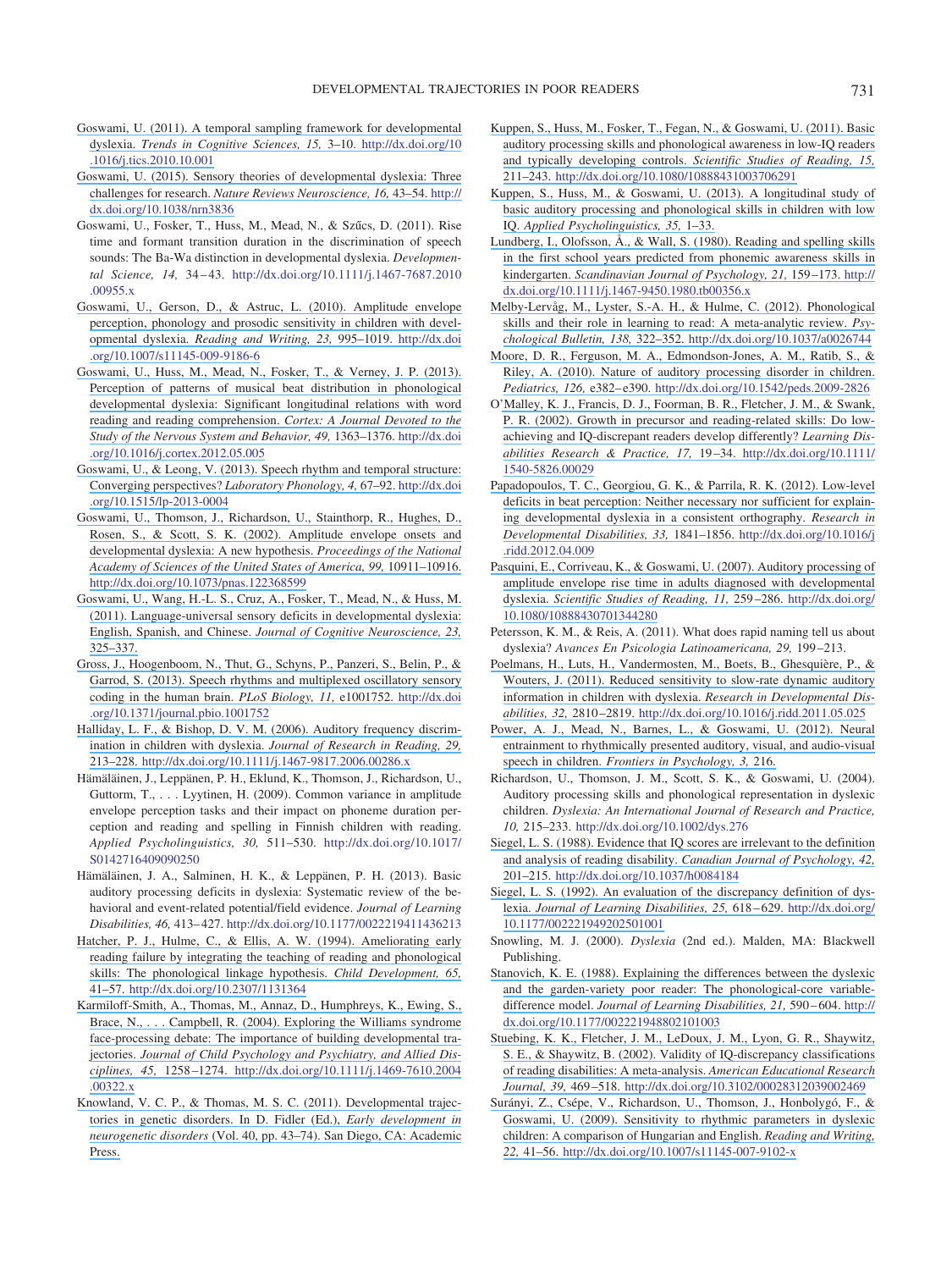- [Thomas, M. S. C., Annaz, D., Ansari, D., Scerif, G., Jarrold, C., &](https://www.researchgate.net/publication/24146666_Using_Developmental_Trajectories_to_Understand_Developmental_Disorders?el=1_x_8&enrichId=rgreq-a40c86c9051bab4ff578799ea7bd80c4-XXX&enrichSource=Y292ZXJQYWdlOzMwMTYzOTEwNDtBUzozNjQ5Njk4MjU3MTgyNzJAMTQ2NDAyNjk5NTUzMQ==) [Karmiloff-Smith, A. \(2009\). Using developmental trajectories to under](https://www.researchgate.net/publication/24146666_Using_Developmental_Trajectories_to_Understand_Developmental_Disorders?el=1_x_8&enrichId=rgreq-a40c86c9051bab4ff578799ea7bd80c4-XXX&enrichSource=Y292ZXJQYWdlOzMwMTYzOTEwNDtBUzozNjQ5Njk4MjU3MTgyNzJAMTQ2NDAyNjk5NTUzMQ==)stand developmental disorders. *[Journal of Speech, Language, and Hear](https://www.researchgate.net/publication/24146666_Using_Developmental_Trajectories_to_Understand_Developmental_Disorders?el=1_x_8&enrichId=rgreq-a40c86c9051bab4ff578799ea7bd80c4-XXX&enrichSource=Y292ZXJQYWdlOzMwMTYzOTEwNDtBUzozNjQ5Njk4MjU3MTgyNzJAMTQ2NDAyNjk5NTUzMQ==)ing Research, 52,* 336–358. [http://dx.doi.org/10.1044/1092-4388\(2009/](http://dx.doi.org/10.1044/1092-4388%282009/07-0144%29) [07-0144\)](http://dx.doi.org/10.1044/1092-4388%282009/07-0144%29)
- [Thomson, J., Fryer, B., Maltby, J., & Goswami, U. \(2006\). Auditory and](https://www.researchgate.net/publication/227514943_Auditory_and_motor_rhythm_awareness_in_adults_with_dyslexia?el=1_x_8&enrichId=rgreq-a40c86c9051bab4ff578799ea7bd80c4-XXX&enrichSource=Y292ZXJQYWdlOzMwMTYzOTEwNDtBUzozNjQ5Njk4MjU3MTgyNzJAMTQ2NDAyNjk5NTUzMQ==) [motor rhythm awareness in adults with dyslexia.](https://www.researchgate.net/publication/227514943_Auditory_and_motor_rhythm_awareness_in_adults_with_dyslexia?el=1_x_8&enrichId=rgreq-a40c86c9051bab4ff578799ea7bd80c4-XXX&enrichSource=Y292ZXJQYWdlOzMwMTYzOTEwNDtBUzozNjQ5Njk4MjU3MTgyNzJAMTQ2NDAyNjk5NTUzMQ==) *Journal of Research in Reading, 29,* 334–348. [http://dx.doi.org/10.1111/j.1467-9817.2006](http://dx.doi.org/10.1111/j.1467-9817.2006.00312.x) [.00312.x](http://dx.doi.org/10.1111/j.1467-9817.2006.00312.x)
- [Thomson, J., & Goswami, U. \(2008\). Rhythmic processing in children with](https://www.researchgate.net/publication/5404785_Rhythmic_processing_in_children_with_developmental_dyslexia_Auditory_and_motor_rhythms_link_to_reading_and_spelling?el=1_x_8&enrichId=rgreq-a40c86c9051bab4ff578799ea7bd80c4-XXX&enrichSource=Y292ZXJQYWdlOzMwMTYzOTEwNDtBUzozNjQ5Njk4MjU3MTgyNzJAMTQ2NDAyNjk5NTUzMQ==) [developmental dyslexia: Auditory and motor rhythms link to reading and](https://www.researchgate.net/publication/5404785_Rhythmic_processing_in_children_with_developmental_dyslexia_Auditory_and_motor_rhythms_link_to_reading_and_spelling?el=1_x_8&enrichId=rgreq-a40c86c9051bab4ff578799ea7bd80c4-XXX&enrichSource=Y292ZXJQYWdlOzMwMTYzOTEwNDtBUzozNjQ5Njk4MjU3MTgyNzJAMTQ2NDAyNjk5NTUzMQ==) spelling. *[Journal of Physiology-Paris, 102,](https://www.researchgate.net/publication/5404785_Rhythmic_processing_in_children_with_developmental_dyslexia_Auditory_and_motor_rhythms_link_to_reading_and_spelling?el=1_x_8&enrichId=rgreq-a40c86c9051bab4ff578799ea7bd80c4-XXX&enrichSource=Y292ZXJQYWdlOzMwMTYzOTEwNDtBUzozNjQ5Njk4MjU3MTgyNzJAMTQ2NDAyNjk5NTUzMQ==)* 120–129. [http://dx.doi.org/](http://dx.doi.org/10.1016/j.jphysparis.2008.03.007) [10.1016/j.jphysparis.2008.03.007](http://dx.doi.org/10.1016/j.jphysparis.2008.03.007)
- [Thomson, J. M., Leong, V., & Goswami, U. \(2013\). Auditory processing](https://www.researchgate.net/publication/235089617_Auditory_processing_interventions_and_developmental_dyslexia_A_comparison_of_phonemic_and_rhythmic_approaches?el=1_x_8&enrichId=rgreq-a40c86c9051bab4ff578799ea7bd80c4-XXX&enrichSource=Y292ZXJQYWdlOzMwMTYzOTEwNDtBUzozNjQ5Njk4MjU3MTgyNzJAMTQ2NDAyNjk5NTUzMQ==) [interventions and developmental dyslexia: A comparison of phonemic](https://www.researchgate.net/publication/235089617_Auditory_processing_interventions_and_developmental_dyslexia_A_comparison_of_phonemic_and_rhythmic_approaches?el=1_x_8&enrichId=rgreq-a40c86c9051bab4ff578799ea7bd80c4-XXX&enrichSource=Y292ZXJQYWdlOzMwMTYzOTEwNDtBUzozNjQ5Njk4MjU3MTgyNzJAMTQ2NDAyNjk5NTUzMQ==) [and rhythmic approaches.](https://www.researchgate.net/publication/235089617_Auditory_processing_interventions_and_developmental_dyslexia_A_comparison_of_phonemic_and_rhythmic_approaches?el=1_x_8&enrichId=rgreq-a40c86c9051bab4ff578799ea7bd80c4-XXX&enrichSource=Y292ZXJQYWdlOzMwMTYzOTEwNDtBUzozNjQ5Njk4MjU3MTgyNzJAMTQ2NDAyNjk5NTUzMQ==) *Reading and Writing, 26,* 139–161. [http://dx](http://dx.doi.org/10.1007/s11145-012-9359-6) [.doi.org/10.1007/s11145-012-9359-6](http://dx.doi.org/10.1007/s11145-012-9359-6)
- [Thomson, J. M., Richardson, U., & Goswami, U. \(2005\). Phonological](https://www.researchgate.net/publication/7245418_Phonological_similarity_neighborhoods_and_children) [similarity neighborhoods and children's short-term memory: Typical](https://www.researchgate.net/publication/7245418_Phonological_similarity_neighborhoods_and_children) [development and dyslexia.](https://www.researchgate.net/publication/7245418_Phonological_similarity_neighborhoods_and_children) *Memory & Cognition, 33,* 1210–1219. [http://](http://dx.doi.org/10.3758/BF03193223) [dx.doi.org/10.3758/BF03193223](http://dx.doi.org/10.3758/BF03193223)
- [Wagner, R. K., & Torgesen, J. K. \(1987\). The nature of phonological](https://www.researchgate.net/publication/279986719_The_Nature_of_Phonological_Processing_and_Its_Causal_Role_in_the_Acquisition_of_Reading_Skills?el=1_x_8&enrichId=rgreq-a40c86c9051bab4ff578799ea7bd80c4-XXX&enrichSource=Y292ZXJQYWdlOzMwMTYzOTEwNDtBUzozNjQ5Njk4MjU3MTgyNzJAMTQ2NDAyNjk5NTUzMQ==) [processing and its causal role in the acquisition of reading skills.](https://www.researchgate.net/publication/279986719_The_Nature_of_Phonological_Processing_and_Its_Causal_Role_in_the_Acquisition_of_Reading_Skills?el=1_x_8&enrichId=rgreq-a40c86c9051bab4ff578799ea7bd80c4-XXX&enrichSource=Y292ZXJQYWdlOzMwMTYzOTEwNDtBUzozNjQ5Njk4MjU3MTgyNzJAMTQ2NDAyNjk5NTUzMQ==) *[Psychological Bulletin, 101,](https://www.researchgate.net/publication/279986719_The_Nature_of_Phonological_Processing_and_Its_Causal_Role_in_the_Acquisition_of_Reading_Skills?el=1_x_8&enrichId=rgreq-a40c86c9051bab4ff578799ea7bd80c4-XXX&enrichSource=Y292ZXJQYWdlOzMwMTYzOTEwNDtBUzozNjQ5Njk4MjU3MTgyNzJAMTQ2NDAyNjk5NTUzMQ==)* 192–212. [http://dx.doi.org/10.1037/](http://dx.doi.org/10.1037/0033-2909.101.2.192) [0033-2909.101.2.192](http://dx.doi.org/10.1037/0033-2909.101.2.192)
- [Wang, H.-L. S., Huss, M., Hämäläinen, J., & Goswami, U. \(2012\).](https://www.researchgate.net/publication/225957509_Basic_auditory_processing_and_developmental_dyslexia_in_Chinese?el=1_x_8&enrichId=rgreq-a40c86c9051bab4ff578799ea7bd80c4-XXX&enrichSource=Y292ZXJQYWdlOzMwMTYzOTEwNDtBUzozNjQ5Njk4MjU3MTgyNzJAMTQ2NDAyNjk5NTUzMQ==) [Basic auditory processing and developmental dyslexia in Chinese.](https://www.researchgate.net/publication/225957509_Basic_auditory_processing_and_developmental_dyslexia_in_Chinese?el=1_x_8&enrichId=rgreq-a40c86c9051bab4ff578799ea7bd80c4-XXX&enrichSource=Y292ZXJQYWdlOzMwMTYzOTEwNDtBUzozNjQ5Njk4MjU3MTgyNzJAMTQ2NDAyNjk5NTUzMQ==) *[Reading and Writing, 25,](https://www.researchgate.net/publication/225957509_Basic_auditory_processing_and_developmental_dyslexia_in_Chinese?el=1_x_8&enrichId=rgreq-a40c86c9051bab4ff578799ea7bd80c4-XXX&enrichSource=Y292ZXJQYWdlOzMwMTYzOTEwNDtBUzozNjQ5Njk4MjU3MTgyNzJAMTQ2NDAyNjk5NTUzMQ==)* 509–536. [http://dx.doi.org/10.1007/](http://dx.doi.org/10.1007/s11145-010-9284-5) [s11145-010-9284-5](http://dx.doi.org/10.1007/s11145-010-9284-5)
- [White, S., Milne, E., Rosen, S., Hansen, P., Swettenham, J., Frith, U., &](https://www.researchgate.net/publication/7110413_The_role_of_sensorimotor_impairments_in_dyslexia_A_multiple_case_study_of_dyslexic_children?el=1_x_8&enrichId=rgreq-a40c86c9051bab4ff578799ea7bd80c4-XXX&enrichSource=Y292ZXJQYWdlOzMwMTYzOTEwNDtBUzozNjQ5Njk4MjU3MTgyNzJAMTQ2NDAyNjk5NTUzMQ==) [Ramus, F. \(2006\). The role of sensorimotor impairments in dyslexia: A](https://www.researchgate.net/publication/7110413_The_role_of_sensorimotor_impairments_in_dyslexia_A_multiple_case_study_of_dyslexic_children?el=1_x_8&enrichId=rgreq-a40c86c9051bab4ff578799ea7bd80c4-XXX&enrichSource=Y292ZXJQYWdlOzMwMTYzOTEwNDtBUzozNjQ5Njk4MjU3MTgyNzJAMTQ2NDAyNjk5NTUzMQ==) [multiple case study of dyslexic children.](https://www.researchgate.net/publication/7110413_The_role_of_sensorimotor_impairments_in_dyslexia_A_multiple_case_study_of_dyslexic_children?el=1_x_8&enrichId=rgreq-a40c86c9051bab4ff578799ea7bd80c4-XXX&enrichSource=Y292ZXJQYWdlOzMwMTYzOTEwNDtBUzozNjQ5Njk4MjU3MTgyNzJAMTQ2NDAyNjk5NTUzMQ==) *Developmental Science, 9,* 237–255. <http://dx.doi.org/10.1111/j.1467-7687.2006.00483.x>
- [Wilson, A. M., & Lesaux, N. K. \(2001\). Persistence of phonological](https://www.researchgate.net/publication/8212824_Persistence_of_Phonological_Processing_Deficits_in_College_Students_with_Dyslexia_Who_Have_Age-Appropriate_Reading_Skills?el=1_x_8&enrichId=rgreq-a40c86c9051bab4ff578799ea7bd80c4-XXX&enrichSource=Y292ZXJQYWdlOzMwMTYzOTEwNDtBUzozNjQ5Njk4MjU3MTgyNzJAMTQ2NDAyNjk5NTUzMQ==) [processing deficits in college students with dyslexia who have age](https://www.researchgate.net/publication/8212824_Persistence_of_Phonological_Processing_Deficits_in_College_Students_with_Dyslexia_Who_Have_Age-Appropriate_Reading_Skills?el=1_x_8&enrichId=rgreq-a40c86c9051bab4ff578799ea7bd80c4-XXX&enrichSource=Y292ZXJQYWdlOzMwMTYzOTEwNDtBUzozNjQ5Njk4MjU3MTgyNzJAMTQ2NDAyNjk5NTUzMQ==)appropriate reading skills. *[Journal of Learning Disabilities, 34,](https://www.researchgate.net/publication/8212824_Persistence_of_Phonological_Processing_Deficits_in_College_Students_with_Dyslexia_Who_Have_Age-Appropriate_Reading_Skills?el=1_x_8&enrichId=rgreq-a40c86c9051bab4ff578799ea7bd80c4-XXX&enrichSource=Y292ZXJQYWdlOzMwMTYzOTEwNDtBUzozNjQ5Njk4MjU3MTgyNzJAMTQ2NDAyNjk5NTUzMQ==)* 394– 400. <http://dx.doi.org/10.1177/002221940103400501>
- [Ziegler, J. C., & Goswami, U. \(2005\). Reading acquisition, developmental](https://www.researchgate.net/publication/8098564_Reading_Acquisition_Developmental_Dyslexia_and_Skilled_Reading_Across_Languages_A_Psycholinguistic_Grain_Size_Theory?el=1_x_8&enrichId=rgreq-a40c86c9051bab4ff578799ea7bd80c4-XXX&enrichSource=Y292ZXJQYWdlOzMwMTYzOTEwNDtBUzozNjQ5Njk4MjU3MTgyNzJAMTQ2NDAyNjk5NTUzMQ==) [dyslexia, and skilled reading across languages: A psycholinguistic grain](https://www.researchgate.net/publication/8098564_Reading_Acquisition_Developmental_Dyslexia_and_Skilled_Reading_Across_Languages_A_Psycholinguistic_Grain_Size_Theory?el=1_x_8&enrichId=rgreq-a40c86c9051bab4ff578799ea7bd80c4-XXX&enrichSource=Y292ZXJQYWdlOzMwMTYzOTEwNDtBUzozNjQ5Njk4MjU3MTgyNzJAMTQ2NDAyNjk5NTUzMQ==) size theory. *[Psychological Bulletin, 131,](https://www.researchgate.net/publication/8098564_Reading_Acquisition_Developmental_Dyslexia_and_Skilled_Reading_Across_Languages_A_Psycholinguistic_Grain_Size_Theory?el=1_x_8&enrichId=rgreq-a40c86c9051bab4ff578799ea7bd80c4-XXX&enrichSource=Y292ZXJQYWdlOzMwMTYzOTEwNDtBUzozNjQ5Njk4MjU3MTgyNzJAMTQ2NDAyNjk5NTUzMQ==)* 3–29. [http://dx.doi.org/10](http://dx.doi.org/10.1037/0033-2909.131.1.3) [.1037/0033-2909.131.1.3](http://dx.doi.org/10.1037/0033-2909.131.1.3)

# **Appendix A**

# **Task Appendix: Words Used for Onset Oddity Task**

| Item No.       | Word 1 | Word 2 | Word 3 |
|----------------|--------|--------|--------|
| 1              | bike   | tight  | type   |
| $\mathfrak{2}$ | laid   | make   | mate   |
| 3              | nib    | rig    | rid    |
| $\overline{4}$ | pin    | pill   | king   |
| 5              | mode   | wrote  | mope   |
| 6              | rat    | rack   | map    |
| 7              | ran    | rang   | lamb   |
| 8              | mine   | rime   | mile   |
| 9              | cap    | cat    | pack   |
| 10             | gate   | take   | tape   |
| 11             | kick   | kit    | tip    |
| 12             | rain   | name   | nail   |
| 13             | light  | ripe   | like   |
| 14             | pan    | pal    | gang   |
| 15             | cope   | poke   | coat   |
| 16             | cone   | pole   | comb   |
| 17             | tile   | pine   | time   |
| 18             | rim    | ring   | mill   |
| 19             | moan   | roam   | mole   |
| 20             | came   | pail   | pain   |

(*Appendices continue*)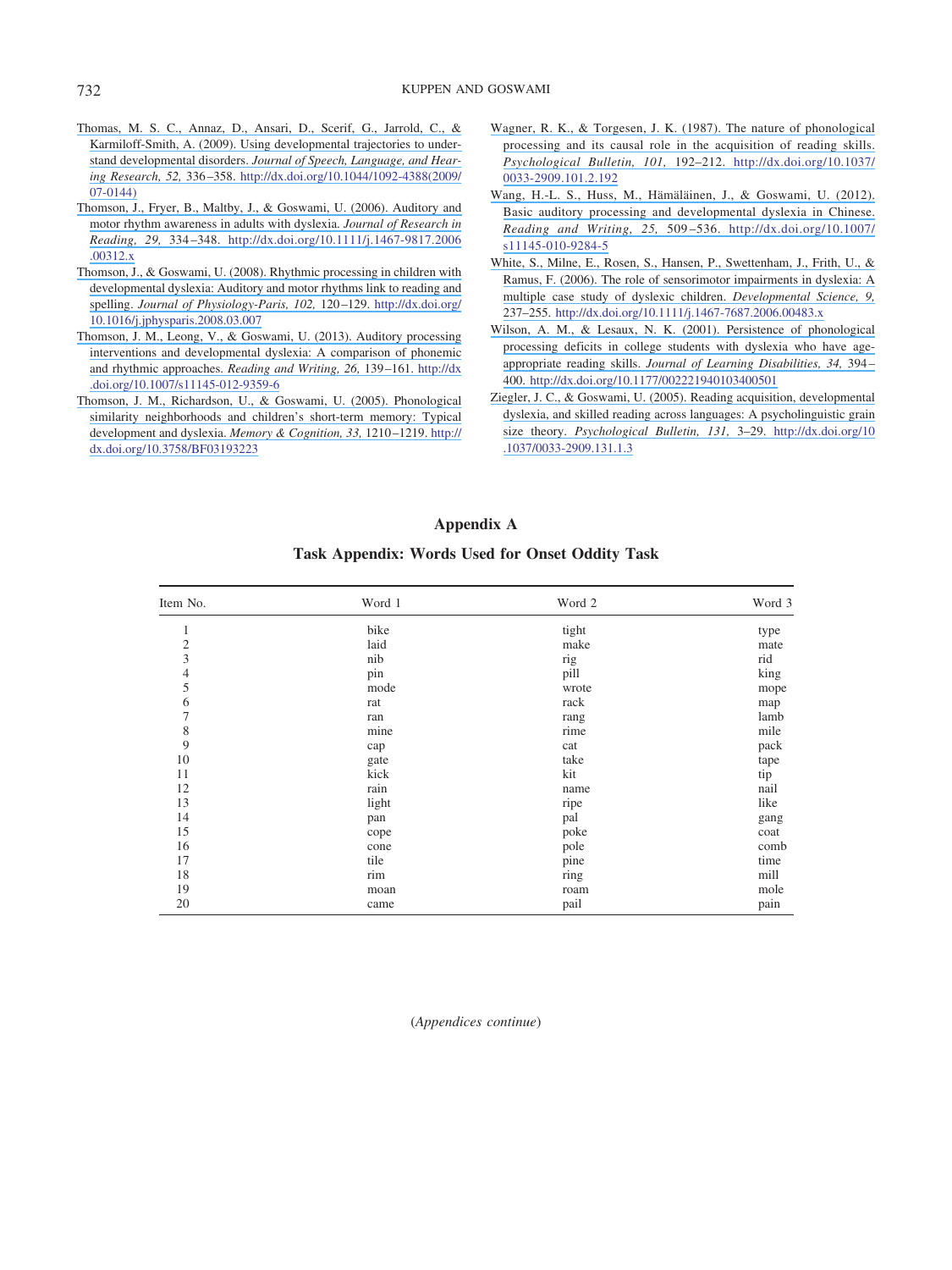| Item No. | Word 1 | Word 2 | Word 3 | Word 4 |
|----------|--------|--------|--------|--------|
| Ŧ        | type   | rib    | nook   | bud    |
| 2        | tong   | curl   | dome   | gown   |
| 3        | rule   | tone   | boom   | thing  |
| 4        | peg    | shook  | fib    | road   |
| 5        | jug    | shop   | hat    | weak   |
| 6        | king   | gum    | bone   | pale   |
| 7        | knob   | lake   | root   | map    |
| 8        | doom   | ball   | ping   | fun    |
| 9        | scene  | ring   | thumb  | hale   |
| 10       | shake  | lip    | fed    | tub    |
| 11       | wool   | wrong  | home   | down   |
| 12       | hook   | leg    | wipe   | bird   |
| 13       | rack   | pub    | knit   | laid   |
| 14       | comb   | pull   | gong   | turn   |
| 15       | join   | song   | hem    | dull   |
| 16       | word   | league | ripe   | nib    |

# **Appendix B**

**Words Used in the PSTM Task**

# **Appendix C**

**Auditory Task Descriptions**

To aid in obtaining an accurate threshold of auditory sensitivity, an adaptive staircase procedure (Goswami et al., 2011) was used. This was a combined 2-up 1-down and 3-up 1-down procedure, which changed to a 2-up 1-down after two reversal points (a reversal point is a correct answer followed by an incorrect answer or vice versa). To present stimuli within the area of interest as quickly as possible, the step size halved after the fourth and sixth reversal point. Trials typically terminated after the eighth reversal point or after a maximum of 40 trials, whichever was shorter. The threshold score was then calculated using the measures from the last four reversal points. Due to concerns over successfully identifying a threshold for low IQ children, a probit function was used which in combination with a 3-up 1-down staircase, allowed a 79.4 percent correct point to be calculated. This indicated the smallest difference between stimuli at which the participant could still discriminate with a 79.4 per cent accuracy rate.

### **Rise Time, 1 Amplitude Envelope (1 rise Task, AXB)**

For this task, three 800 ms tones were presented using a 500 Hz carrier where the second stimulus was always a standard tone. The standard had a 15 ms linear rise time envelope, 735 ms steady state, and a 50 ms linear fall time. The standard was also presented

for a second time in either the first or third position. The remaining tone was selected in an adaptive manner from a continuum of stimuli which varied the linear rise time envelope with the longest rise time being 300 ms. Children were introduced to three cartoon dinosaurs. It was explained that each dinosaur would make a sound and that the child's task was to decide which dinosaur's sound had a softer rising sound than the others (longer rise time). The concept of a "softer rising sound" was reinforced by actions performed by the researcher. A soft brushing movement against the table (a softer rising sound) was contrasted with a sharp hand tap.

# **Rise Time, 2 Amplitude Envelopes (2 rise Task, 2IFC)**

Forty stimuli of 3,573 ms (2.5 cycles) in Duration were created using a sinusoidal carrier at 500 Hz amplitude modulated at the rate of 0.7 Hz (depth of 50%). A square wave was the basis of the underlying envelope modulation. The presentation format was 2IFC. Rise time was again varied from 15 ms to 300 ms with a fixed linear fall time of 350 ms. The longest rise time was used as the standard. Children were asked to choose from three single sounds the dinosaur that had the sharper beat. This corresponded to the sound with the shorter rise time.

(*Appendices continue*)